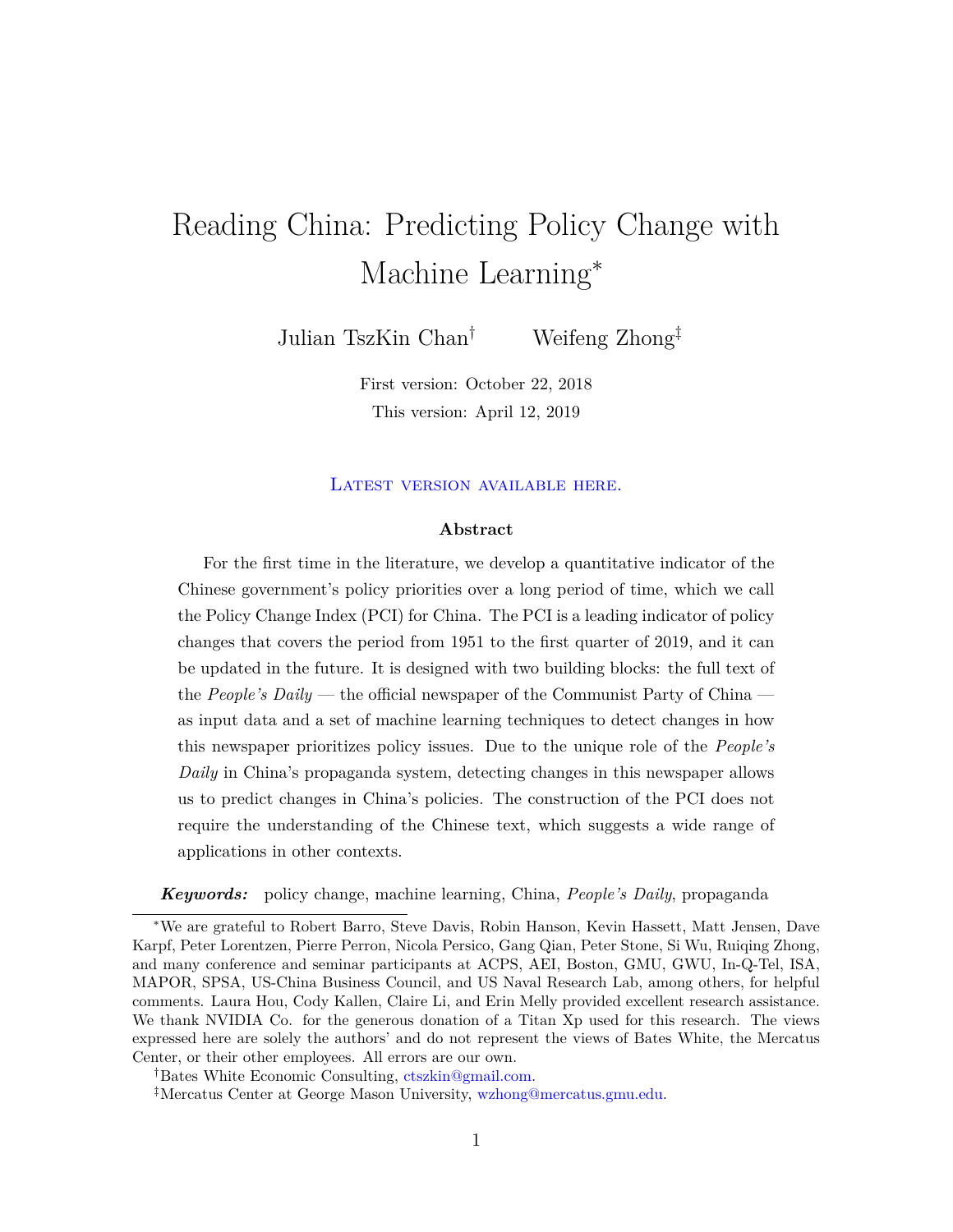# **1 Introduction**

China's impressive economic growth in the past four decades has brought renewed attention to the model of government-led capitalism and its impact on the world. But the visible hand of government has had a prominent role throughout the industrialization process in post-imperial China, $^{1}$  $^{1}$  $^{1}$  be it the coercive central planning under Mao Zedong or the ambitious industrial policy that persists to this day.

Despite the pervasive role of government in the Chinese economy, until now there have been no *quantitative* indicators of the Chinese government's policy priorities over a long period of time. In this paper, we fill that gap by devising the first of such measures, the Policy Change Index (PCI) for China.<sup>[2](#page-1-1)</sup> The PCI is a leading indicator — often moving before policy changes occur — that covers the period from 1951 to the first quarter of 2019, and it can be updated in the future.<sup>[3](#page-1-2)</sup> In other words, this index not only helps us understand China's industrialization process in the past but also allows us to make short-term predictions about its future directions.[4](#page-1-3)

The design of the PCI has two building blocks: (1) it takes as input data the full text of the *People's Daily* — the official newspaper of the Communist Party of China — since it was founded in 1946; (2) it employs a set of machine learning techniques — such as word embedding, multilayer perceptrons, and recurrent neural networks — to detect changes in how this newspaper prioritizes policy issues.

As we elaborate in Section [2,](#page-6-0) the source of the PCI's power to predict policy changes rests on the nature of the *People's Daily* — it is at the nerve center of China's propaganda system. Modeled closely after the Soviet counterpart, China's propaganda system is built on the premises that there is a set of goals toward which society should strive and that all social institutions, including the media, should be tools for moving public opinion, mobilizing economic resources, and, ultimately, attaining those goals. Unlike most newspapers in countries with a free press, which typically report current events after the fact, official media like the *People's Daily* are tasked with promoting the social process the regime sets out — often *in advance*. Therefore, by detecting (real-time) changes in propaganda, the PCI is, effectively, predicting (future) changes in policy.[5](#page-1-4)

<span id="page-1-1"></span><span id="page-1-0"></span><sup>1.</sup> For a detailed review, see Brandt, Ma, and Rawski [\(2014\)](#page-30-0) and the references therein.

<span id="page-1-2"></span><sup>2.</sup> For simplicity, we will refer to "the PCI for China" simply as "the PCI" when there is no ambiguity.

<sup>3.</sup> The most up-to-date PCI data are available at [policychangeindex.org.](https://policychangeindex.org) The source code of the project can be found at [github.com/PSLmodels/PCI.](https://github.com/PSLmodels/PCI)

<span id="page-1-3"></span><sup>4.</sup> There is a distinction between our index and measures of economic policy uncertainty à la Baker, Bloom, and Davis [\(2016\)](#page-30-1) (see Huang and Luk [2018](#page-31-0) for an implementation for China). While the realization of uncertainty can be a change, changes — especially those that are planned and deliberate — may not contain uncertainty.

<span id="page-1-4"></span><sup>5.</sup> One may wonder if the commercialization of mass media in the post-reform China has affected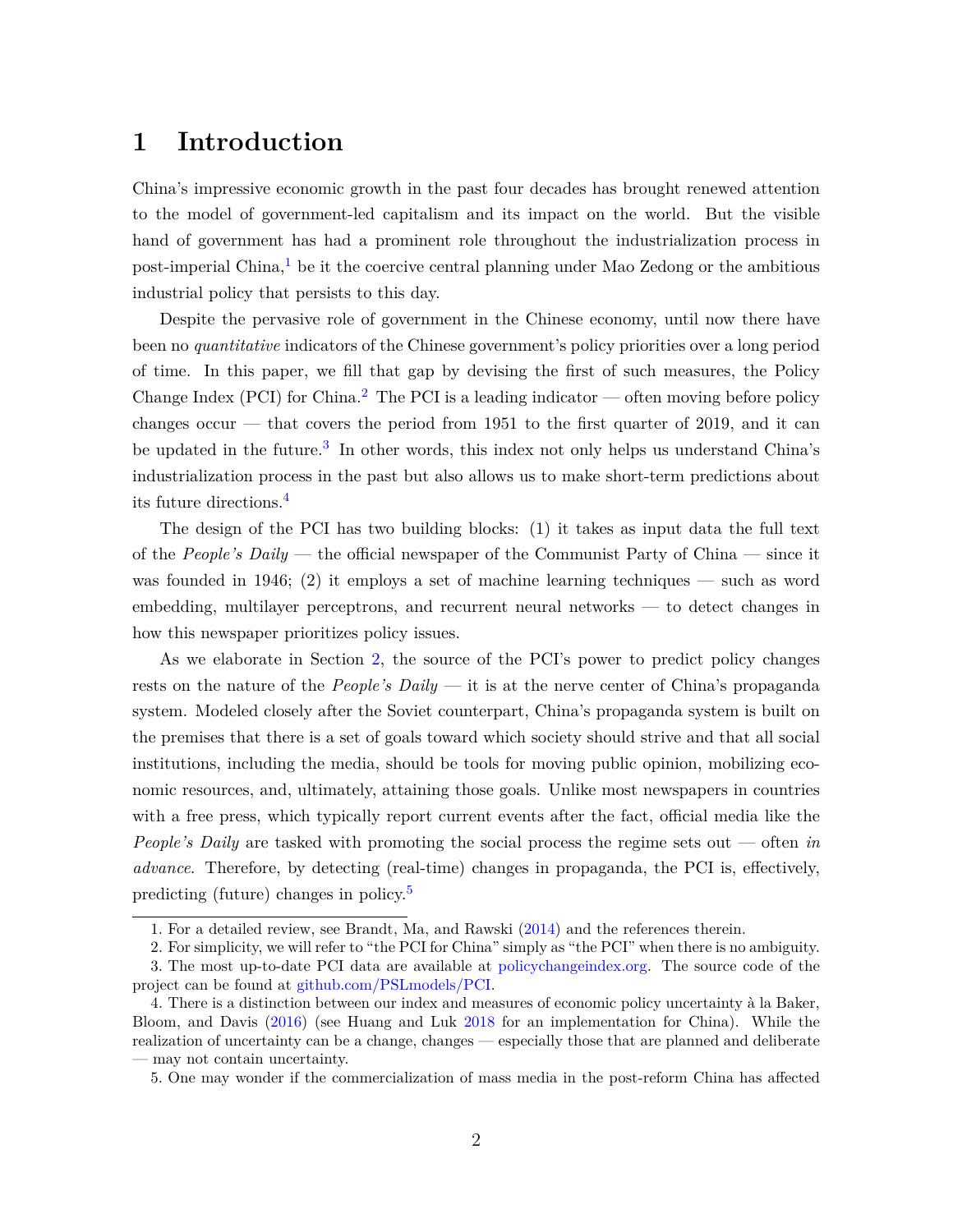To detect changes in how the *People's Daily* prioritizes policy issues, we develop a machine learning algorithm that "reads" its articles and classifies whether they are published on the front page — a proxy for high priorities.<sup>[6](#page-2-0)</sup> The learning is possible because our data set, described in Section [3,](#page-8-0) already has the articles' page numbers.

While we formally describe the model in Section [4,](#page-8-1) the intuition behind it can be explained with the following example. Imagine an avid reader of the *People's Daily*, whose mind our algorithm tries to mimic. If the reader had read, remembered, and thought through all the articles published in recent times, they would have acquired a fairly good sense of what kind of articles "should" or "should not" appear on the front page. But if the reader then woke up to a surprising paper the next morning — that is, their educated guess about the new paper turned out to work either particularly well or exceptionally poorly — it might constitute a signal of change from the reader's perspective. While a small surprise may well be taken as noise, a strong signal would convince the reader that their existing understanding of the page arrangement is no longer valid and that the priorities of the *People's Daily* have fundamentally changed. The design of our model mimics this reasoning in the reader's mind and builds the PCI on the "surprises" to the algorithm's existing understanding of the newspaper.<sup>[7](#page-2-1)</sup>

As a preview of the main result, Figure [1](#page-3-0) plots the quarterly PCI for China from 1951 to the first quarter of 2019. When the index hovers near zero, the new articles are largely confirming the "paradigm" the algorithm has acquired, suggesting policy stability. But if the index increases drastically, it would mean a big "surprise" to the algorithm's existing understanding, which, in turn, would indicate a major policy change in the near future.

The validity of the PCI, which we address in Section [5,](#page-19-0) rests on whether it could have predicted important policy changes in China that have been identified in the literature  $\sim$  or, the ground truth. These major historical events are plotted in Figure [1](#page-3-0) against the PCI time series for comparison. As shown in the figure, the PCI picks up the beginning of the Great Leap Forward in 1958, that of the Cultural Revolution in 1966, that of the economic reform program in 1978, and, more recently, a reform speed-up in 1993 and a reform slow-down in 2005, among others. Furthermore, the PCI often leads these events by months, providing

the predictive power of our index. While the trend of commercialization has influenced most media outlets that are under less party control, the *People's Daily* has remained largely intact. See Section [2](#page-6-0) for more discussion on this point.

<span id="page-2-0"></span><sup>6.</sup> Unlike newspapers in the West, Chinese newspapers do not have editorial pages. Instead, both news and commentaries are published on different pages — including the front page — depending on how important editors consider they are. Focusing on the front page, therefore, does *not* mean omitting editorials or commentaries.

<span id="page-2-1"></span><sup>7.</sup> As a consequent of this design, the PCI is agnostic about what *type* of changes it predicts. As long as a policy issue is high-priority enough to affect the *People's Daily*'s page arrangement, it will be reflected in the PCI. The index may pick up non-policy changes. It may also fail to predict policy changes that the government does *not* want to publicize in advance, or at all. See Section [4.6](#page-17-0) for more details about the limitations of this design.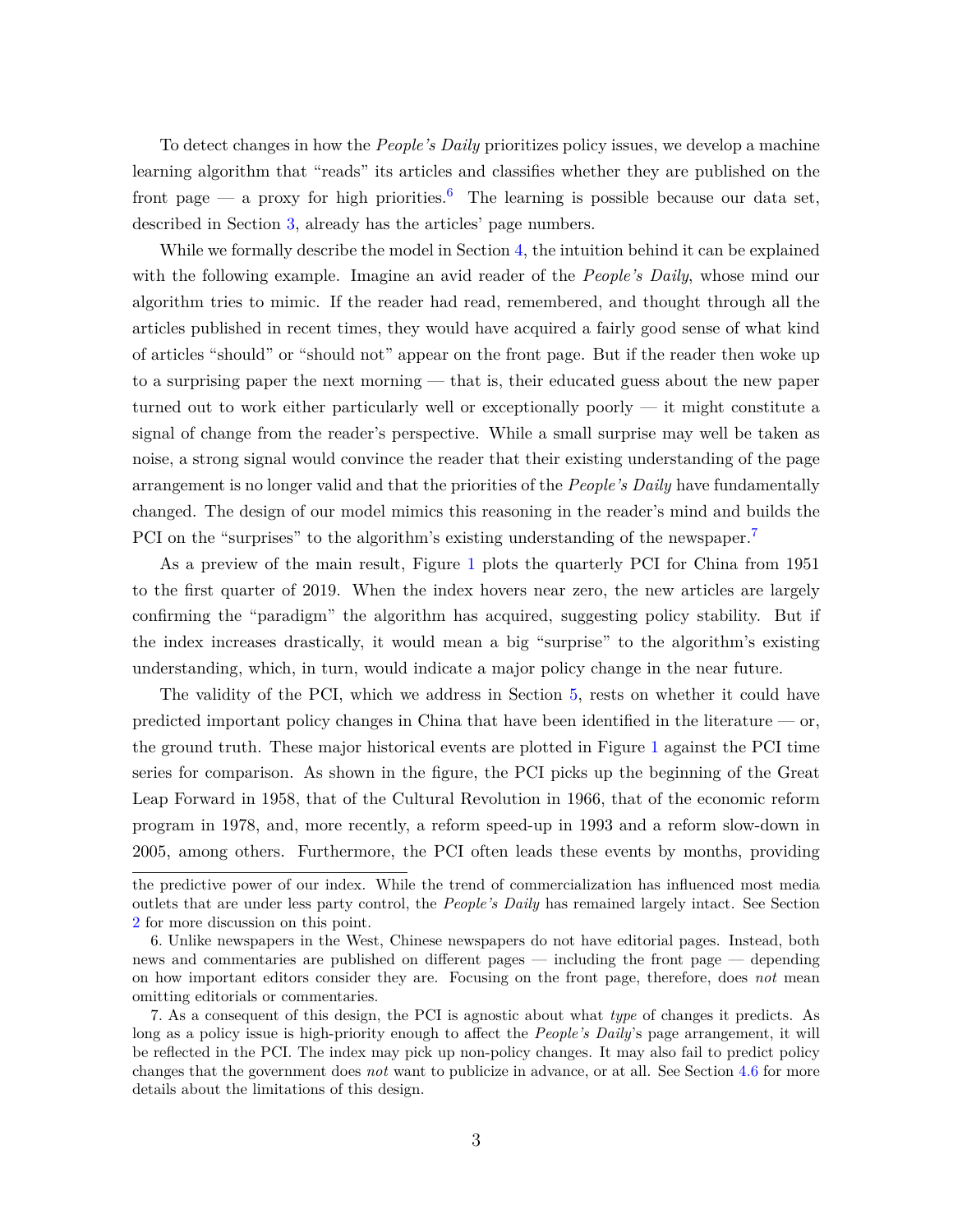

<span id="page-3-0"></span>Figure 1: Policy Change Index and major events in China

Note: The PCI series is <sup>a</sup> predictor of policy changes. A spike in the PCI signals an upcoming policy change, while <sup>a</sup> vertical bar marks theoccurrence of an actual policy change labeled by the respective event.

 $\overline{+}$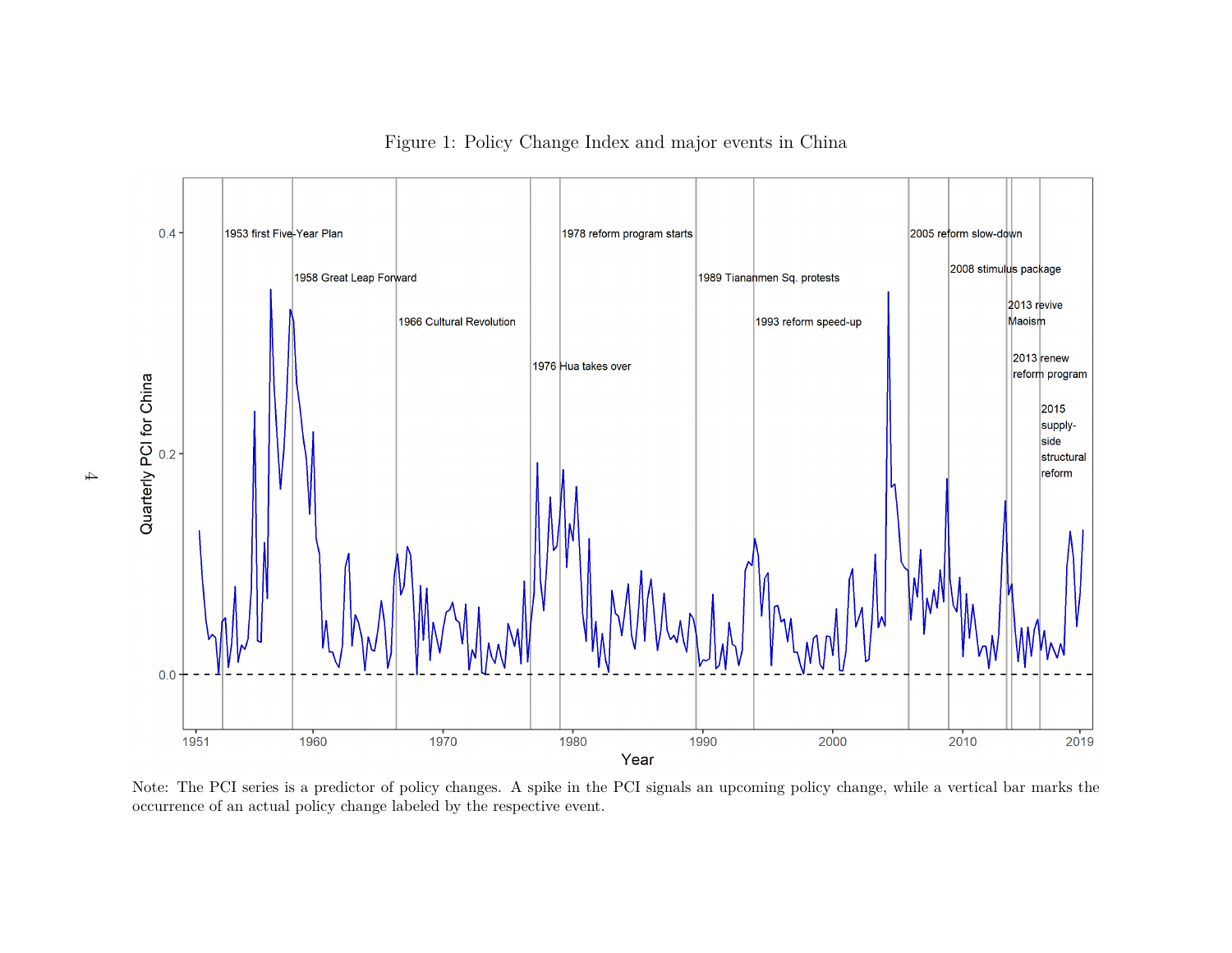short-term predictions of the latter's occurrences.

Since the (quantitative) PCI does not contain substantive information about policies, one may wonder whether, based on what is known at the time of a PCI spike (but before the respective policy change), an observer would be able to tell what the substance of the upcoming policy change is. In Section [5,](#page-19-0) we examine the *People's Daily* articles that drive the "surprises" to the PCI, and we show that they are consistent with the policy changes that follow. In other words, the substance of policy change is also knowable to the observer.

The design of the PCI has an added feature that should be clear by now: It is "languagefree." That is, predicting the occurrences of policy change, in itself, does *not* require the researcher to read and process the Chinese text.<sup>[8](#page-4-0)</sup> The key ingredient of the algorithm is merely the page on which each article appears. This feature, therefore, suggests that the method could be applicable to a wide range of other settings, which we discuss in Section [6.](#page-27-0)

#### **1.1 Related Literature**

This paper draws from the literature in at least three fields: political communication, media economics, and the applications of text analysis and machine learning.

First, at least since the publication of the classic *Four Theories of the Press* (Siebert, Peterson, and Schramm [1956\)](#page-34-0), scholars in political communication have understood that a country's press system reflects the political institutions in which it functions.[9](#page-4-1) The most wellstudied case of this thesis is perhaps the Soviet model of mass communication — propaganda — which was not only created by the Soviet Union itself but also followed by China and other (ex-)communist states. The way the Soviet press operated, write Siebert, Peterson, and Schramm [\(1956,](#page-34-0) p. 5), was "[g]rounded in Marxist determinism and in the harsh political necessity of maintaining the political ascendancy of a party which represents less than ten percent of the country's people." Other well-known work on the Soviet propaganda system (e.g., Inkeles [1950;](#page-31-1) Kenez [1985\)](#page-32-0) and its Chinese counterpart (e.g., Liu [1971;](#page-32-1) Schurmann [1966\)](#page-33-0) are also based on the investigation of the nature of the respective regimes. Our study follows this tradition, but we emphasize the reverse channel: Instead of how the media are influenced by the political system, we ask what inferences about politics and policies can be made from studying the press.

Second, in the field of media economics, substantial progress has been made in recent years in understanding whether and why the media are effective in changing people's preferences, beliefs, or behavior. While communication thinkers have long argued that propaganda "works"

<span id="page-4-0"></span><sup>8.</sup> Characterizing the substance of an upcoming policy change, however, would involve human reading of at least some of the articles.

<span id="page-4-1"></span><sup>9.</sup> See Hallin and Mancini [\(2004\)](#page-31-2) for more recent developments in this literature.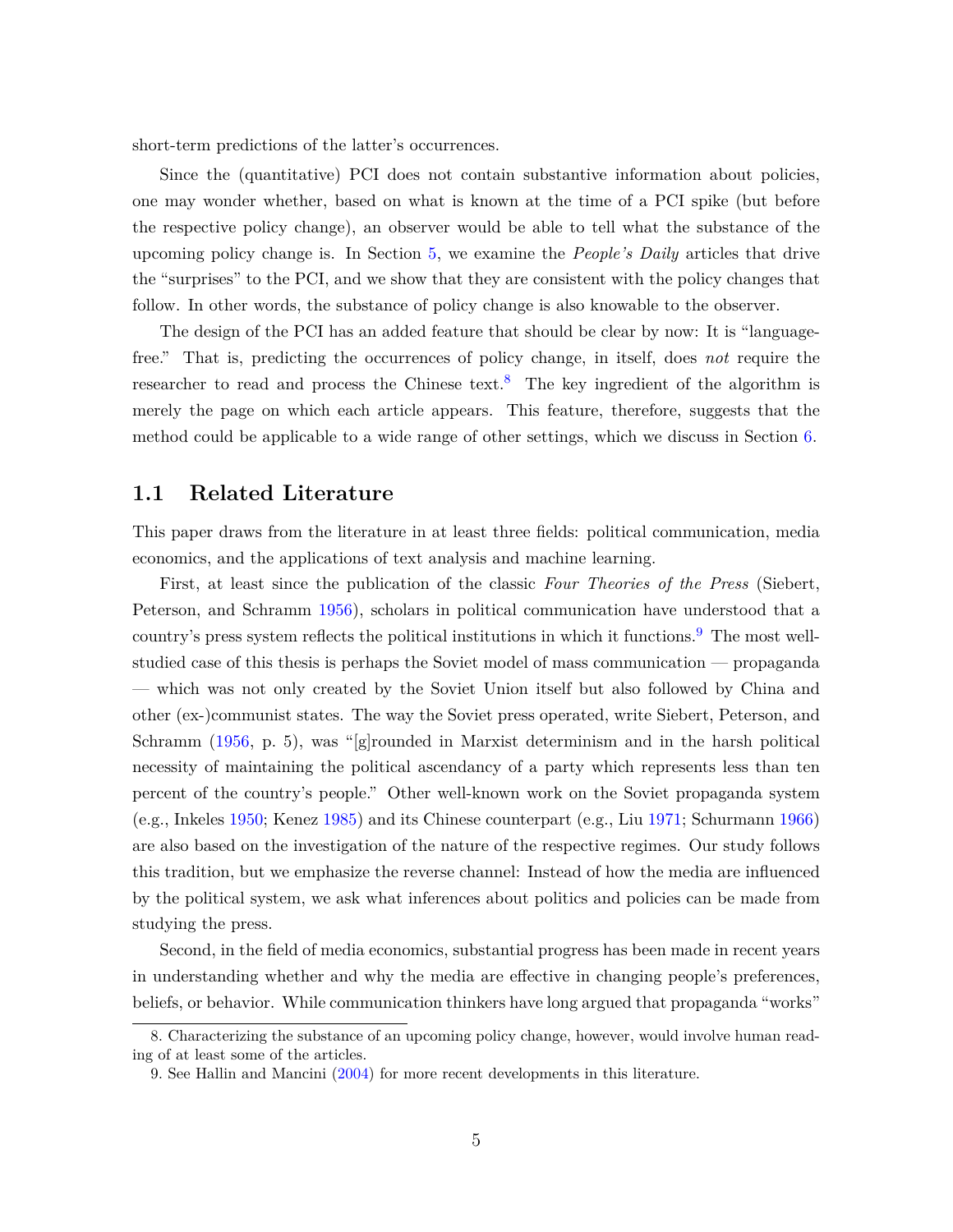(e.g., Lasswell [1927;](#page-32-2) Lippmann [1922\)](#page-32-3), recent studies show that the media can have a large effect on political outcomes in countries with weak democratic institutions, such as Mexico in the late 1990s (Lawson and McCann [2005\)](#page-32-4) and Russia in the 1990s (Enikolopov, Petrova, and Zhuravskaya [2011\)](#page-31-3). The effect is even more significant in authoritarian or totalitarian regimes. Gentzkow and Shapiro [\(2004\)](#page-31-4) show that a broader range of information sources reduces hostility to America in Muslim countries. Yanagizawa-Drott [\(2014\)](#page-34-1) shows that radio propaganda fueled participation in killings in the 1994 Rwandan genocide. Adena et al. [\(2015\)](#page-30-2) find that radio propaganda helped the Nazis enroll new members and incited anti-Semitic acts.[10](#page-5-0) These findings lend support to our analysis for an obvious reason: Had propaganda been ineffective, the Chinese government would not have invested massive resources on it.<sup>[11](#page-5-1)</sup>

Other studies in this empirical literature provide a deeper understanding of why propaganda is effective, given that citizens may be aware that their government is propagandizing. Drawing from the exposure-acceptance model of persuasion (see McGuire [1968\)](#page-33-1), Geddes and Zaller [\(1989\)](#page-31-5) show that the support for the military regime in Brazil was the strongest among citizens in the broad middle ranges of political awareness — those who are informed enough to be exposed to government indoctrination but who are not so educated to be able to resist it. Kennedy [\(2009\)](#page-32-5) finds a similar pattern using data in China, where the highest support for the regime is found in the large population of rural residents who have completed just junior high school — but no more — making them susceptible to political persuasion.

Third, this paper joins a booming literature on the applications of text analysis and machine learning to policy problems in economics and political science.<sup>[12](#page-5-2)</sup>. Some studies gauge US monetary policy by examining the deliberation of policymakers on the Federal Open Market Committee (FOMC), such as the forming of opinion groups in FOMC discussions (Zirn, Meusel, and Stuckenschmidt [2015\)](#page-35-0), the influence of FOMC members on one another (Guo et al. [2015;](#page-31-6) Schonhardt-Bailey [2013\)](#page-33-2), and how the (internal) deliberation is affected by external communication (Hansen, McMahon, and Prat [2018\)](#page-31-7). Other scholars apply similar techniques to the prediction of lawmaking. Yano, Smith, and Wilkerson [\(2012\)](#page-35-1) develop a model to predict whether a US Congressional bill will survive the committee process, while other algorithms are built to predict whether a bill will be voted and enacted into law (Gerrish and Blei [2011;](#page-31-8) Kraft, Jain, and Rush [2016;](#page-32-6) Nay [2017\)](#page-33-3). Text analysis and machine learning are also applied to predict court rulings, such as the Supreme Court of the United States (Agrawal

<span id="page-5-0"></span><sup>10.</sup> Media effects have also been established in cross-border settings, such as the effect of West German television on East Germans (Kern and Hainmueller [2009\)](#page-32-7), that of Serbian radio on Croats (DellaVigna et al. [2014\)](#page-31-9), and that of Russian television on Ukrainian elections (Peisakhin and Rozenas [2017\)](#page-33-4). But also see Crabtree, Darmofal, and Kern [\(2015\)](#page-30-3) for a finding of no cross-border effect.

<span id="page-5-1"></span><sup>11.</sup> In the fiscal year 2015, for example, the budget for the Publicity Department of the Communist Party of China was 2.54 billion yuan — or, \$400 million (Yang  $2015$ ).

<span id="page-5-2"></span><sup>12.</sup> This literature is too large for us to summarize all studies in this section. The interested reader can find more details in Athey [\(2017\)](#page-30-4), Mullainathan and Spiess [\(2017\)](#page-33-5), and Varian [\(2014\)](#page-34-3).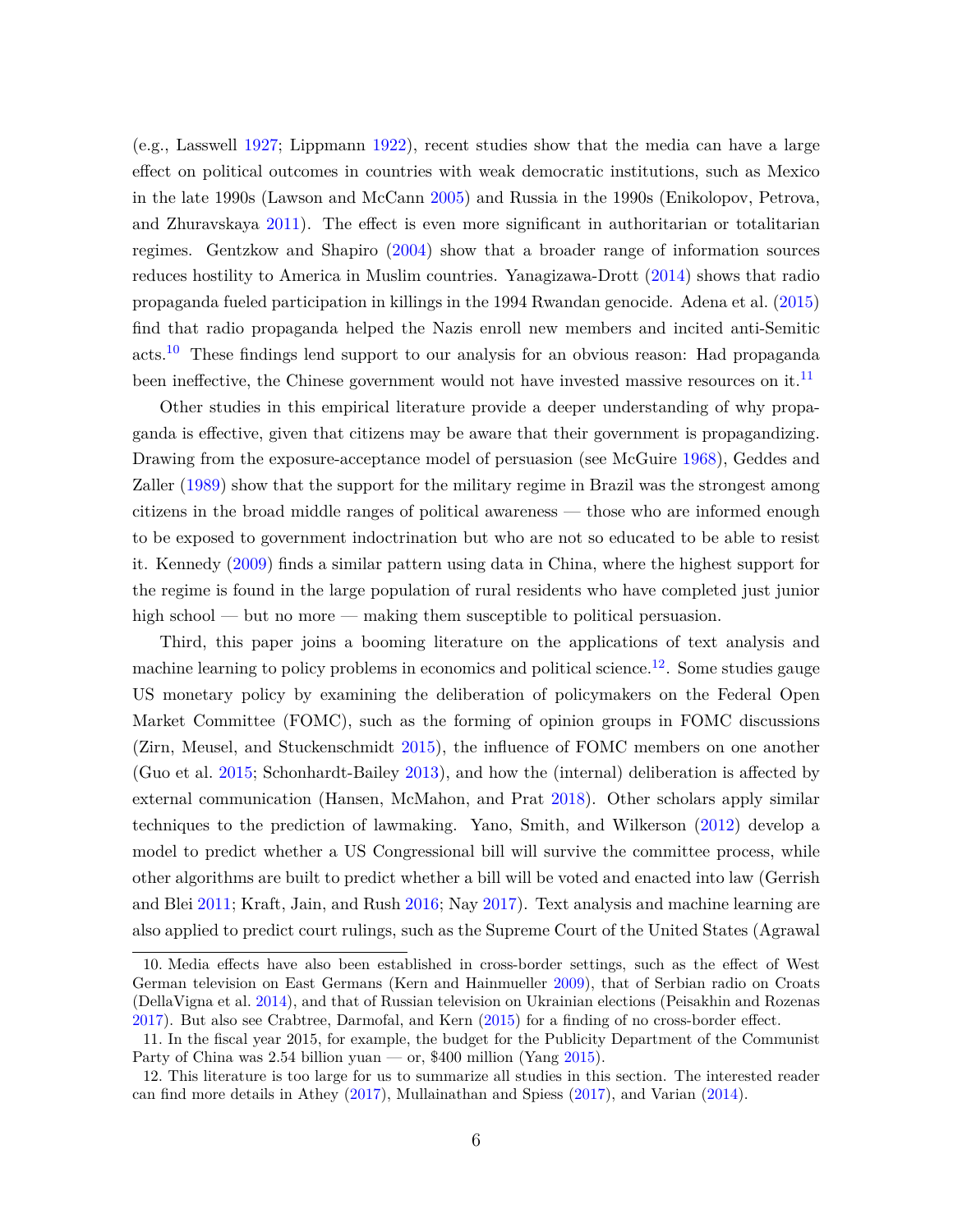et al. [2017;](#page-30-5) Katz, Bommarito, and Blackman [2017;](#page-32-8) Sim, Routledge, and Smith [2016\)](#page-34-4), the German Fiscal Courts (Waltl et al. [2017\)](#page-34-5), and the European Court of Human Rights (Aletras et al. [2016\)](#page-30-6). In urban economics, similar methods are used to measure and predict poverty by leveraging novel data, such as mobile phone metadata (Blumenstock, Cadamuro, and On [2015\)](#page-30-7), street view photos (Naik, Raskar, and Hidalgo [2016\)](#page-33-6), and satellite images (Engstrom, Hersh, and Newhouse [2016\)](#page-31-10).

Our study differs from these applications in a critical way: While their common goal is to maximize an algorithm's predictive power on out-of-sample data, this paper focuses on making inferences from when the performance of our algorithm on those data is surprisingly good or surprisingly poor, compared to the performance in training.

# <span id="page-6-0"></span>**2 Significance of the** *People's Daily*

Throughout the history of the People's Republic, the *People's Daily* has been the most important print medium for China's party-state to propagate official viewpoints, communicate government directives, and signal future policies to the country and the rest of the world.<sup>[13](#page-6-1)</sup>

The (political) significance of the *People's Daily* is apparent from its organizational connection to the Communist Party of China. The newspaper is under the direct control of the Publicity Department, which is a major division of the Party's Central Committee and the nerve center of China's propaganda system.<sup>[14](#page-6-2)</sup> The Editor-in-Chief of the *People's Daily* is a minister-rank post, whose holder is often concurrently a deputy director of the Publicity Department.

The Chinese leadership has been directly involved in the publication process of the *People's Daily*. Guoguang Wu, who served as a commentary editor of the *People's Daily* from 1985 to 1989, described in penetrating detail how the editorial process of the newspaper works (see G. Wu [1994\)](#page-34-6). According to G. Wu, top officials of the Party are involved in two ways. First, they command subjects for the editorial team and specify the constraints by which it must abide. Some party leaders even write commentaries themselves. Mao, for example, frequently wrote for the newspaper in the 1940s. Second, editorials and commentators' articles are subject to tight censorship throughout the production process. Drafts and proofs are sent to party leaders for instructions on revision and final approval. The most important editorials have to be approved by the general secretary of the Party; that is, the leader of the country.

<span id="page-6-1"></span>The consequence of disobeying the party control of the *People's Daily* is undoubtedly

<sup>13.</sup> When first established in 1946, the *People's Daily* was the official newspaper of a regional division of the Communist Party of China. It became the official newspaper of the Party in 1948.

<span id="page-6-2"></span><sup>14.</sup> The English name of the division used to be the "Propaganda Department," reflecting that the word "propaganda" does not have a pejorative connotation in the socialist context.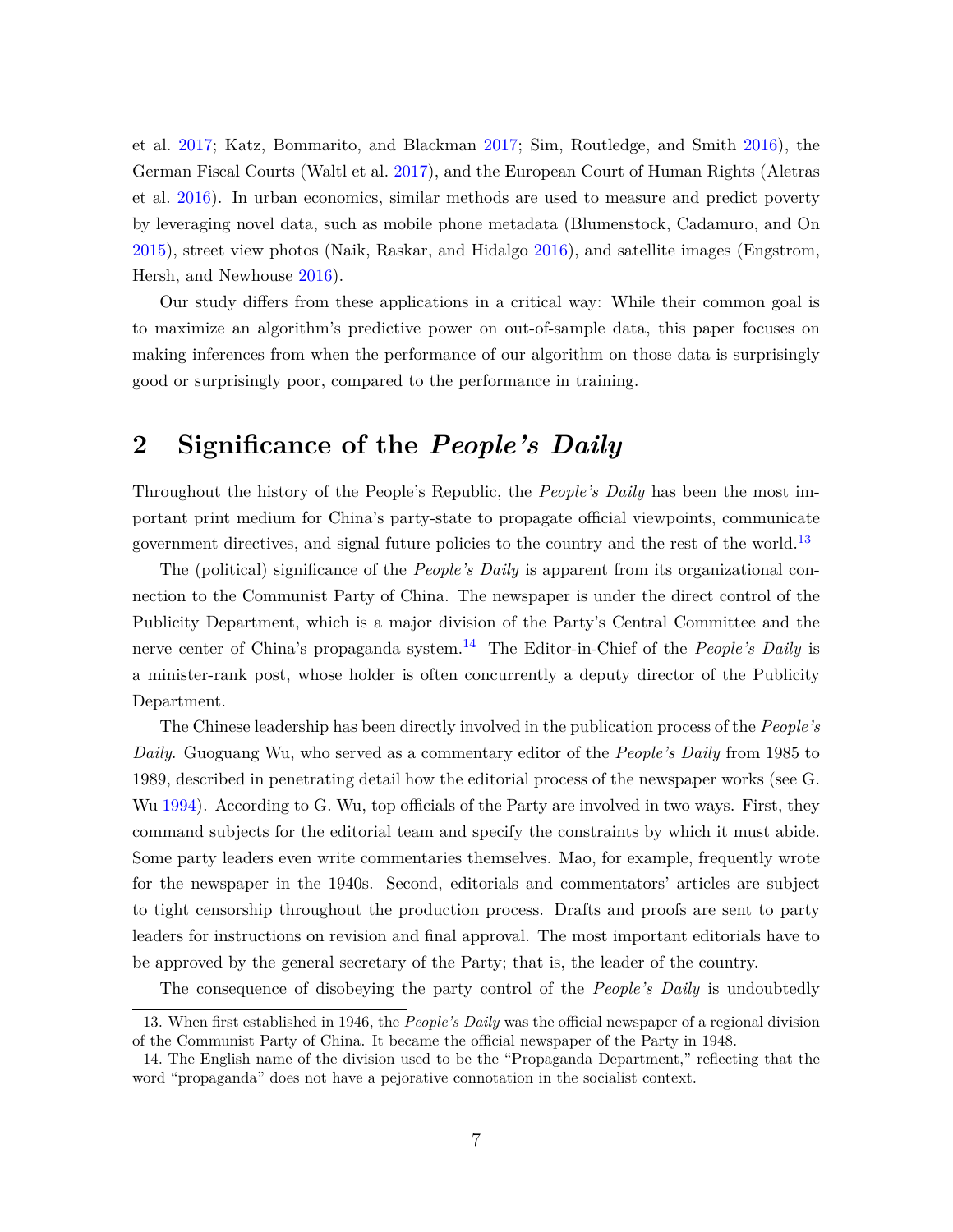grave. Deng Tuo, the Editor-in-Chief from 1949 to 1957, is a telling example. In 1956, with the support of some reform-leaning party officials, Deng Tuo ran an editorial implicitly rebuking Mao's policies, much to the latter's dismay. The friction intensified in 1957 when Deng Tuo opted not to promote some of Mao's speeches in the newspaper, which resulted in Mao calling him "a dead man running the paper" and removing him from the Editor-in-Chief post.[15](#page-7-0)

Given the highly official status of the *People's Daily*, it is not surprising that the change of propaganda messages in the newspaper is closely tied to — and often comes ahead of the change of major government policies. Before the economic reform program took off in late 1978, for example, the *People's Daily* had seen a drastic shift in content and tone. On February 7, 1977, it published the now-notorious "Two Whatevers" statement — "We will resolutely uphold whatever decisions Chairman Mao made and unswervingly follow whatever instructions Chairman Mao gave" — embraced by Mao's designated successor upon his death. Deng Xiaoping and other reformists, who were increasingly taking hold of power at the time, contested the statement from within the Central Committee. Their efforts eventually succeeded and led to the publication of an almost negating article, "Practice is the Sole Criterion for Testing Truth," on May 12, 1978.<sup>[16](#page-7-1)</sup> This change in the *People's Daily* had effectively foretold the economic reform program led by Deng Xiaoping — months in advance.

Since the economic reform program took off in 1978, China's mass media has undergone a notable change, which one might argue raises a question about the predictive power of our index. As documented by G. Wu [\(2000\)](#page-34-7) and Y. Zhao [\(1998\)](#page-35-2), there has been a significant increase in the number of commercialized media outlets in post-reform China, many of which are semi-official, less scrutinized by the Party, and more profit-driven. This change in the media industry even prompted the more optimistic of China scholars to project the possibility of a liberal, democratic press for China's future (e.g., Lynch [1999;](#page-32-9) Y. Zhao [1998\)](#page-35-2). The reality, however, suggests otherwise. While the Chinese government has different policy goals in the reform era, its methodology of propaganda persists (Brady [2008\)](#page-30-8), and the media commercialization has not produced more diverse political voices (Stockmann  $2013$ ).<sup>[17](#page-7-2)</sup> In particular, the *People's Daily* remains the least commercialized and the most tightly controlled newspaper,

<span id="page-7-0"></span><sup>15.</sup> See Wang [\(2008\)](#page-34-9). After leaving the *People's Daily*, Deng Tuo kept writing articles critical of Mao's policies. He was later dubbed a member of the "anti-party group" and committed suicide at the dawn of the Cultural Revolution.

<span id="page-7-1"></span><sup>16.</sup> The subtext of this article is that, since practice was the *sole* criterion, Mao's decisions or instructions would cease to be a criterion, along with the Soviet-style planning the economic reforms were to overturn.

<span id="page-7-2"></span><sup>17.</sup> By popular measures of press freedom, such as the Reporters Without Borders' Press Freedom Index and the Freedom House's Freedom of the Press ranking, China's media sphere remains one of the most oppressed in the world.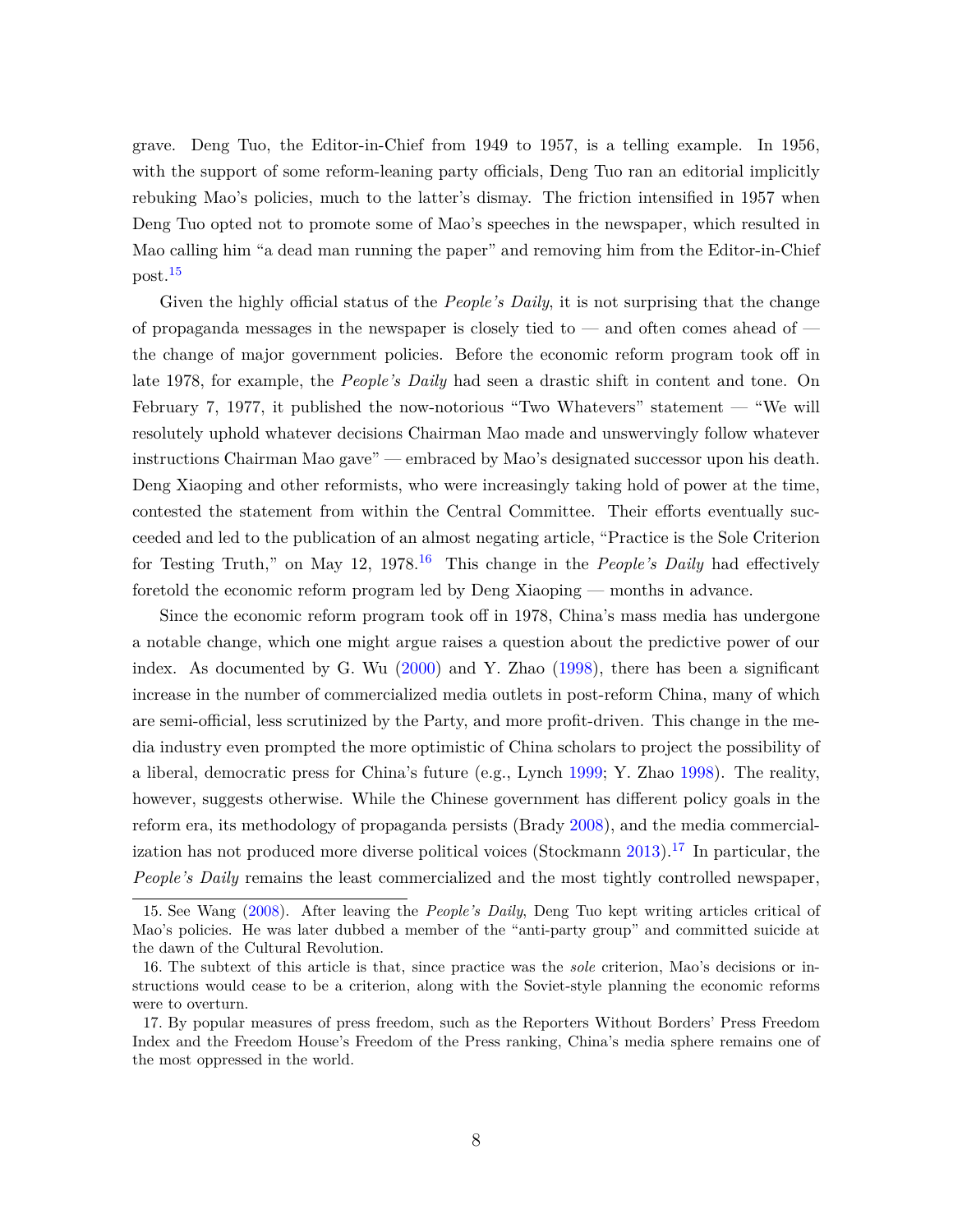upholding the party line in its reporting.<sup>[18](#page-8-2)</sup> Therefore, the evidence suggests the persistence of the PCI's predictive power in the reform era.

# <span id="page-8-0"></span>**3 Data**

Our data set consists of 1,910,989 articles published in the *People's Daily* between May 15, 1946 (the date it was founded) and March 31, 2019. This data set is exhaustive except for 41 dates between [19](#page-8-3)46 and 1951 when the texts are not available.<sup>19</sup>

For each article, we have data for the date it was published, the page it appeared on, and the full text of the title and body of the article. The total number of front-page articles in our data set is  $226,313$  — or,  $11.8\%$ .

We also derive from the raw data the following metadata variables for each article: whether the date is a weekday or over a weekend, the length (in characters) of the title, the length of the body, the number of articles published that day, and the number of front-page articles published that day.

The fraction of front-page articles varies over time, which is mostly driven by the different number of articles the newspaper publishes each day. Figure [2](#page-9-0) plots these two summary statistics in annual terms. As the *People's Daily* publishes more and more articles — from thousands to tens of thousands each year — the fraction of front-page article declines from as high as 52% in the third quarter of 1946 to as low as 5.8% in the second quarter of 2010.

# <span id="page-8-1"></span>**4 Methodology**

In this section, we describe how the PCI is constructed from the *People's Daily* data set and discuss this methodology in the context of supervised learning. The validity of its predictive power is discussed in the next section.

### **4.1 Overview**

We model the PCI after the aforementioned avid reader of the *People's Daily* in the following steps: (1) We start with a quarterly rolling window with the length of five years, which we call the training window, and we divide the data within a training window into (i) training

<span id="page-8-2"></span><sup>18.</sup> In the commercialization process, if the *People's Daily* upholds the party line while other outlets present consumers with relatively more diverse choices, market competition would drive readership away from the *People's Daily*, which is exactly what happened: Its hard-copy circulation plummeted from five million copies per day in the 1980s to 1.8 million in 2004 (see Esarey [2006\)](#page-31-11).

<span id="page-8-3"></span><sup>19.</sup> On those dates, either the newspaper did not publish or it did but the texts are not available. Either way, the fraction of missing dates (0.15%) is negligible.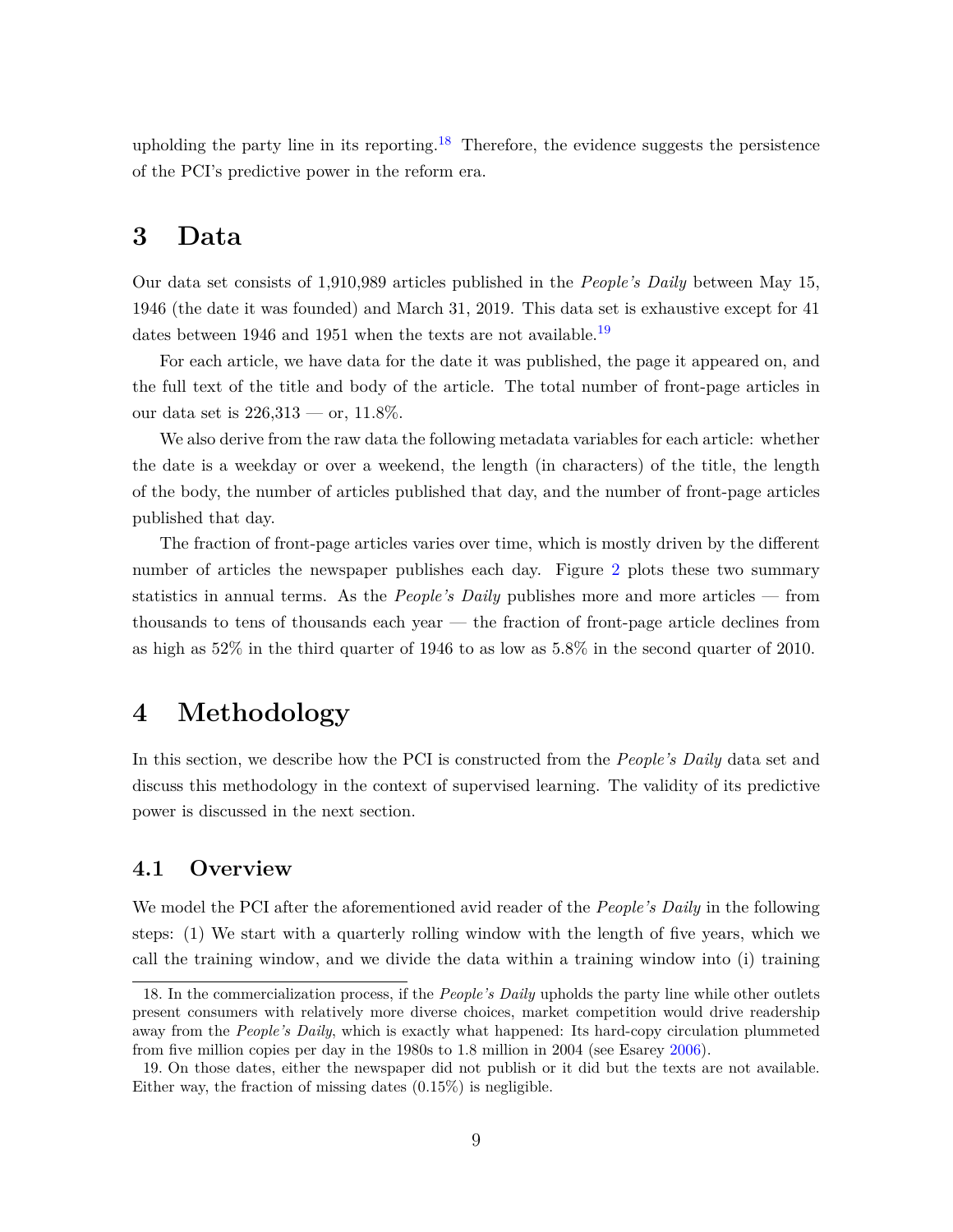

<span id="page-9-0"></span>Figure 2: Fraction of front-page articles and number of articles in the data set

and validation data and (ii) testing data. We call the data in the quarter following the training window the "forecasting" data. (2) We train a machine learning algorithm, using the training and validation data, to classify whether each article appears on the front page (as if the reader was forming a paradigm about how the newspaper prioritizes issues). (3) We then capture the "surprise" to the algorithm by taking the difference (in absolute value) between its performance on the testing data (in the training window) and its performance on the "forecasting" data (in the following quarter). The PCI is defined simply as the magnitude of this "surprise" as the training window rolls forward.

A note on terminology: To avoid confusion, we use the word *classification* to refer to the problem of predicting whether an article appears on the front page. We reserve the word *prediction* for the problem of predicting policy changes using the constructed PCI. Furthermore, the data in the quarter following a training window are referred to as the *"forecasting" data*, [20](#page-9-1) in contrast to the *testing data* within the window.

#### **4.2 Data structure**

An article in year-quarter *t* is defined as

$$
A_{i,t} \equiv \{Y_{i,t}, X_{i,t}, Z_{i,t}\},\tag{1}
$$

<span id="page-9-1"></span><sup>20.</sup> The word "forecasting" is in quotation marks because our data set already has the answer.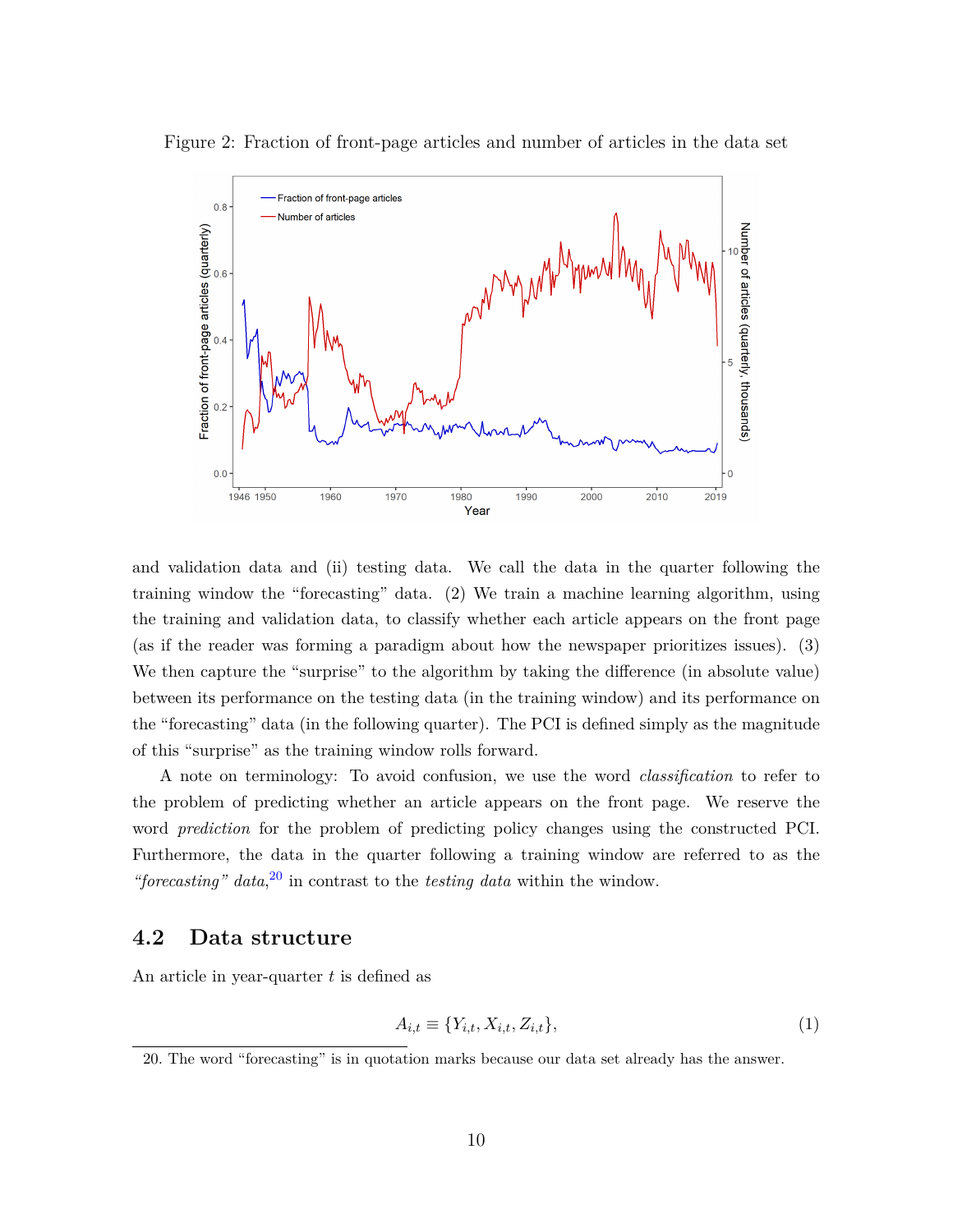where the index *i* denotes the *i*-th article in year-quarter  $t$ ,<sup>[21](#page-10-0)</sup>,  $Y_{i,t}$  is an indicator for whether the article is on the front page,  $X_{i,t}$  is the texts of the article<sup>[22](#page-10-1)</sup>, and  $Z_{i,t}$  represents the set of metadata variables mentioned in Section [3.](#page-8-0)

For each year-quarter *s* of interest, we define a training window *T<sup>s</sup>* as the period of 20 year-quarters (five years) immediately preceding *s*. That is,

$$
T_s \equiv \{t : s - 20 \le t < s\}.\tag{2}
$$

This structure is analogous to the aforementioned avid reader who lives in year-quarter *s* and remembers the articles that were published during the training window *Ts*.

Since the data in  $T_s$  will be used to train an algorithm, choosing the length of  $T_s$  involves a trade-off. On the one hand, a longer training window would contain more data for the algorithm to learn from, which potentially can improve its classification performance. On the other hand, more historical policy changes and noises would be covered by a longer training window, which may create confusion and render the learning process more challenging.<sup>[23](#page-10-2)</sup> We have chosen five years as the length for our model after experimenting with different values. Appendix [A.2,](#page-36-0) for example, investigates the alternative of using a ten-year rolling window, which produces a similar result.

For each training window  $T_s$ , we use a stratified sampling method to create training and validation data, which consist of  $80\%$  of the articles,  $24$  and testing data, which consist of the remaining 20%. The training data are used to compute a specified model. The validation data serve the purpose of searching for the optimal model specifications without over-fitting the training data. The purpose of the testing data is to compute how well an optimized model fits the training window without using the training and validation data, which the model has already "seen."

#### **4.3 Model**

For each year-quarter *s*, we train a model *f<sup>s</sup>* such that, for each article in the training window  $T_s$ , the model classifies whether it is on the front page  $(\hat{Y}_{i,t}$ , as an estimate of the true  $Y_{i,t}$ ) using the text of the article  $(X_{i,t})$  and the respective metadata variables  $(Z_{i,t})$ , i.e.,

$$
\hat{Y}_{i,t} = f_s(X_{i,t}, Z_{i,t}), \ \forall s, \ \forall t \in T_s.
$$
\n
$$
(3)
$$

<span id="page-10-0"></span><sup>21.</sup> Formally, the index *i* should depend on the year-quarter *t*; that is, an article should be identified with  $A_{i_t,t}$ . We omit the subscript *t* of index *i* to simplify notations.

<span id="page-10-1"></span><sup>22.</sup> We concatenate the title and body of each article into one string of texts.

<span id="page-10-2"></span><sup>23.</sup> Another drawback of having a longer training window is a higher computation cost, of course.

<span id="page-10-3"></span><sup>24.</sup> We use 60% for training and 20% for validation.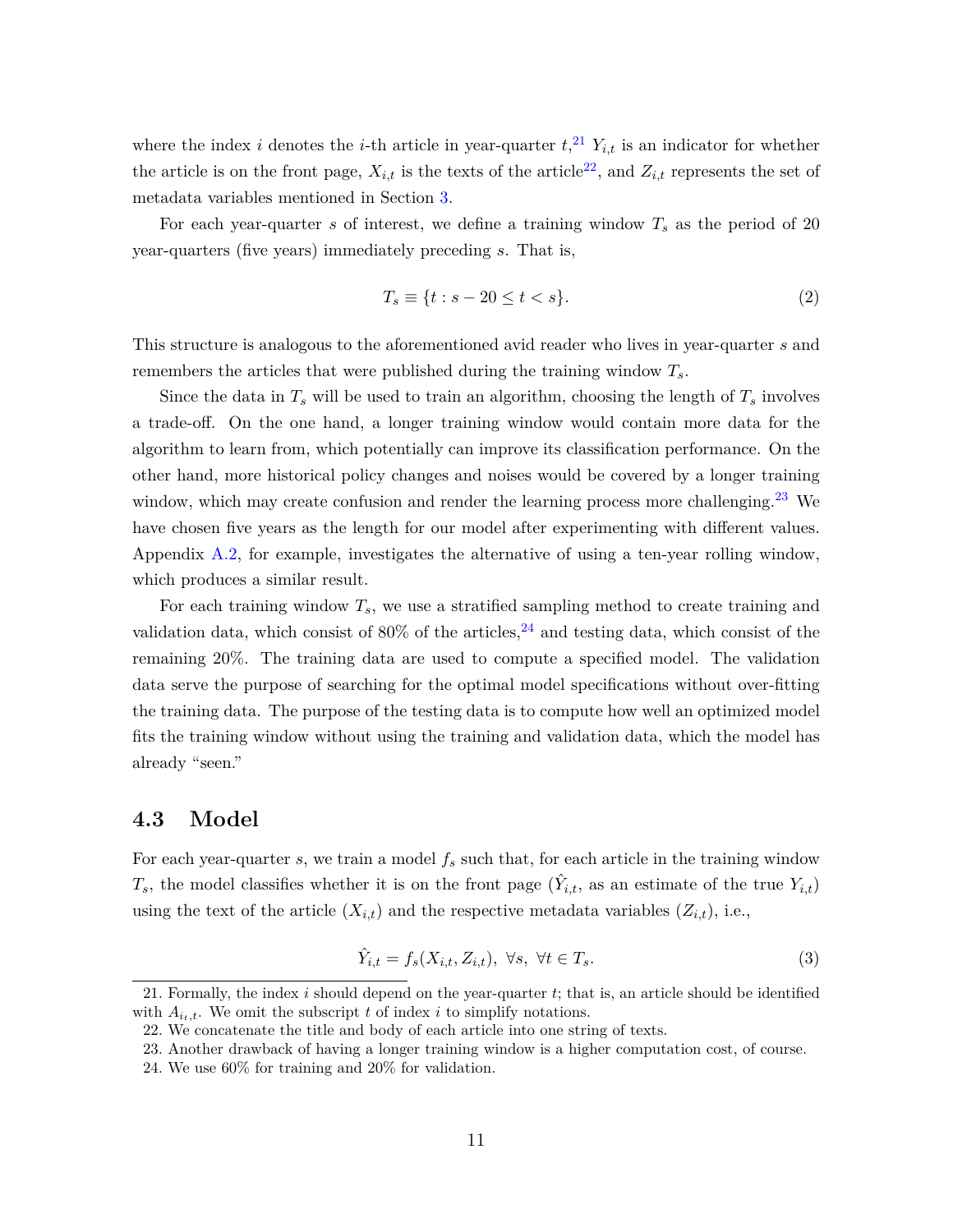<span id="page-11-0"></span>

Figure 3: Model overview

Though the purpose of the model *f<sup>s</sup>* is straightforward, its structure consists of a sequence of various types of neural network models, including a word embedding layer, a recurrent neural networks layer, and two multilayer perceptron layers. Figure [3](#page-11-0) outlines the structure of the model *fs*. The blue, yellow, and green nodes represent the inputs, neural network models, and output, respectively. An arrow means the (interim) output of the origin node is used as the (interim) input of the destination node. The model takes texts and metadata as its two inputs and, ultimately, produces a front-page classification as its output.

The text, as a sequence of words, is first fed to a word embedding layer, which maps each word into a numeric vector. In doing so, it reduces the dimensionality of texts while preserving the semantic relations between words. We then feed the outputs of the word embedding layer to a recurrent neural network, which is specialized in processing sequential data (such as sentences and articles) into a vector of hidden variables. Meanwhile, the metadata are fed to a multilayer perceptron, which creates hidden variables that summarize the features in the metadata. Finally, the hidden variables of the text and metadata are combined using another multilayer perceptron to generate a front-page classification.

Modeling the above layers requires the researcher to choose a set of model specifications (or, hyper-parameters), which control the complexity of each layer. The trade-off in this process lies in the fact that a greater complexity may improve the fit on the training data, but it may also worsen the performance on the validation data by over-fitting. To find the appropriate hyper-parameters, we implement a simulated annealing algorithm (à la Kirkpatrick, Gelatt, and Vecchi [1983\)](#page-32-10) to search for the hyper-parameters that optimize the classification performance on the validation data.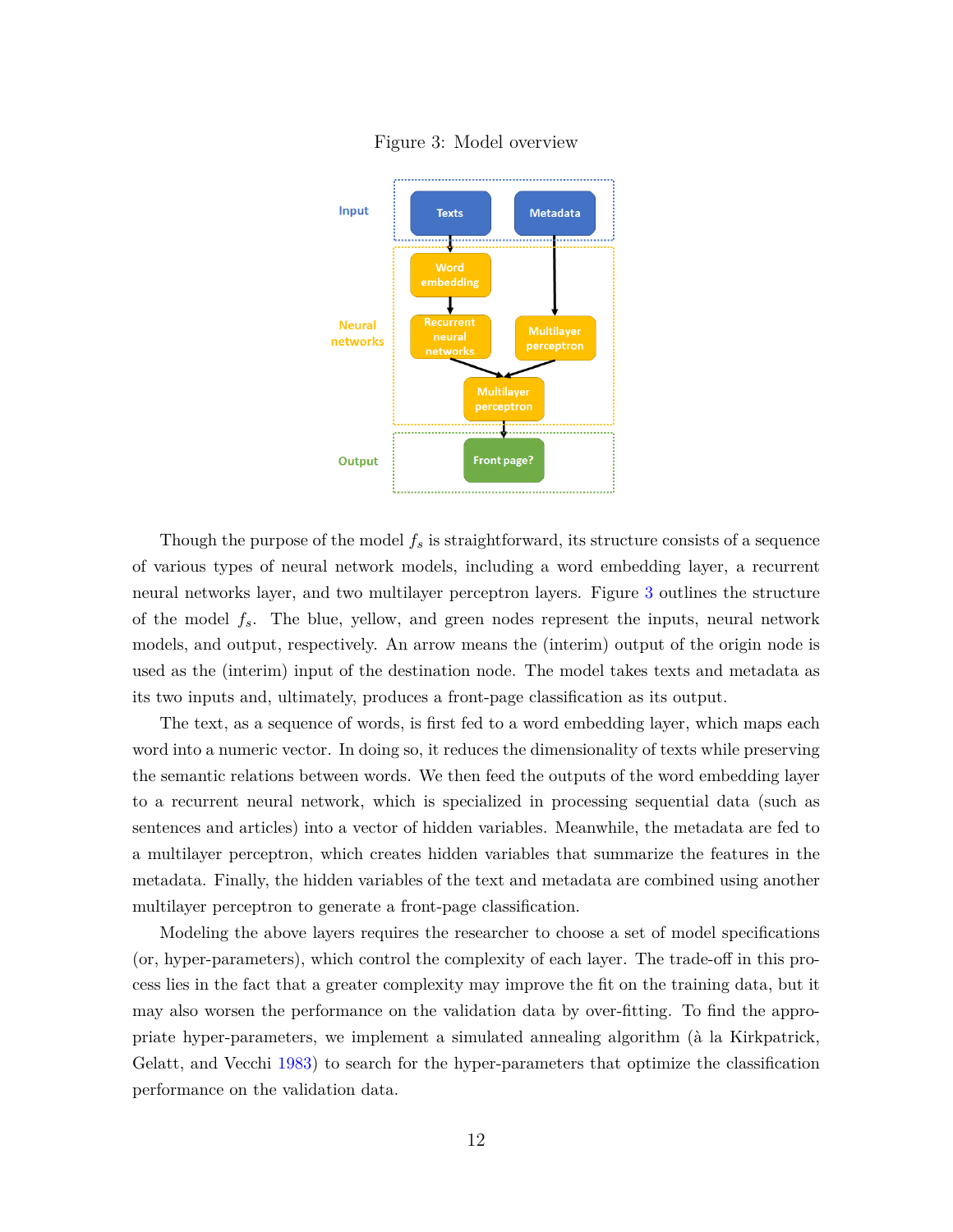The rest of this subsection briefly discusses each of the model's components. The reader who is more interested in how the model's output is used in subsequent steps may skip to Section [4.4.](#page-15-0)

#### **4.3.1 Word Embedding**

The curse of dimensionality kicks in quickly when texts are to be modeled as data. In the Chinese language, for example, there are tens of thousands of distinct Chinese characters, thousands of which are commonly used. For an article that contains a sequence of a thousand characters, the number of possible character combinations is enormous. Dimensionality reduction, therefore, is almost a necessity in textual analysis.

We adopt word embedding  $-$  a widely used technique in natural language processing pioneered by Mikolov et al. [\(2013\)](#page-33-7) — to reduce the dimensionality of our data. It maps words or phrases to vectors of real numbers in a vector space. The method brings the dimensionality of texts down to that of the vector space while largely preserving the semantic relations between words or phrases. In this paper, we apply the Chinese-language word embedding developed by Li et al. [\(2018\)](#page-32-11), which is a neural network model trained on all Chinese words and phrases that have appeared on the *People's Daily* — the same data source as ours between 1946 and  $2017.<sup>25</sup>$  $2017.<sup>25</sup>$  $2017.<sup>25</sup>$ 

One of the most important features of word embedding is that it retains the linguistic meaning of words through their relations to other words. For example, the cosine distance between (the embedding of) two words measures the similarity between them. Thus, the cosine distance between "the United States" and "China" is smaller than, say, the cosine distance between "banana" and "umbrella." Moreover, the direction of a vector has linguistic meaning as well. For example, the difference between "the United States" and "Washington,  $DC"$  — which is itself a vector in the same space — is similar to the difference between "China" and "Beijing."

#### **4.3.2 Multilayer Perceptron**

Multilayer perceptron (MLP) is a basic form of artificial neural network models. It contains three types of layers: the input layer, hidden layer(s), and the output layer. Figure  $4$  is a graphic illustration of an MLP with two hidden layers. Each node represents a variable, and

<span id="page-12-0"></span><sup>25.</sup> A caveat on using this word embedding, which is trained on the entire horizon, uniformly on all training windows: From the perspective of any training window, the embedding necessarily contains (future) information that has not emerged yet. For example, the meaning of a word in 2017 may be fed to a training window from 1960 to 1969, in which the same word meant differently back then. An alternative would be to train an embedding with data only up to, say, 1969. The drawback of doing this, however, is that the quality of the embedding would be lower due to the lack of data.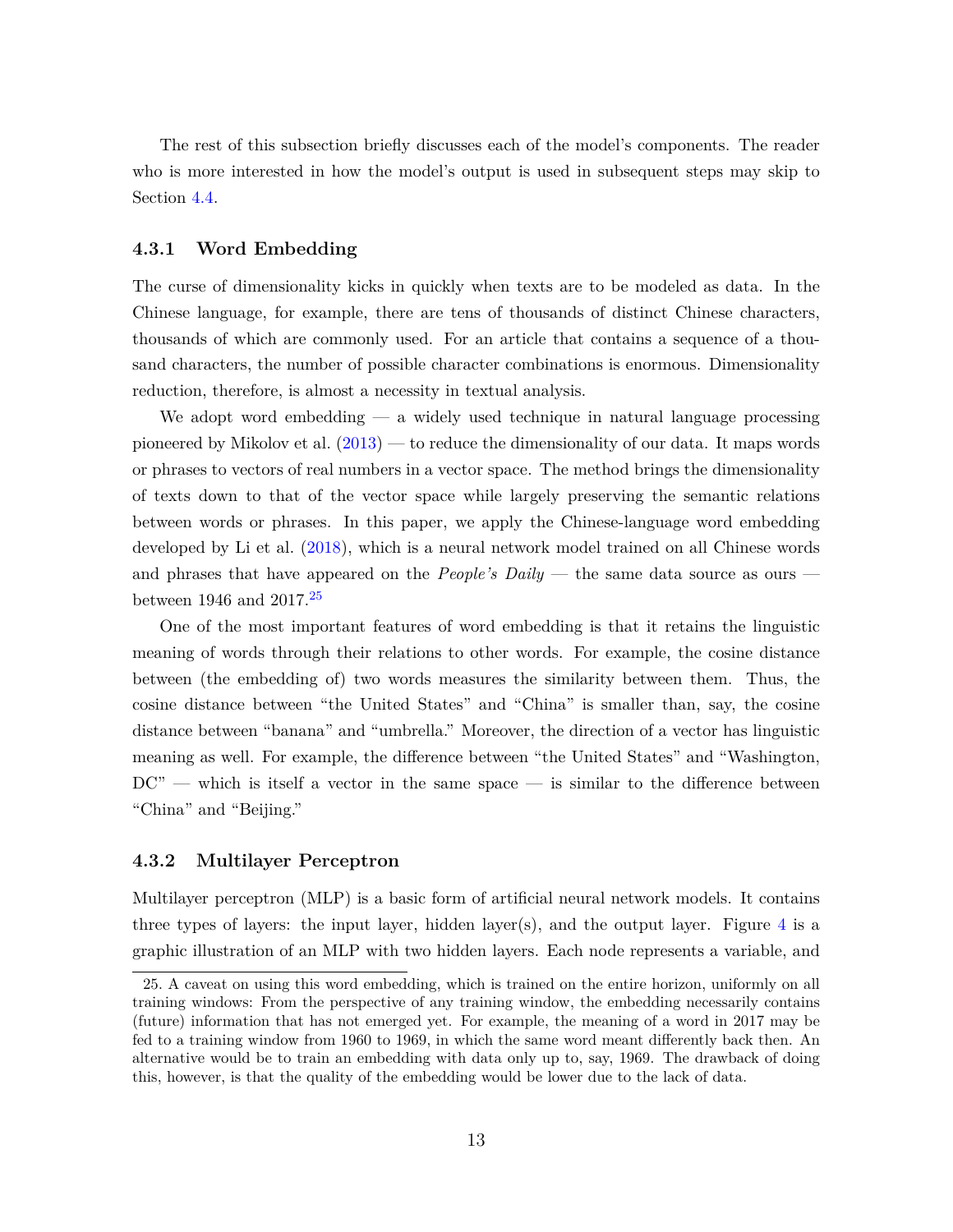

<span id="page-13-0"></span>Figure 4: An example of multilayer perceptron

each directional link represents a relationship between the nodes it connects. For example, variable  $H_{12}$  — the second note in the first hidden layer — is a function of a linear transformation of inputs  $X_1$  and  $X_2$ . The variables in the first hidden layer are used as the inputs of the second hidden layer. Finally, the output layer is a function of a linear transformation of the second hidden layer's outputs.

Formally, the model in Figure [4](#page-13-0) can be written as:

$$
H_{(1)} = \sigma(X\beta_1 + b_1), \tag{4}
$$

$$
H_{(2)} = \sigma(H_{(1)}\beta_2 + b_2), \tag{5}
$$

$$
O = \sigma(H_{(2)}\beta_O + b_O), \tag{6}
$$

where  $\sigma$  is a non-linear function — called the activation function in the literature — that maps a real number to a number between zero and one.<sup>[26](#page-13-1)</sup>

The number of hidden layers and the number of hidden variables in each hidden layer (also known as neurons) are important hyper-parameters of the model specification. Optimizing these hyper-parameters and those in the next model component is part of the search algorithm we conduct in this paper.

#### **4.3.3 Recurrent Neural Network**

In the MLP model, the input layer is only used (as input) by the first hidden layer, and all inputs are treated equally by the model. This structure limits the ability of an MLP to model

<span id="page-13-1"></span><sup>26.</sup> For example, a commonly used activation in the literature is the logistic function:  $\sigma(x) = 1/(1 +$ *e x* ).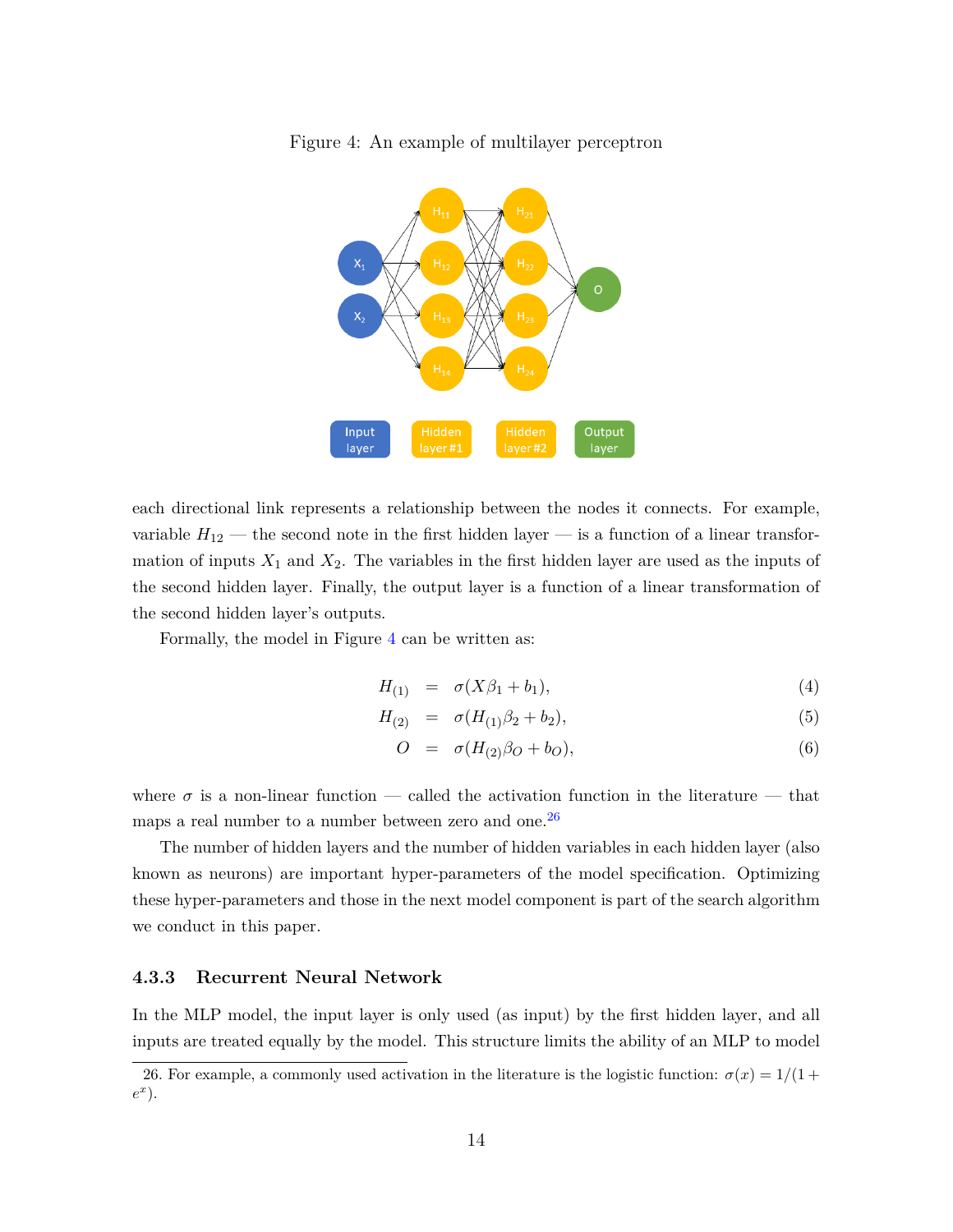

<span id="page-14-0"></span>Figure 5: An example of recurrent neural network

text data, which are a sequence of words. Recurrent neural networks (RNN) are a class of neural network models that specialize in handling texts and other sequential data. Salehinejad et al. [\(2017\)](#page-33-8) present a survey on the literature and recent advancements of RNNs.

Figure [5](#page-14-0) gives an example of RNN. The input layer contains three sequential input variables,  $(X_1, X_2, X_3)$ , which enter the model sequentially. In the context of text data, this input layer will be a sequence of word embeddings — think "She likes apples." The first input variable  $X_1$  and a default variable  $H_0$  are used as inputs to generate the first hidden variable  $H_1$  and the first output variable  $O_1$ . The model then uses the second input variable  $X_2$  and the hidden variable  $H_1$  from the previous step to generate the second hidden variable  $H_2$  and the second output variable  $O_2$ . Finally, the final output variable  $O_3$  is generated similarly using variables  $X_3$  and  $H_3$ .

Formally, the model in Figure [5](#page-14-0) can be described as:

$$
H_{(\ell)} = \sigma(X_{(\ell)}\beta_{\ell} + H_{(\ell-1)}\gamma_{\ell} + b_{\ell}), \tag{7}
$$

$$
O_{(\ell)} = \sigma(H_{(\ell)}\beta_O + b_O), \tag{8}
$$

where  $\ell$  is the index for the sequence of input, hidden, and output variables.

Since the model processes the input variables sequentially, there is an output variable at every step. For example, the output variable  $O_2$  would be the output of the model if only the first two input variables were considered. In the context of text data, these interim output variables can be interpreted as the predictions of the model if only a truncated segment of the texts were "read" by the algorithm.

In this paper, we implement the gated recurrent units (GRU) model developed by Cho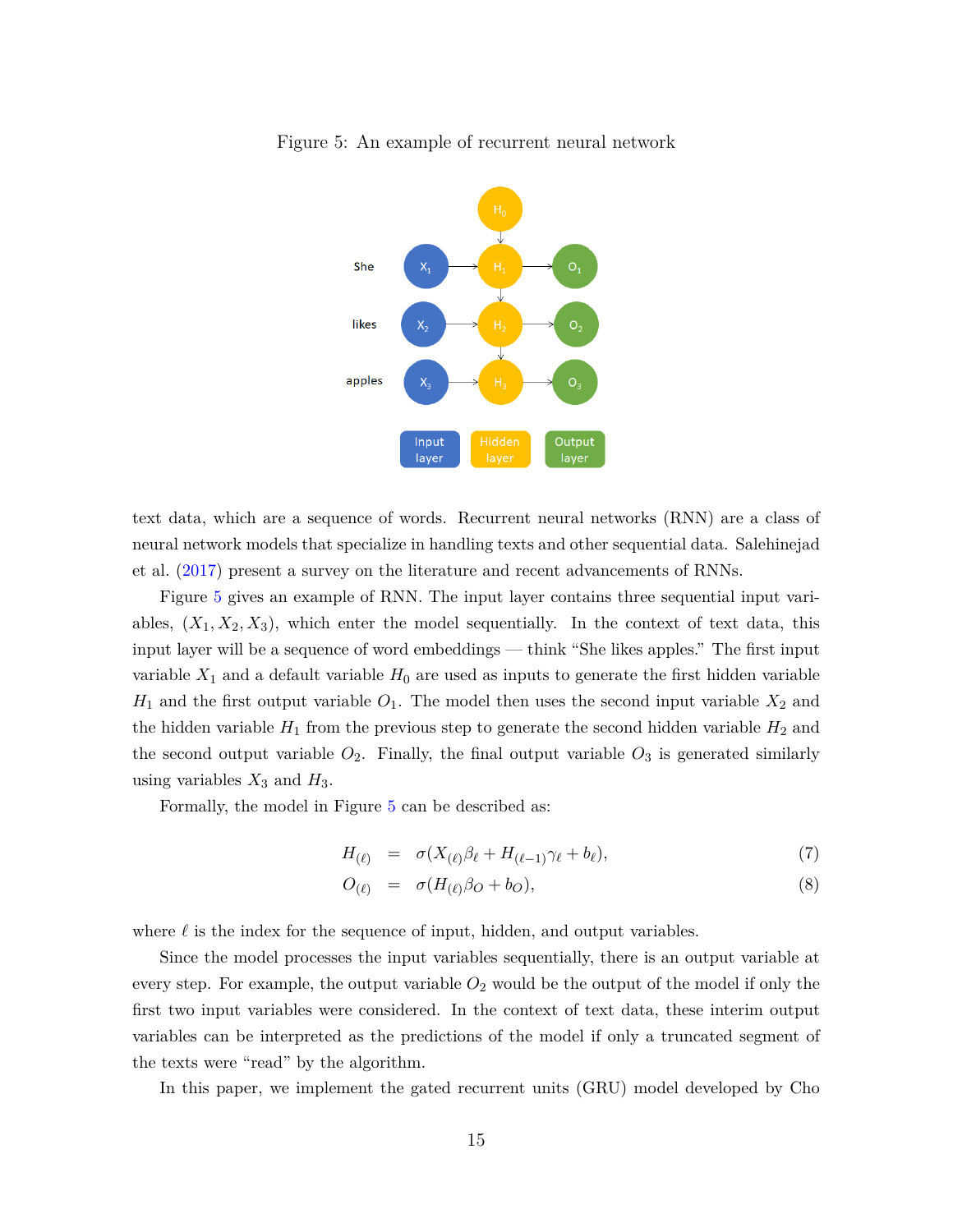et al. [\(2014\)](#page-30-9), which is a variant of RNN. A GRU model includes additional control units, which decide what information should be gated and what should be passed down to the next step to generate the hidden variables and outputs. It improves upon RNN methods by aiming to solve the vanishing gradient problem recognized in the literature.<sup>[27](#page-15-1)</sup>

### <span id="page-15-0"></span>**4.4 Calculation of the Policy Change Index**

The framework described in the previous subsection generates a model *fs*, which can be used to classify new articles in both the testing and "forecasting" data. For each article in yearquarter *s*, for example, the classification of whether it appears on the front page is given by

<span id="page-15-2"></span>
$$
\hat{Y}_{i,s} = f_s(X_{i,s}, Z_{i,s}),\tag{9}
$$

where  $\hat{Y}_{i,s}$  is the estimate of  $Y_{i,s}$  — the ground truth. Similarly, for an article in the testing data in the training window  $T_s$ , the classification would be

<span id="page-15-3"></span>
$$
\hat{Y}_{i,t} = f_t(X_{i,t}, Z_{i,t}), \ \forall t \in T_s. \tag{10}
$$

We use the *F*<sup>1</sup> score of the outcome variable to measure the performance of a model. The  $F_1$  score is defined as the harmonic mean of the precision and recall of the model. That is,

$$
F_1 = 2 \times \frac{\text{precision} \times \text{recall}}{\text{precision} + \text{recall}},\tag{11}
$$

where the precision is the fraction of true positives in all predicted positives, and the recall is the fraction of true positives in all actual positives.

The  $F_1$  score, as an alternative to the accuracy rate, is meant to account for the issue of imbalanced samples; that is, having much fewer front-page articles than non-front-page articles. Imagine that the performance measure was the accuracy rate, which is the fraction of correct classifications in the whole sample. By this standard, a naïve algorithm that almost always makes negative classification would fare quite well because most articles are not on the front page, to begin with. However, the *F*<sup>1</sup> score of this naïve algorithm would be nearly zero because the recall would be nearly zero.

Finally, using the classifications in equations  $(9)$  and  $(10)$ , we define the PCI at yearquarter *s* as the absolute value of the difference in classification performance between the training window *T<sup>s</sup>* and year-quarter *s*. Or, formally,

$$
PCI(s) \equiv |F_1(T_s) - F_1(s)|. \tag{12}
$$

<span id="page-15-1"></span><sup>27.</sup> See Cho et al. [\(2014\)](#page-30-9) for more details.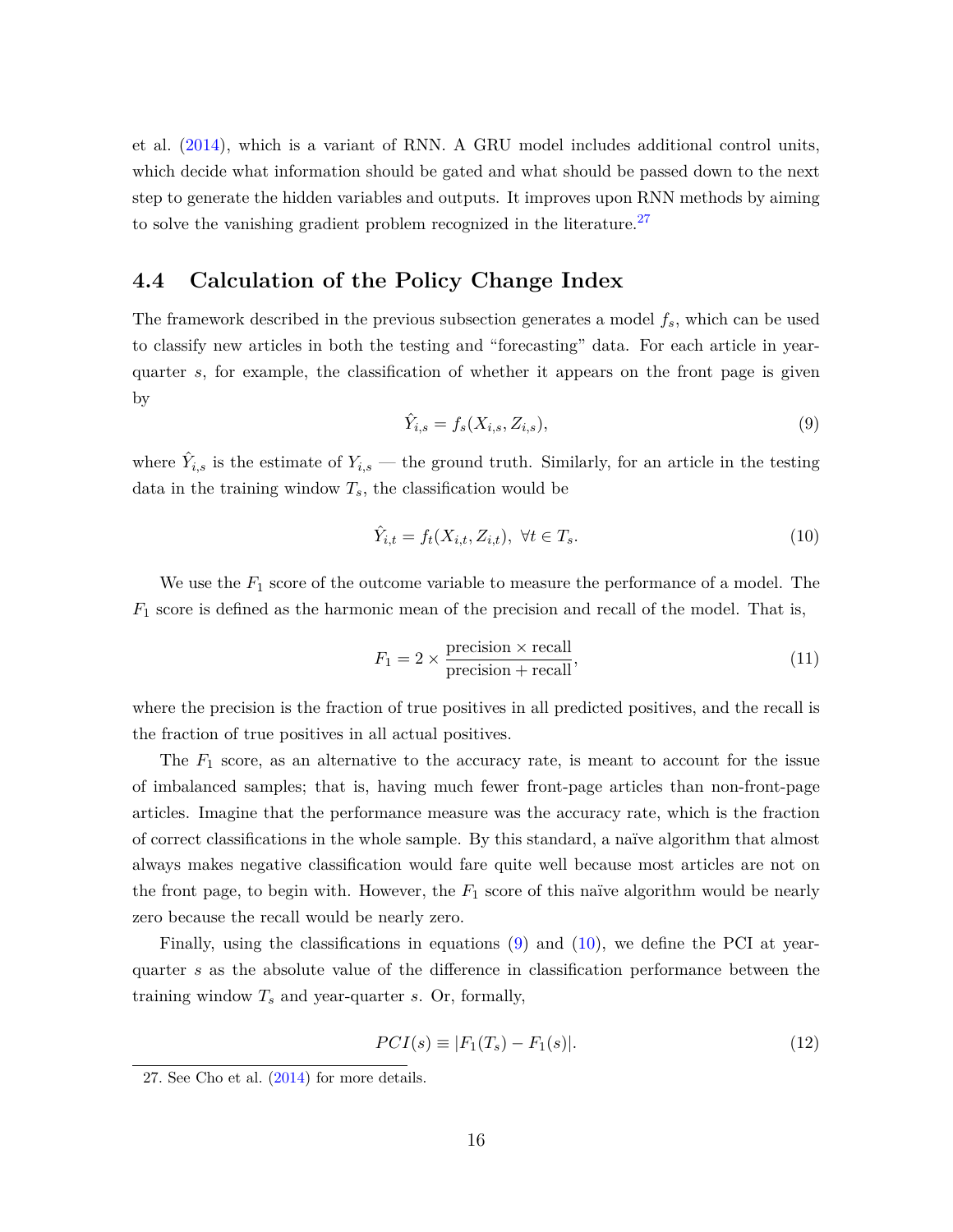The PCI allows us to make policy predictions for the following reason. If  $PCI(s)$  is near zero, it would mean that  $F_1(T_s)$  and  $F_1(s)$  are close to each other, which suggests that the way the *People's Daily* prioritizes articles in *s* has not changed much compared to *T<sup>s</sup>* and that China's policy priorities have not changed much either. However, if  $PCI(s)$  is much larger than zero, it would mean that  $F_1(s)$  is either much higher or much lower than  $F_1(T_s)$ . Either way, such a "surprise" would suggest that the way the *People's Daily* prioritizes articles in *s* is fundamentally different from that in  $T_s$ , which, in turn, would suggest a fundamental shift in China's policy priorities.

### **4.5 Relationship with Supervised Learning**

Although we employed supervised learning in constructing the PCI, it was not directly used to predict changes in policy priorities. In this subsection, we discuss the role of supervised learning in our methodology and how it differs from its conventional, off-the-shelf applications.

A supervised learning algorithm seeks a function *θ* that maps a set *X* of features onto a set *Y* of labels, which is the variable of our interest; that is,

$$
\theta: X \to Y. \tag{13}
$$

In a data-rich environment, *θ* could be precisely estimated and accurately predict the labels for "unseen" data.

An off-the-shelf application of supervised learning to our policy change prediction problem would go as follows. The features of each observation would be the text of an article and its metadata variables, such as whether it appears on the front page. The labels of that observation would be the policy priorities implied by the article. Formally, the mapping to be learned is given by

$$
\theta: \{(\text{Article, FrontPage})\} \to \{(\text{Policy, Priority})\}.
$$
\n(14)

For example, a front-page article that talks about how well private companies are doing would suggest privatizing the state sector — as a policy issue — is likely high-priority. In contrast, if a front-page article points out self-dealing and corrupt practices during privatization, it would suggest the opposite.

Once the function  $\theta$  is estimated, it would be able to assign a Policy-Priority pair to each Article-FrontPage pair. It can, therefore, predict the policy priorities using the latest news articles.

However, this off-the-shelf approach is prohibitively challenging for two reasons. (i) Estimating *θ* requires a large number of labels (i.e., Policy-Priority pairs) for the training data,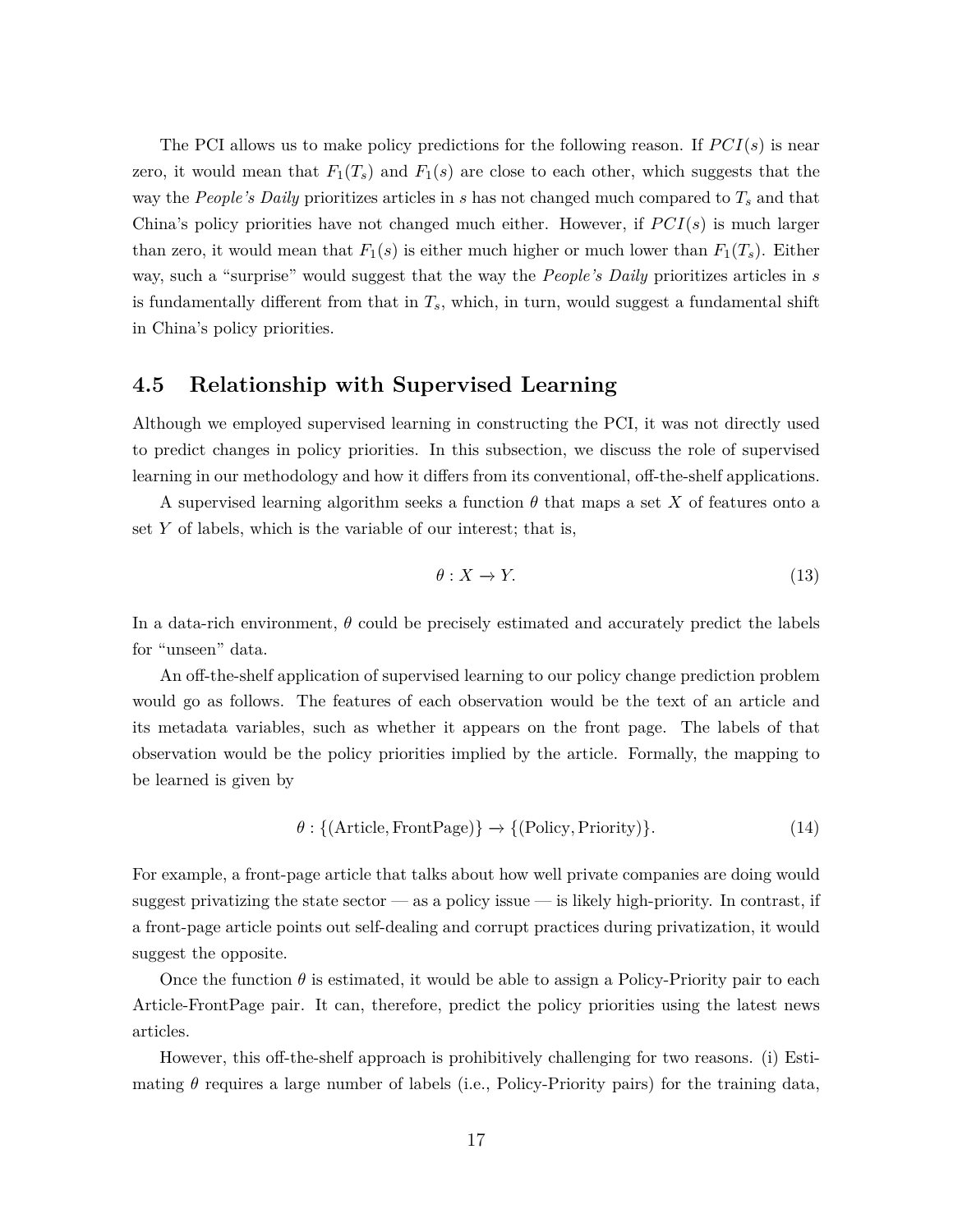and the labeling process could be very costly. In fact, such a cost is one of the primary challenges in machine learning (Oliver et al. [2018\)](#page-33-9). (ii) The labeling process could be subjective and biased because it relies on the researcher's understanding of the Chinese economy and politics, a complex and complicated subject.

The methodology of this paper looks at the relationship between the variables differently. Instead of building a model to predict the variable of interest directly, we consider it as a latent variable in a different supervised learning model:

$$
\phi_{\{(\text{Policy},\text{Priority})\}}: \{\text{Article}\} \to \{\text{FrontPage}\}. \tag{15}
$$

This model takes the policy priorities as given and simply indicates whether each article is on the front page. Since the policy priorities are removed from the model, we do not face any labeling challenges — page numbers are already available in the data set.

Although we did not model policy priorities explicitly, they are already embedded in the estimated function  $\phi_{\{(\text{Policy}, \text{Priority})\}}$ . Consequently, the task of detecting changes in policy priorities has now been transformed to one of detecting changes in the function  $\phi$  that embeds them. A change in policy priorities now means that a function  $\phi$  that is trained to fit the data from a certain period (i.e., the training window) would perform very differently on the "unseen" data that come from a different period (i.e., the next quarter). The calculation of the PCI in Section [4.4](#page-15-0) is based on this reasoning of the transformed problem.

Because we do not apply supervised learning off-the-shelf, the predictive power of our approach does *not* come from the accuracy of any single estimated function. Instead, it comes from the possibility that the estimated function changes because the latent variable where our interest lies — has changed.

### <span id="page-17-0"></span>**4.6 Advantages and Limitations**

Because the *People's Daily* is the only data source for constructing the PCI, this approach has its advantages and limitations tied to the unique input.

While the page numbers of articles are easily available and seemingly trivial labels, they are in fact associated with underlying patterns (i.e., the newspaper's priorities) in which we are interested. Because we have transformed the policy change prediction problem in such a way that the front-page indicator is the label, the fact that the articles are in Chinese is no longer relevant — hence the "language-free" feature. This property suggests that the same methodology can be applied to settings that have a structure similar to ours. We devote Section [6](#page-27-0) to exploring various potential applications along this line.

Another advantage of the PCI is that it minimizes the bias a researcher may have when evaluating results against the complicated reality. For example, an alternative design, which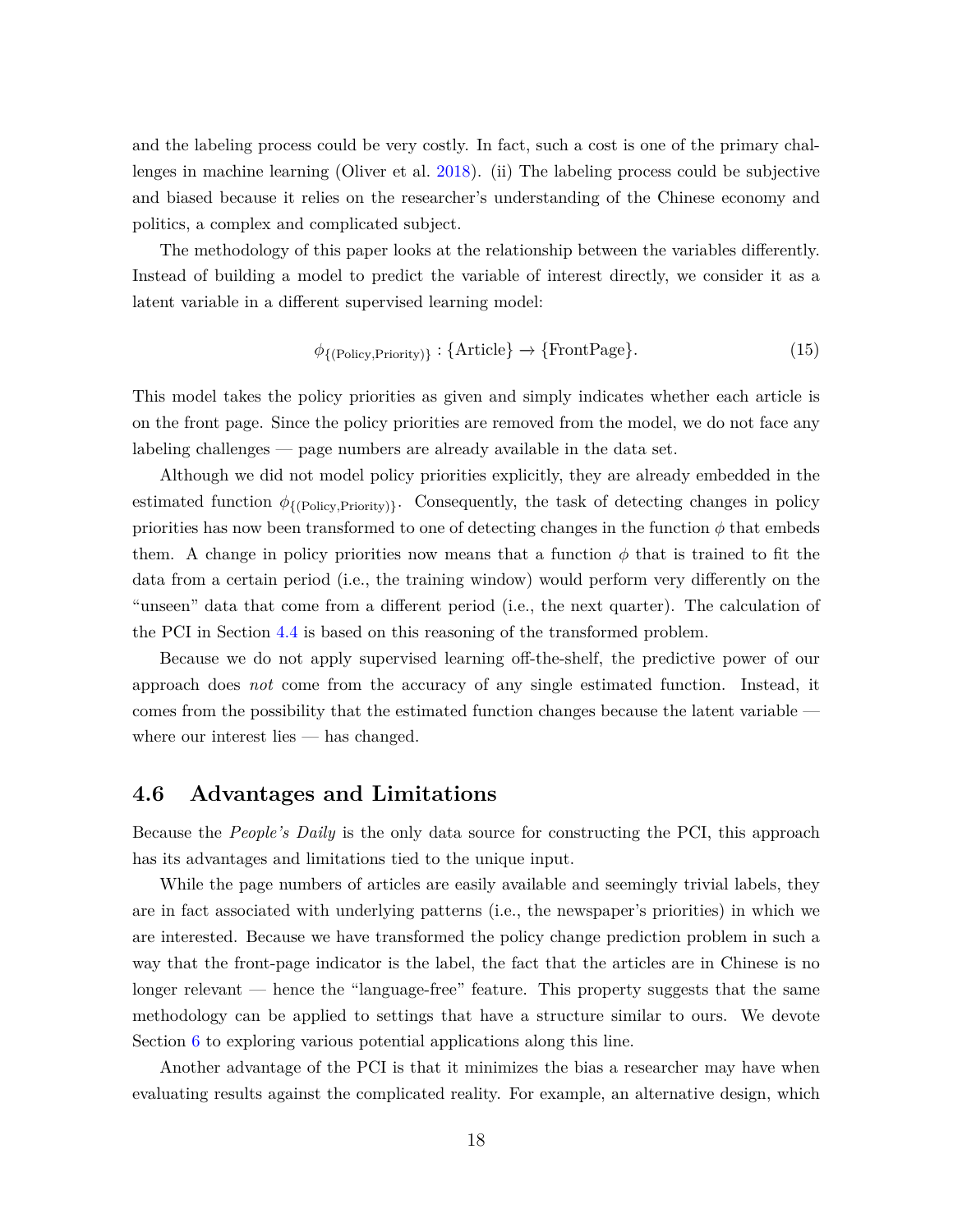may seem more natural, would be to conduct a topic analysis<sup>[28](#page-18-0)</sup> of all front-page articles and then investigate how the distribution over topics changes over time. But this approach would require the researcher to not only read the representative articles in all (estimated) topics and across the entire time series but also characterize their substance at an abstract level. The researcher's judgment in this step would become part of the input to the model and inevitably be carried over when the predictive power of the analysis is evaluated against the ground truth. Our design, in contrast, does not suffer from this subjectivity because the page numbers are objective labels, to begin with.

Our method also has several limitations. First, the PCI may pick up changes in the *People's Daily* that are not inherently about policies. For example, changes in culture, semantics, or terminologies could affect the PCI. However, these changes tend to take place gradually and, hence, are unlikely to cause abrupt fluctuations in the PCI. Editorial changes in the *People's Daily* may also be reflected in the PCI. For example, there have been periods of time when the newspaper published daily weather forecasts or selected quotations of Mao and his designated successor on the front page.

Second, for issues that are important but that the government does not publicize *in advance*, the PCI may not be able to predict them (ex ante) even if it can detect them as they occur. The Cultural Revolution, for example, started as a covert operation of Mao to purge his opponents (MacFarquhar and Schoenhals [2006\)](#page-32-12) and, hence, was not promoted in advance. Also not publicized in advance was the four trillion yuan stimulus package of 2008, which was a policy *in response to* the global financial crisis.

Third, for issues that are important but that the government does not publicize *at all*, the PCI is, by design, not meant to detect them even as they take place. The Tiananmen Square protests of 1989, as well as the three-year reform hiatus that followed, is a case in point. On June 4, the *People's Daily* published only one article about the suppression, which barely exceeds a hundred words. Yet, both the Director and the Editor-in-Chief of the *People's Daily* were removed from office thereafter (Tan [1990\)](#page-34-10).

Finally, while the PCI can predict the occurrences of policy change, it does not tell an observer how long the new policies will last. This is because policy changes of different eventual durations may be preceded by the same publicity campaign in the *People's Daily*, rendering them indistinguishable ex ante. But if a policy lasts for a long time before it ends — long enough for the algorithm to learn the new patterns — the PCI can, in principle, pick up the end of the policy, but as another policy change.

<span id="page-18-0"></span><sup>28.</sup> Such as the models built upon Latent Dirichlet Allocation (Blei, Ng, and Jordan [2003;](#page-30-10) Roberts et al. [2013\)](#page-33-10) or Latent Semantic Analysis (Griffiths and Steyvers [2002;](#page-31-12) Hofmann [1999\)](#page-31-13).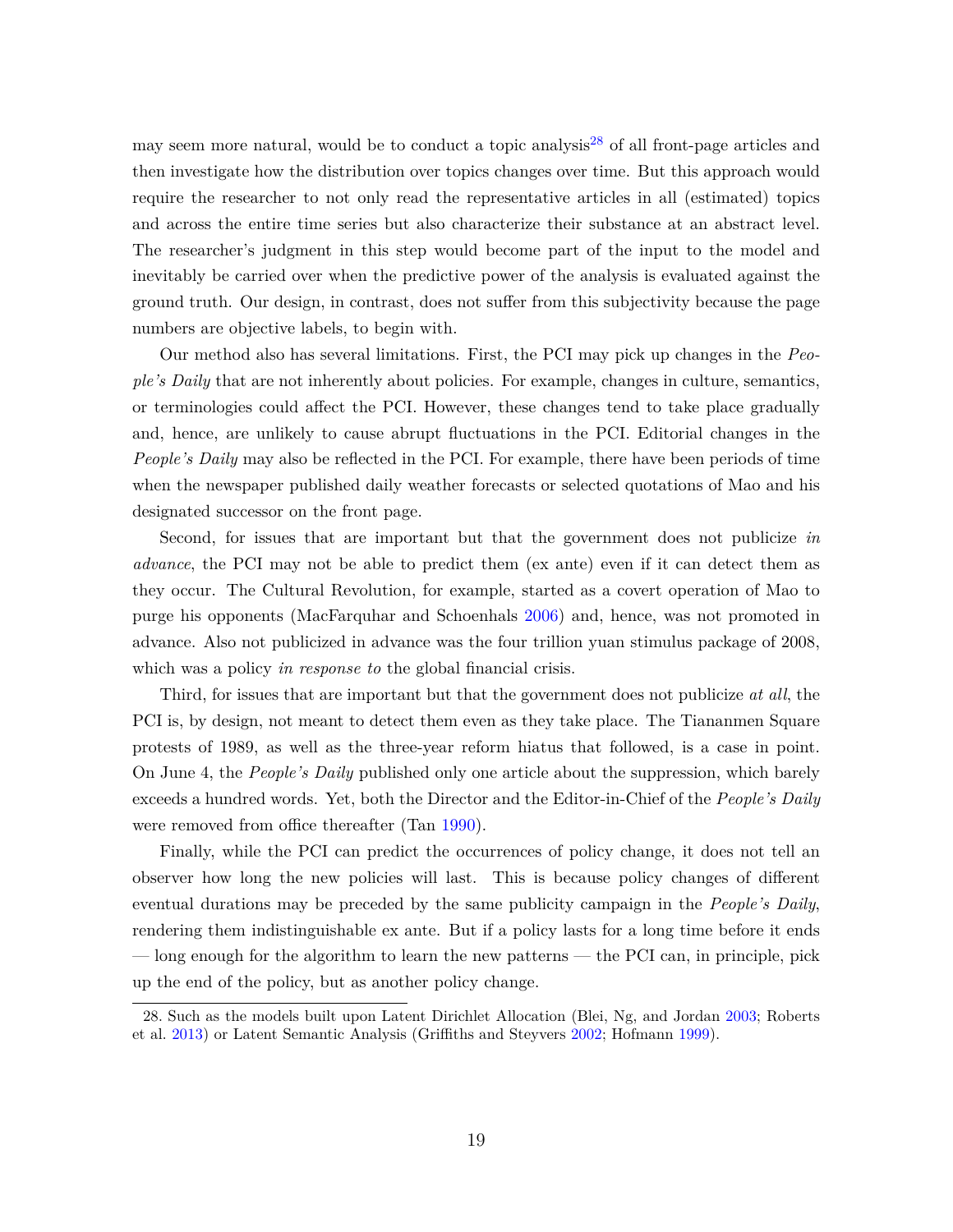# <span id="page-19-0"></span>**5 Results**

The ultimate test of the PCI's predictive power is the one against the history of China's policy changes. We approach this test by surveying the literature on China's economic history and reforms since the People's Republic was established.<sup>[29](#page-19-1)</sup> We compile a chronology of major events from 1949 to 2018 that the literature has largely agreed on  $-$  see Appendix [A.1](#page-36-1) for details. These events are plotted against the quarterly PCI in Figure [1.](#page-3-0) A successful prediction would be a spike in the PCI that occurs in advance of a policy change.

### **5.1 Predicting the Timing of Policy Change**

Comparing the events and the spikes in the PCI shows the extent to which the index is predictive. For the following policy changes, the PCI moves drastically, months before they occur: the beginning of the Great Leap Forward in 1958, that of the economic reform program in 1978, a reform speed-up known by the slogan "Socialist Market Economy" in 1993, and a reform slow-down known by the slogan "Socialist Harmonious Society" in 2004. All of these events have been widely recognized in the literature as among the most critical junctures in the economic history of the People's Republic.

While the PCI has not made major false alarms so far, there are important policy changes that the PCI did not pick up in advance: the beginning of the Cultural Revolution in 1966 and the four trillion yuan stimulus package rolled out in 2008, for example. As explained in Section [4.6,](#page-17-0) the failure to predict these two changes is due to the nature of these events; the former was Mao's covert political operation that he did not want to publicize, while the latter was a policy response to an unforeseen external shock.

There are other policy changes that the PCI did not pick up at all; the Tiananmen Square protests of 1989 and the reform hiatus that followed are a typical example. The failure of the algorithm to predict the change is, as expected, due to the political sensitivity of the issue and the unwillingness on the government's part to discuss it.

### **5.2 Understanding the Substance of Policy Change**

From an observer's perspective, a sudden increase in the PCI time series signals only the occurrence but not the substance of an upcoming policy change. In this subsection, we discuss how to infer the policy substance from a PCI spike.

Recall that the PCI is the difference (in absolute value) between the algorithm's performance on the testing data (i.e.,  $F_1(T_s)$ ) and on the "forecasting" data (i.e.,  $F_1(s)$ ). Figure [6](#page-21-0)

<span id="page-19-1"></span><sup>29.</sup> Included in our survey are the following well-known work: Coase and Wang [\(2012\)](#page-30-11), Howe, Kueh, and Ash [\(2002\)](#page-31-14), Lardy [\(2014\)](#page-32-13), Naughton [\(2014,](#page-33-11) [2018\)](#page-33-12), Saich [\(2015\)](#page-33-13), J. Wu [\(2014\)](#page-34-11), and S. Zhao [\(2016\)](#page-35-3).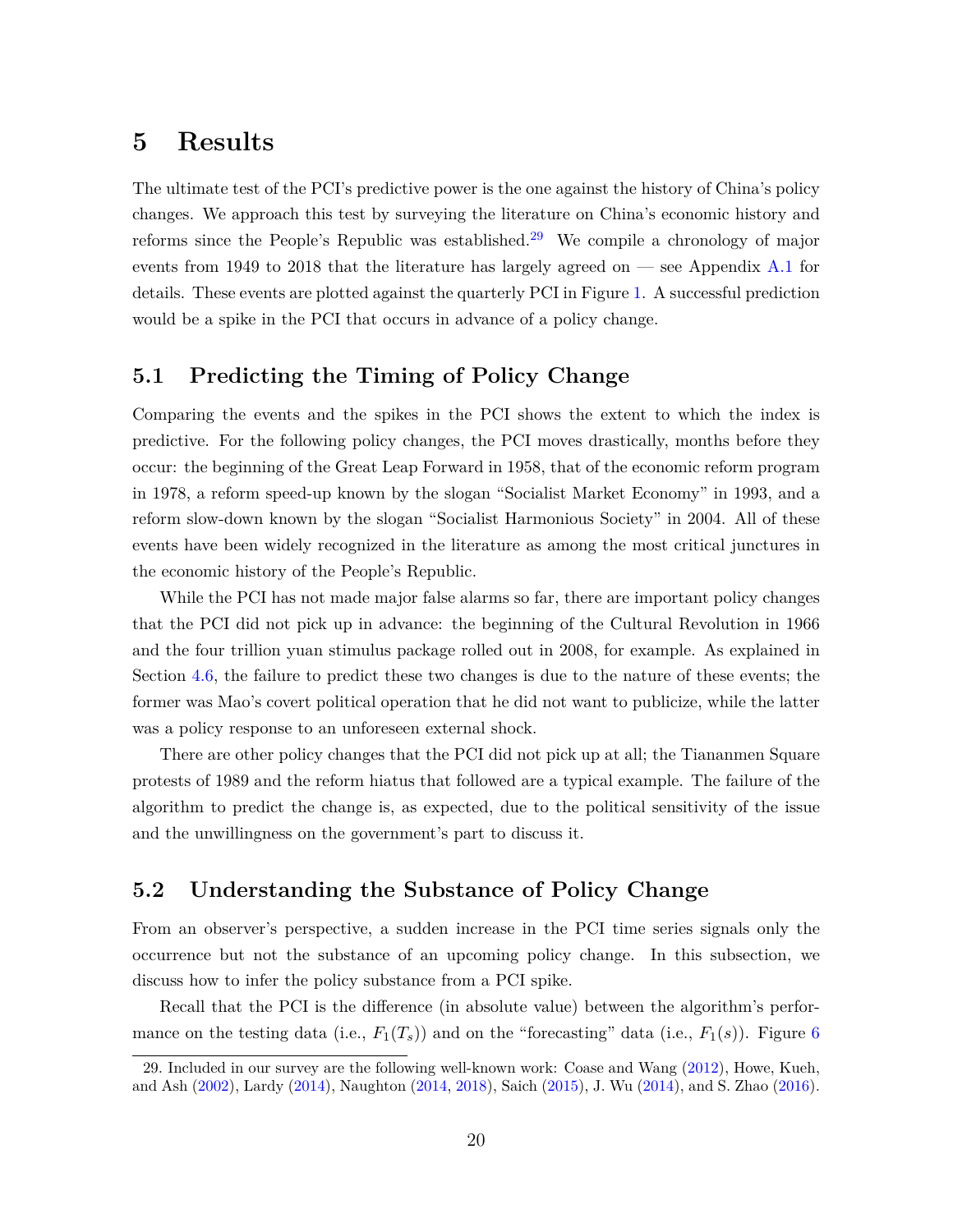#### <span id="page-20-0"></span>Table 1: Table of confusion for front-page classification

|                |                  | Classified on front page? |                 |
|----------------|------------------|---------------------------|-----------------|
|                |                  | Nο                        | Yes             |
| On front page? | No               |                           | False positives |
|                | Yes <sub>1</sub> | False negatives           |                 |

plots these two performance measures on the same chart, with the orange curve representing the performance in testing and the purple curve in "forecasting." Because of the rollingwindow design, the orange curve lags behind the purple curve by a few years and is smoother than the latter. Moreover, the level of the orange curve is important to understanding the status quo of policies. High performance in testing would mean it is relatively easy for the machine learning model to learn the priorities of the newspapers, which suggests those priorities are coherent and distinct, to begin with. In contrast, low performance in testing would mean it is difficult for the model to learn the newspaper's priorities very well, which suggests those priorities are ambiguous and vague throughout the training window.

By construction, a spike in the PCI in Figure [1](#page-3-0) corresponds to a widening of the gap between the orange and purple curves in Figure [6.](#page-21-0) We show below that the policy implication of a PCI spike depends on whether the purple curve is much higher or much lower than the orange curve.

When a trained algorithm is applied to new data — either the testing data or the "forecasting" data — two types of classification errors occur (see Table [1\)](#page-20-0). False positives are those articles that, according to the algorithm's understanding, "deserve" the front-page status but appear on other pages. False negatives, in contrast, are the articles that appear on the front page despite the algorithm suggesting otherwise.

When the purple curve in Figure [6](#page-21-0) is much lower than the orange curve, the algorithm performs substantially more poorly on the "forecasting" data than on the testing data. This typically happens when the model is trained well in the rolling window. We argue that, in this case, *the false negatives in the "forecasting" data* are the articles that are most indicative of the new policy priorities. Imagine a policy issue  $-\text{say}$ , poverty  $-\text{that}$  used to be an unambiguously low priority in the training window. The algorithm would likely form a "paradigm" that assigns most poverty articles outside of the front page, and it would be mostly correct. But then in the new quarter, an unusually large number of poverty articles may come on the front page, conflicting with the algorithm's existing understanding. This would imply that poverty has become a high-priority issue in the new quarter.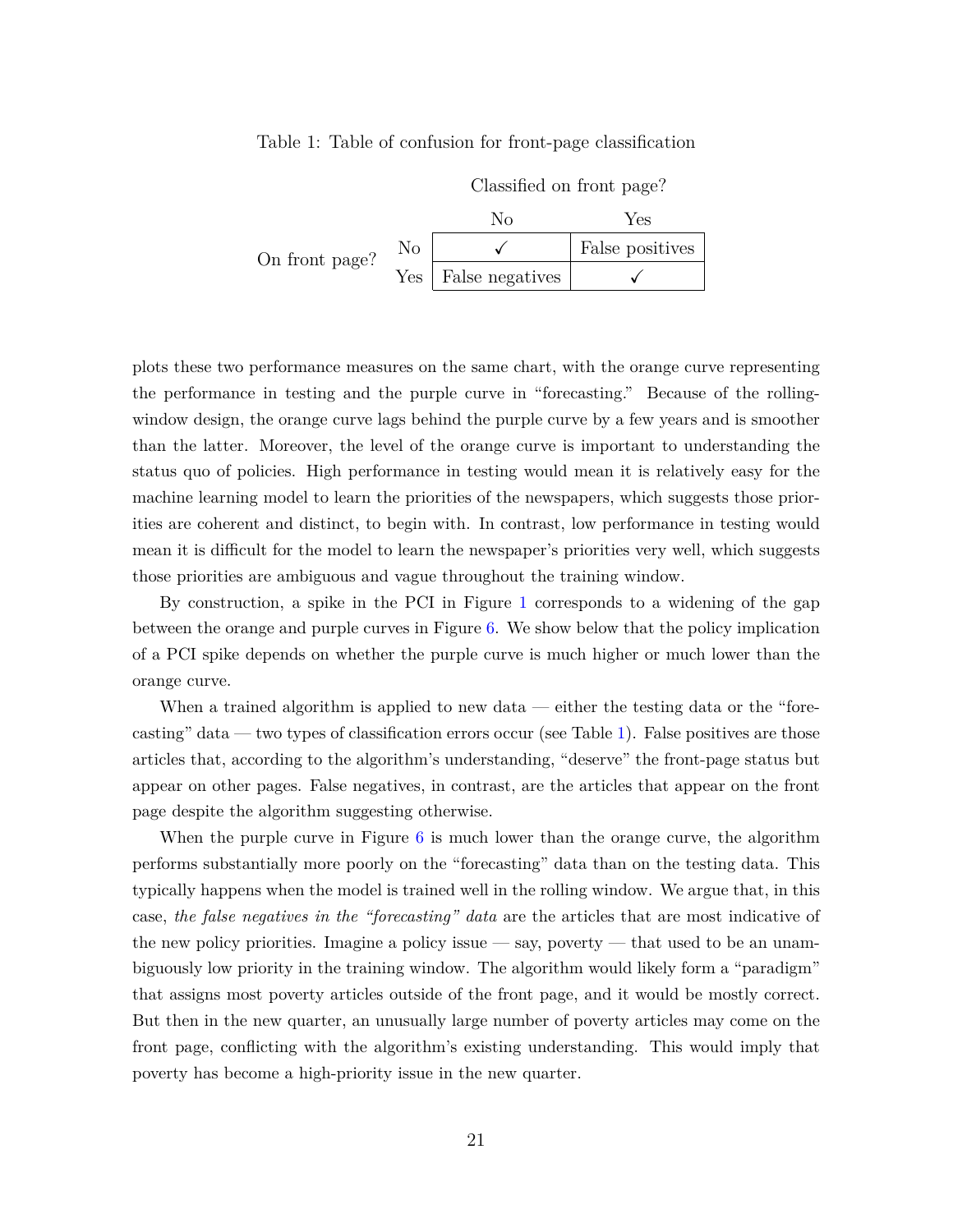<span id="page-21-0"></span>

Figure 6: Classification performance: testing versus "forecasting"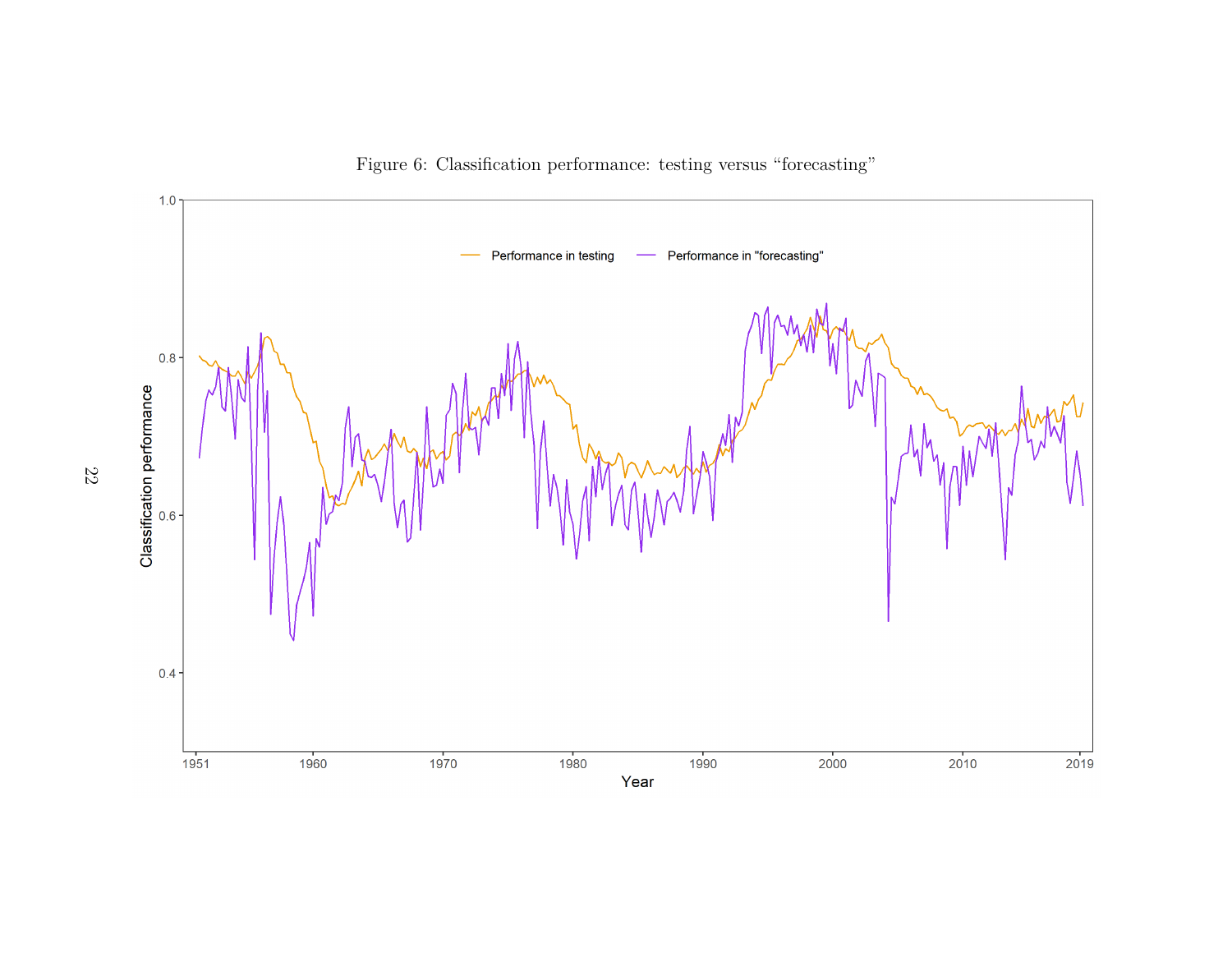When the purple curve in Figure [6](#page-21-0) is much higher than the orange curve, the algorithm performs substantially better on the "forecasting" data than on the testing data. This typically happens when the priorities in the rolling window are difficult for the model to learn well. In this case, we argue that *the false positives in the testing data* are the articles that best indicate the policy priorities to come. Imagine two factions inside the party leadership, reformists and conservatives, who in the training window disagreed on privatization. The "paradigm" the algorithm forms — say, pro-privatization — would inevitably work poorly. This is because pro-privatization articles may go on the front page on one day but may not on another (false positives), and whether they do is driven by factors that cannot be detected from the newspaper itself (such as power struggle inside the Party). But then in the new quarter, most pro-privatization articles may come on the front page, which would confirm the "paradigm" in the new quarter even better than it used to in the training window. This would imply that privatization has become a high-priority issue in the new quarter.

In what follows, we apply the above analysis to two recent episodes of policy change, corresponding to the two cases, respectively. We end this section with a discussion of the policies under Xi's administration.

#### <span id="page-22-0"></span>**5.2.1 1993: A Reform Speed-up**

Since the PCI measures *change*, the policy implication of a PCI spike depends on what has been the status quo up to the point of change. Since 1978, the Chinese economy had experienced over 15 years of "dual-track reform," in which the traditional command economy and a newly established market mechanism coexist as methods to allocate resources. The state sector had remained largely protected by the government and reliant on planning, while the private sector had been allowed to grow concurrently through market competition. This unique strategy has prompted scholars of the Chinese economy to label it as "growing out of the plan" (Naughton [1995\)](#page-33-14), "reform without losers" (Lau, Qian, and Roland [2000\)](#page-32-14), and "incremental reform" (J. Wu [2005\)](#page-34-12). The duality in policy also found its mirror image in the party leadership, where reformists and conservatives debated about the path forward. The antagonism between the two factions grew even more explicit after the Tiananmen Square protests of 1989.

An algorithm trained on this period of duality would work poorly in the training window because, while it may deem reform as a high priority, conservative policies at the same time would be perceived as noise and affect the algorithm's performance. This can be verified in Figure [6,](#page-21-0) where the orange curve is relatively low in the early 1990s compared to the rest of the series.

When the purple curve in Figure [6](#page-21-0) suddenly increases in the first quarter of 1993, causing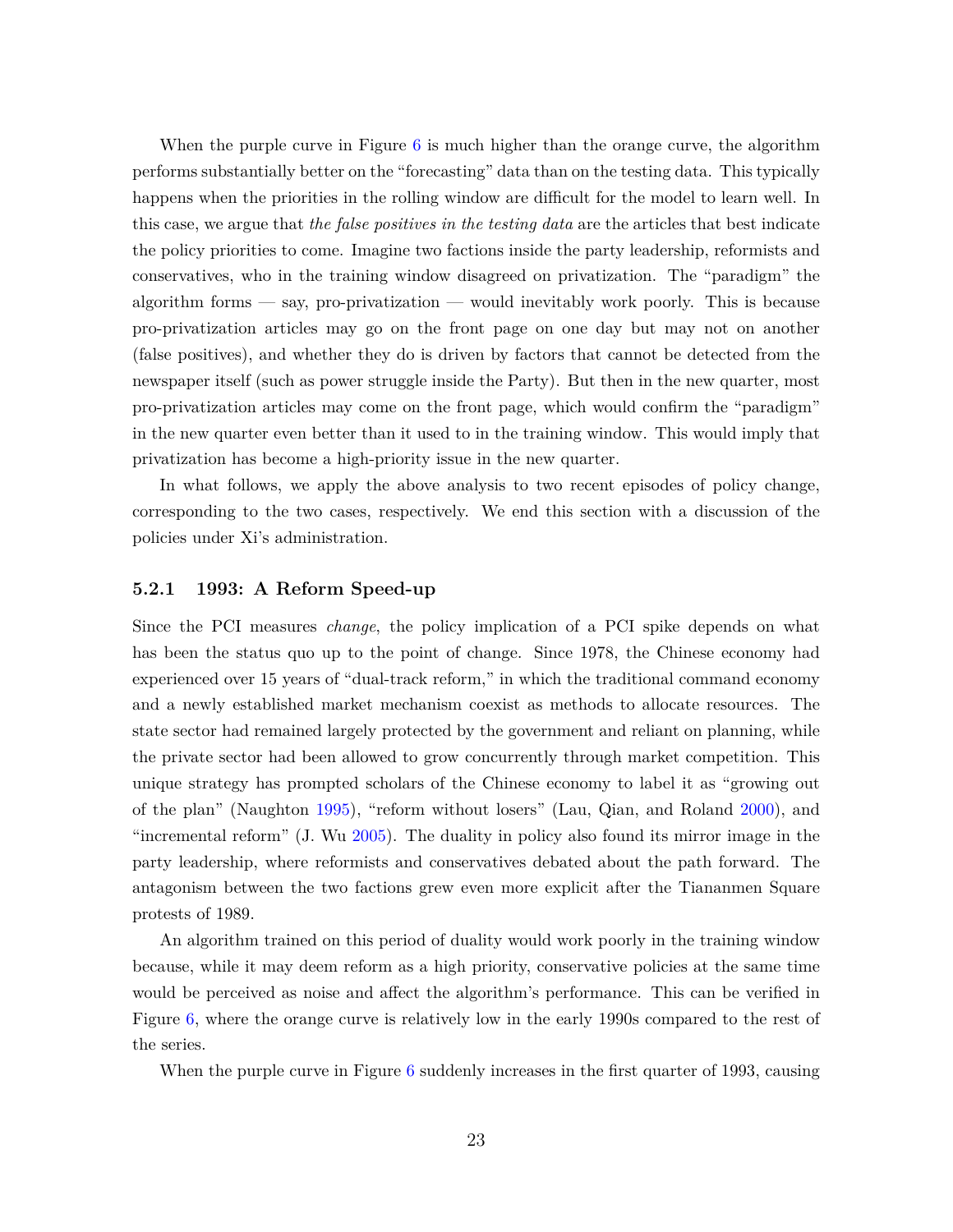<span id="page-23-0"></span>

Figure 7: False discovery rate by topic, 1988-1992 versus 1993 Q1

Note: False discovery rate is the fraction of false positives in all predicted positives.

a spike in the PCI, we investigate the false positives in the training window to understand what issues are predicted to be the new priorities. We start with the testing data in the 1988-1992 window — that is, the five years leading up to the quarter in question. We sample 75 articles from each of two categories — false positives and true positives — and classify them into a set of topics based on their content and our judgment. For each topic, we use the (estimated) fraction of false positives in all predicted positives, i.e., the *false discovery rate*, to measure how heavily the topic is featured in the false-positive category. Finally, we compare the false discovery rate in the training window with that in the first quarter of 1993. If the latter is much smaller than the former for a certain topic, that topic would be among the predicted new priorities after the PCI spike.

Figure [7](#page-23-0) shows the false discovery rate for all topics during 1988-1992 (blue bars) against the first quarter of 1993 (red bars). Topics where the red bar is much lower than the blue bar would be considered, by the above analysis, new policy priorities. As the figure shows, these topics include reforming the state-owned enterprise system, promoting private enterprises, building and regulating markets, and, overall, accelerating the reform agenda.

This prediction is consistent with China's reform speed-up after 1993. Beginning in November 1993, the Chinese government rolled out a broad reform agenda under the slogan of "Socialist Market Economy," which includes restructuring and, eventually, privatizing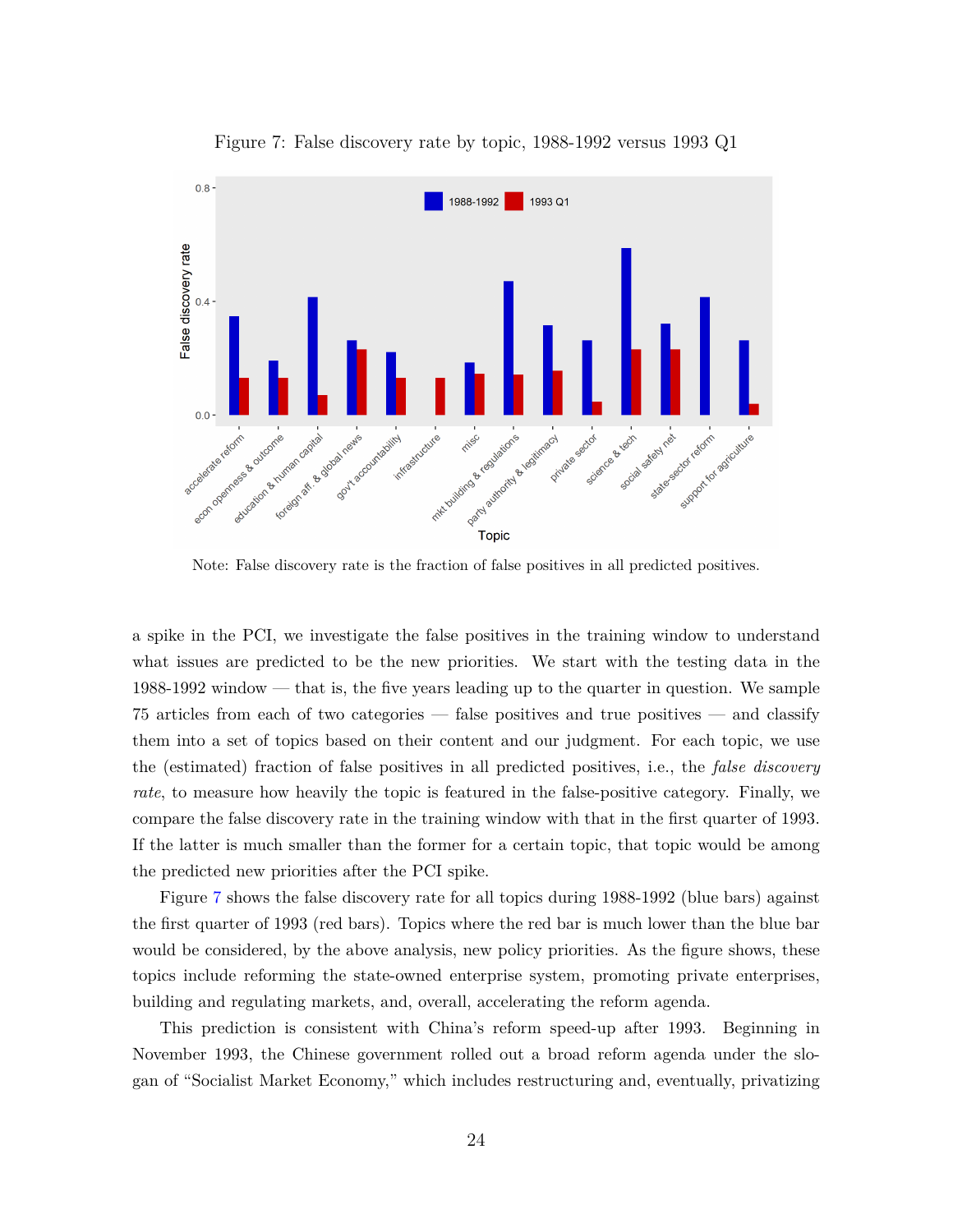state-owned enterprises, unifying national markets and abandoning central planning, further liberalizing international trade and investment, enhancing macroeconomic controls, etc.

#### <span id="page-24-0"></span>**5.2.2 2004: A Reform Slow-down**

The status quo of the Chinese economy from the 1993 reform speed-up to the 2004 policy change had been a comprehensive, pro-market reform program affecting every sector of the economy. Furthermore, unlike the "reform without losers" before 1993, the post-1993 economic system had created significant losses in various social groups and driven up income and wealth inequalities among them. Most severely affected were workers laid off from the state sector and farmers who had not benefited from the urbanization process. An algorithm trained on this period of accelerated reform would easily associate pro-market policy issues as high priorities, and it would work well in the training window. Consistently, the orange curve in Figure [6](#page-21-0) is relatively high in the early 2000s compared to the rest of the series.

When the purple curve in Figure [6](#page-21-0) suddenly declines in the first quarter of 2004, causing a PCI spike, we investigate the false negatives in the new quarter to understand what issues are predicted to be the new priorities. Similar to the analysis in Section [5.2.1,](#page-22-0) we sample and classify articles in the 1999-2003 window and the first quarter of 2004. But different from before, we now focus on false-negative and true-negative articles. We calculate the fraction of false negatives in all predicted negatives, i.e., the *false omission rate*, as a measure of how heavily each topic is featured in the false-negative category. If the false omission rate is much higher in the first quarter of 2004 than in the previous five years for a certain topic, that topic would be among the predicted new priorities after the PCI spike.

Figure [8](#page-25-0) shows the false omission rate for all topics during 1999-2003 (blue bars) against the first quarter of 2004 (red bars). Topics for which the red bar is much higher than the blue bar would be deemed new policy priorities. As the figure shows, these topics include increasing support for both the rural and the state sectors, strengthening social safety nets (regarding poverty, social security, public health, etc.), and enhancing government accountability to the general public.

This prediction is also consistent with China's reform path after 2004. Driven by various social issues, which had intensified during the comprehensive reform, the Chinese government launched a set of populist social policies under the slogan of "Socialist Harmonious Society" in October 2005. In the meantime, the pace of pro-market reforms slowed down significantly. The privatization of the state sector stabilized, and the government support for large, remaining state-owned enterprises was emphasized again.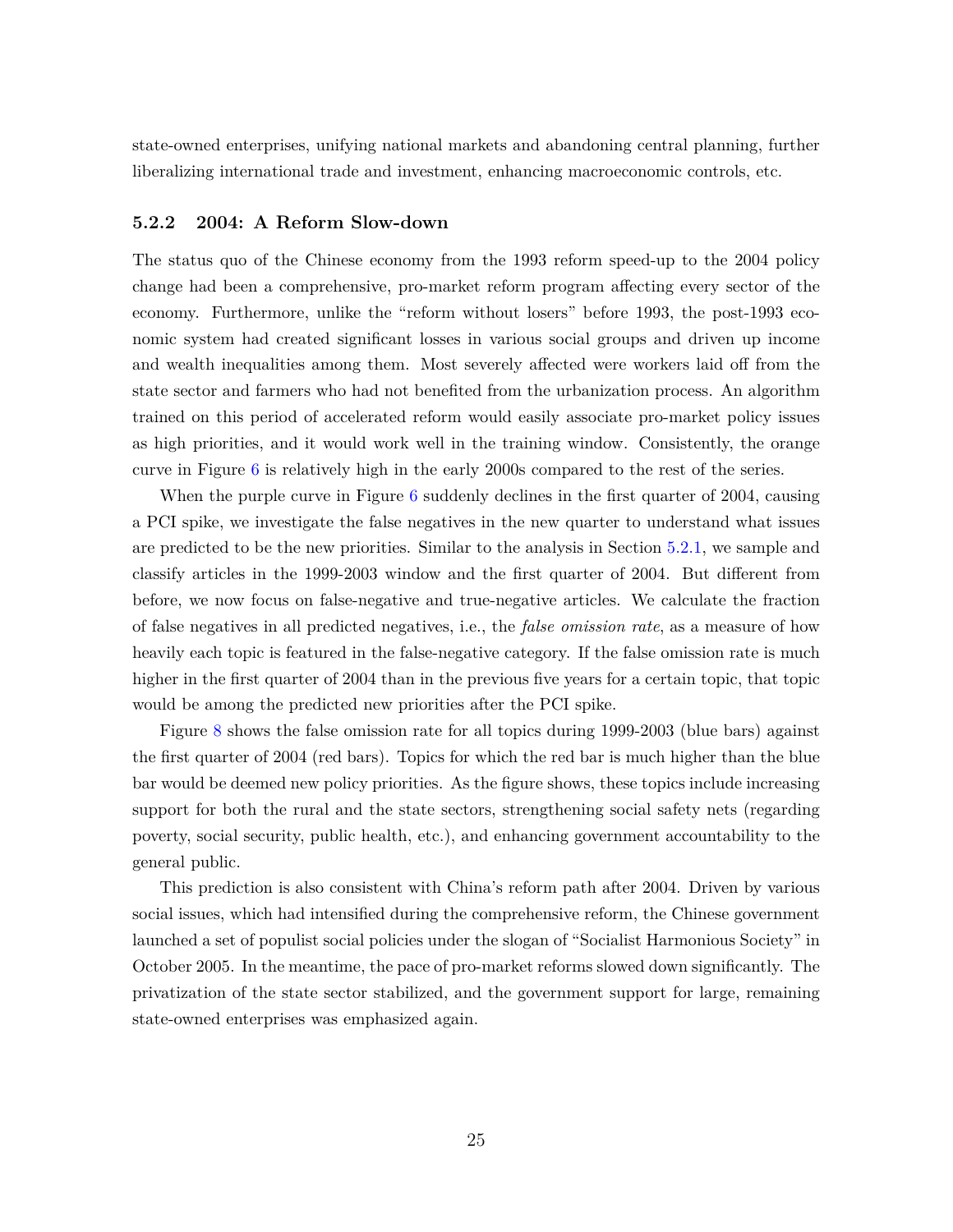<span id="page-25-0"></span>

Figure 8: False omission rate by topic, 1999-2003 versus 2004 Q1

Note: False omission rate is the fraction of false negatives in all predicted negatives.

#### **5.2.3 Xi Jinping's Administration, 2012–present**

We discuss the policies under Xi's administration in this subsection. The reader who is more interested in how the method can be applied to other contexts may skip to Section [6.](#page-27-0)

Between the launch of Hu's "Socialist Harmonious Society" in 2005 and the ascendancy of Xi in 2012, the status quo of policies in China had been the coexistence of maintaining the economic reform program — though at a slower pace — and tackling social issues with populist policies. In the first quarter of 2013, a spike in the PCI picks up a pair of conflicting initiatives subsequently rolled out by Xi that reinforces the duo-agenda. On one hand, it attempts to revive the leftist, Maoist ideology. On the other hand, it calls for renewing economic reform and emphasizes the role of markets. The policy agenda under Xi, therefore, can be understood as having the same duality that had existed since Hu's administration.

Consistent with the policy duality, our algorithm trained on this period performs relatively poorly in the training window. As shown in Figure [6,](#page-21-0) the performance in testing (the orange curve) during Xi's administration hovers around 0.7, relatively lower than other years.<sup>[30](#page-25-1)</sup>

<span id="page-25-1"></span><sup>30.</sup> While we are agnostic about how to predict the future PCI using the current PCI, one may argue that having a bundle of incoherent policies is not sustainable. The last time this happened in the PCI time series was the "dual-track reform" leading up to 1993. As discussed in Section [5.2.1,](#page-22-0) the duality was not stable, and it eventually led to a major policy change.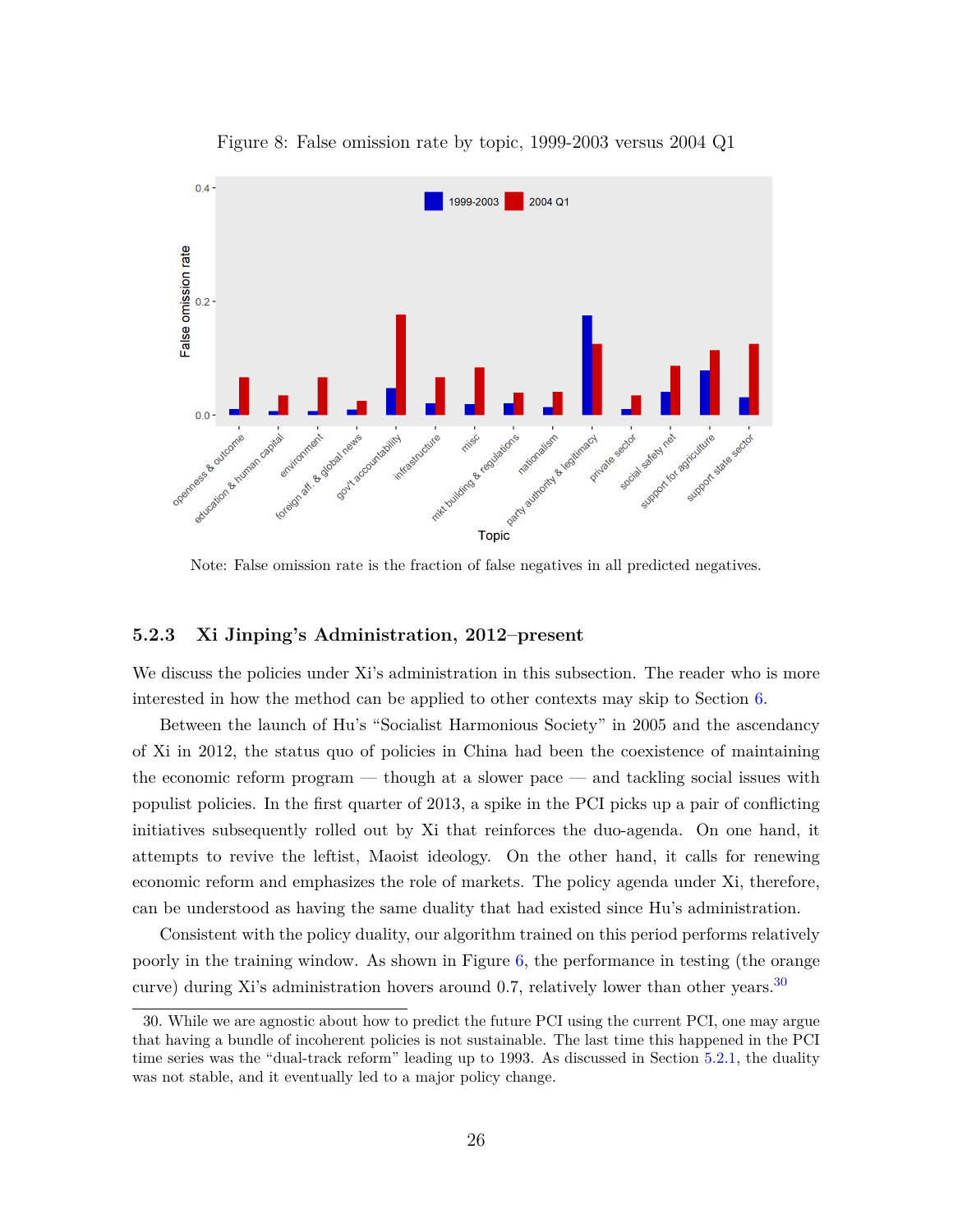<span id="page-26-1"></span>

Figure 9: False omission rate by topic, 2013-2017 versus 2018 Q1

Note: False omission rate is the fraction of false negatives in all predicted negatives.

Most recently, the PCI picks up two spikes, in early 2018 and early 2019, respectively. While these upticks fall outside of the scope of established literature, they have important implications to the US-China trade conflicts that, at the time of writing, are still ongoing.<sup>[31](#page-26-0)</sup>

In each of these two quarters, the purple curve in Figure [6](#page-21-0) drops substantially below the orange curve, resulting in a PCI uptick. Similar to Section [5.2.2,](#page-24-0) we interpret the policy substance by analyzing the false omission rate, as shown in Figures [9](#page-26-1) and [10.](#page-27-1) While minor differences exist, the two figures share the following, broad characteristics: (1) Internally, the government direction in the economy is maintained and even enhanced, in such areas as industrial policy and state support for the rural and state sectors. (2) Externally, while emphasizing economic openness, the government is playing up nationalism and building an image of leadership on the global stage. (3) A set of populist initiatives, such as anti-corruption and anti-poverty measures, helps keep Xi's administration popular.

In the trade negotiations with China, the US demands a set of changes on China's "structural issues," such as downsizing the state sector, protecting intellectual property, and abandoning industrial policy, which are incompatible with the recent policy priorities we identify above. Therefore, the PCI suggests that, at least at the time of writing, it is unlikely China will make credible commitment on making these major changes.

<span id="page-26-0"></span><sup>31.</sup> See Chan and Zhong [\(2019\)](#page-30-12) for more details about the episode of early 2018.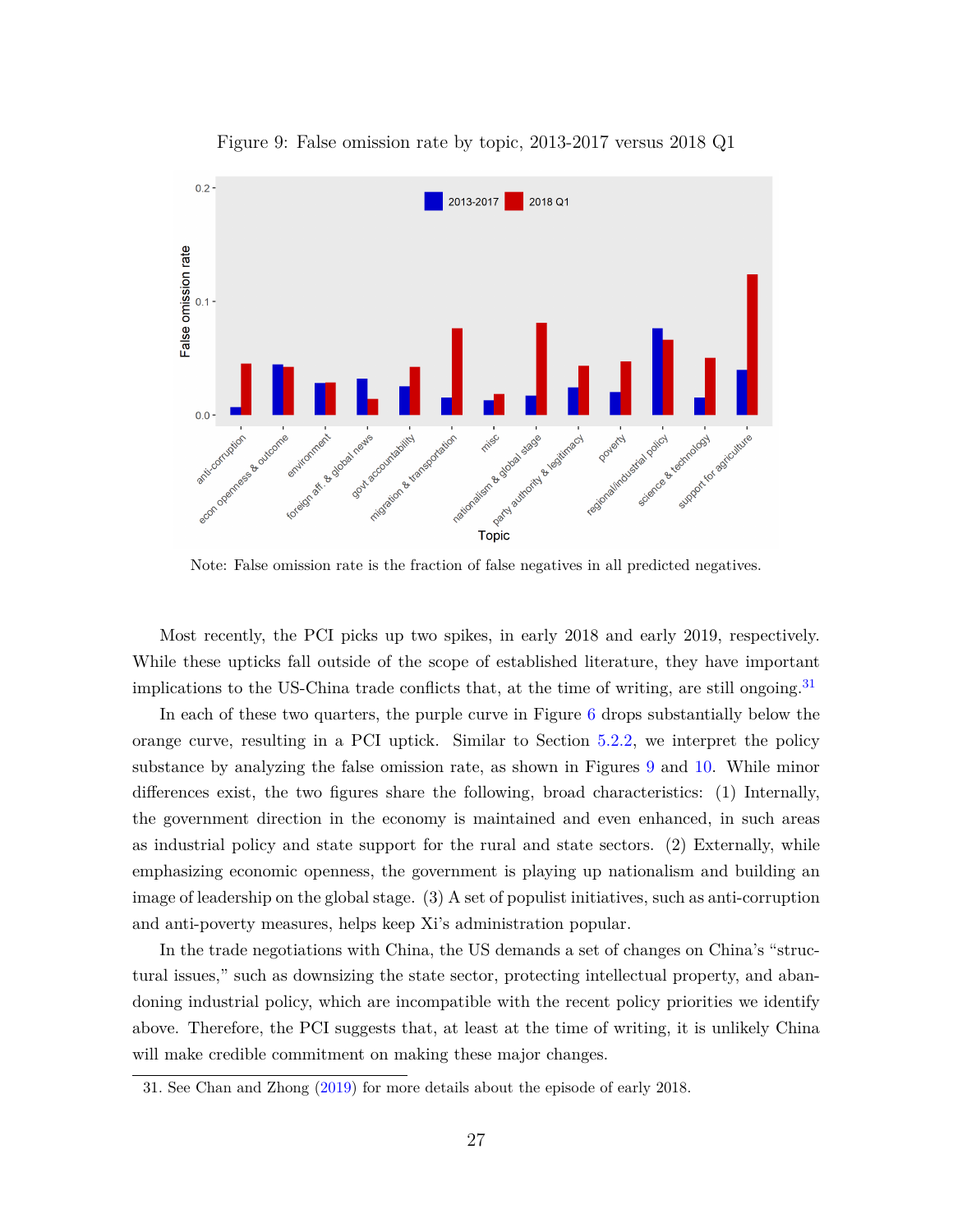<span id="page-27-1"></span>

Figure 10: False omission rate by topic, 2014-2018 versus 2019 Q1

Note: False omission rate is the fraction of false negatives in all predicted negatives.

# <span id="page-27-0"></span>**6 Other Applications**

The backbone of our approach to the PCI for China is taking readily available — and seemingly trivial — labels (i.e., the page numbers of *People's Daily* articles) and inferring underlying changes that are associated with those labels (i.e., policies). In this section, we discuss how the same reasoning can be transformed and applied to a variety of other contexts.

The *People's Daily* is by no means a unique case in (ex-)Communist regimes. In fact, the *People's Daily* is to China as the *Pravda* is to the USSR, the *Neues Deutschland* is to the GDR (East Germany), the *Granma* is to Cuba, the *Rodong Sinmun* is to the DPRK (North Korea), the *Nhân Dân* is to Vietnam, etc. The same design, therefore, can be directly applied to these countries to produce the respective indices of policy change — the PCI for Cuba, the PCI for North Korea, etc.<sup>[32](#page-27-2)</sup>

Even within an (ex-)Communist regime, there are regional official newspapers, which can be used to produce the respective regional indices of policy change. In China, for example, each provincial committee of the Communist Party has its own official newspaper. These regional papers are supposed to toe the party line, but they may not in reality. The less

<span id="page-27-2"></span><sup>32.</sup> Moreover, in the cases of North Korea, Cuba, and Vietnam, since the regimes still exist and the newspapers are still in print, the constructed indices would help researchers and policymakers make short-term predictions of these countries' future policies.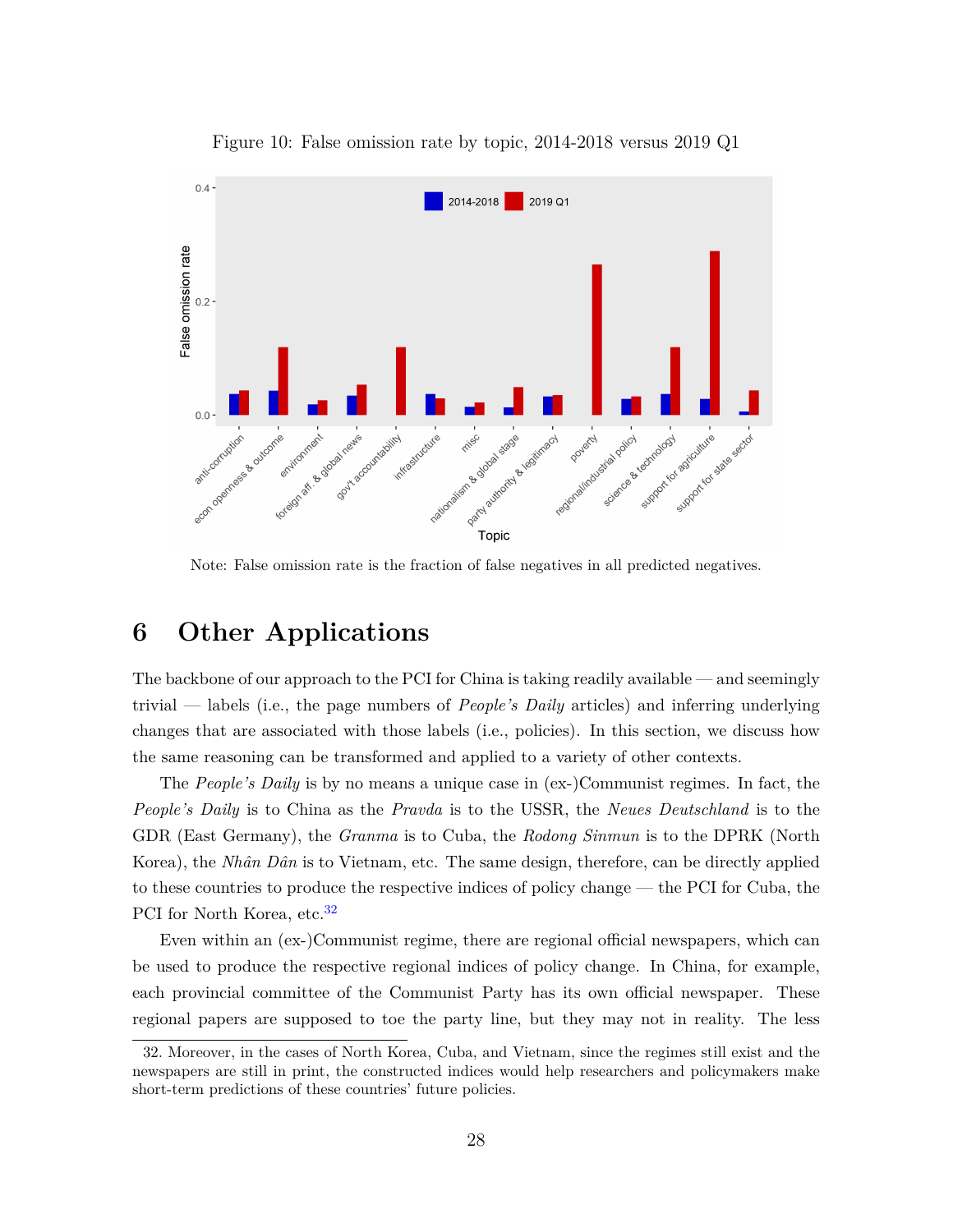correlated a provincial index is to the PCI for China, the more independent that province likely is from China's central government. Moreover, how divergent provincial indices are from the PCI for China can be interpreted as a measure of decentralization in China's central-local government relations.

Although newspapers in a free press are not official media, applying the same techniques to them may lead to interesting discoveries. Consider US newspapers with different ideological leanings — e.g., *The Washington Post*, *The New York Times*, and *The Wall Street Journal*. Applying the PCI design to each of these papers would produce an index of its own. While these indices would not predict US policy change, their positions relative to each other may provide a (relative) measure of media bias. If the three "PCI curves" diverged, for example, it would signal a more polarized media landscape even though the "PCI for the US" — which probably lies in between them — remains unknown.

Names of people are also readily available labels for studying underlying changes. Consider a large volume of lawmakers' public statements, such as floor speeches and press releases. An algorithm similar to ours can be trained to link lawmakers' statements to their identities, which potentially could predict changes in the lawmakers' future voting behavior. For example, a speech by Legislator *A* might be mistaken by the algorithm as coming from Legislator *B*. This would mean that *A* is now taking a stance close to where *B* used to be. To the extent that legislators find it necessary to justify their votes to their constituents, the algorithm's misclassification would suggest that, in the near future, *A* might vote in a way that is consistent with *B*'s past records, rather than with *A*'s own.

The same reasoning can be applied to predicting changes in judges' judicial opinions as well. An algorithm trained on past judicial opinions might mistake a new opinion written by Judge *C* as coming from Judge *D*. This would mean that *C* is now ruling on cases in a way similar to how *D* used to. Furthermore, applying this method to supreme courts would be particularly fruitful because the judges (or, justices) have long careers (more data for the algorithm to learn) and they decide on the highest-profile cases that profoundly affect their countries.

We end the discussion on potential applications with a cautionary note. While our "language-free" method to predict changes can be easily replicated on a wide range of applications, the ultimate test of the predictive power should be the one against the ground truth — i.e., the *actual* changes in other (ex-)Communist countries' policies, degree of decentralization, degree of media bias, lawmakers' voting behavior, or judges' judicial or ideological leaning. The researcher's careful analysis and judicious treatment of the respective contexts is crucial to ensuring the validity of the predictive models.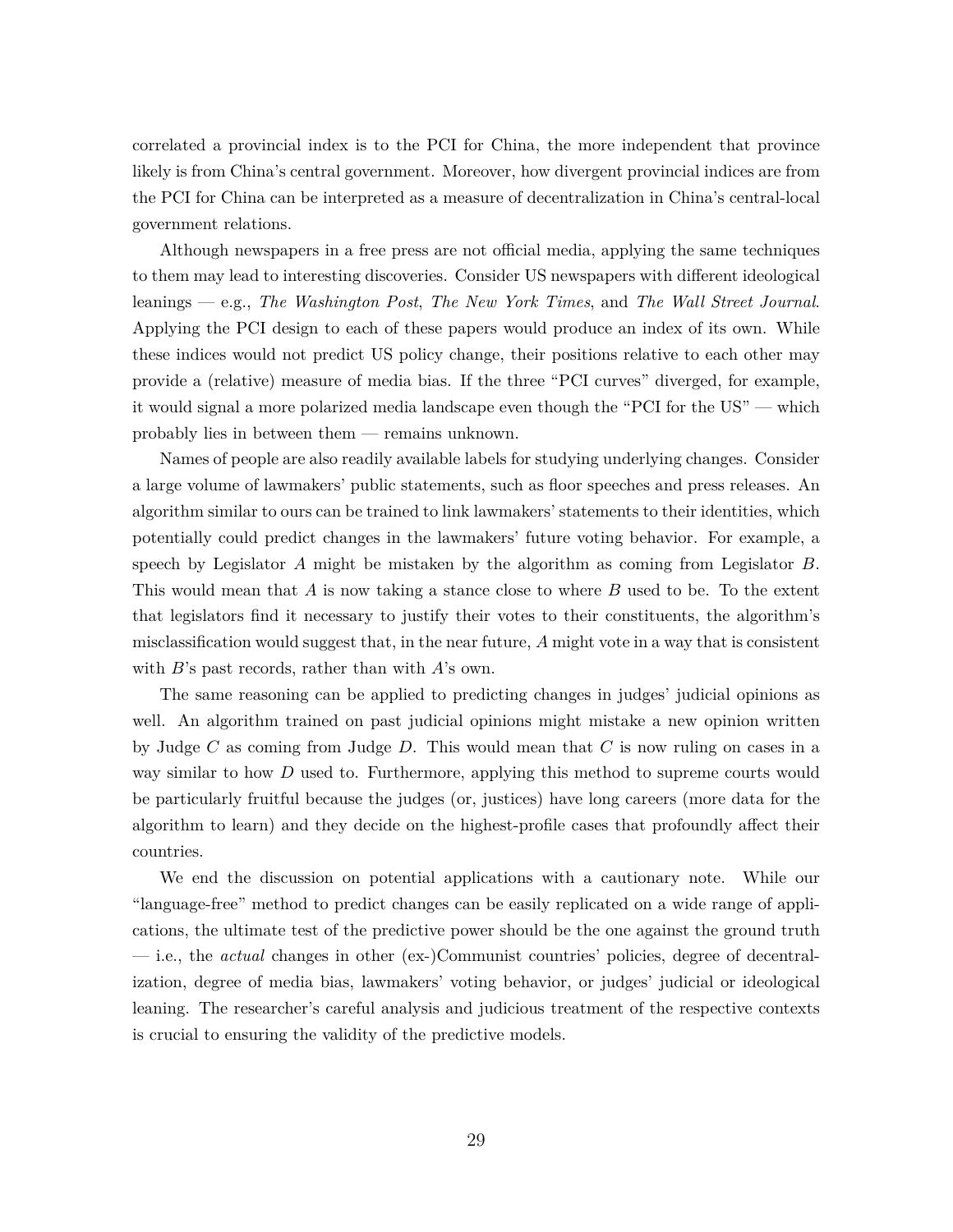# **7 Conclusion**

We have developed the PCI for China, which covers the period from 1951 to the first quarter of 2019 and can make short-term predictions about China's future policy agendas. We have achieved this by using a unique data set — the full text of the *People's Daily* — and applying recent advances in machine learning to analyze it. The constructed PCI allows us to not only predict the timing of policy changes but also understand the substance of these changes before they are realized.

One may wonder how long the predictive power of the PCI will last; we are agnostic on this question. The fundamental assumptions of our approach — that China is an authoritarian regime and that the *People's Daily* is its mouthpiece — may or may not hold in the future. Though it is not very likely, the Chinese government may designate another official newspaper in the *People's Daily's* stead. Or, China may cease to be an authoritarian regime altogether.<sup>[33](#page-29-0)</sup> But we conjecture that, before either scenario becomes a reality, the index will likely remain indicative of China's policy agenda.

The design of the PCI has a "language-free" feature, which opens the door to a wide range of applications in settings that are structurally similar to this paper. In several ongoing studies, we explore the applications using Cuba's and East Germany's official tabloids as well as newspapers in the US. We leave these and the other potential applications for future research.

<span id="page-29-0"></span><sup>33.</sup> Obviously, should either scenario occur, there will be no reason to keep updating this index.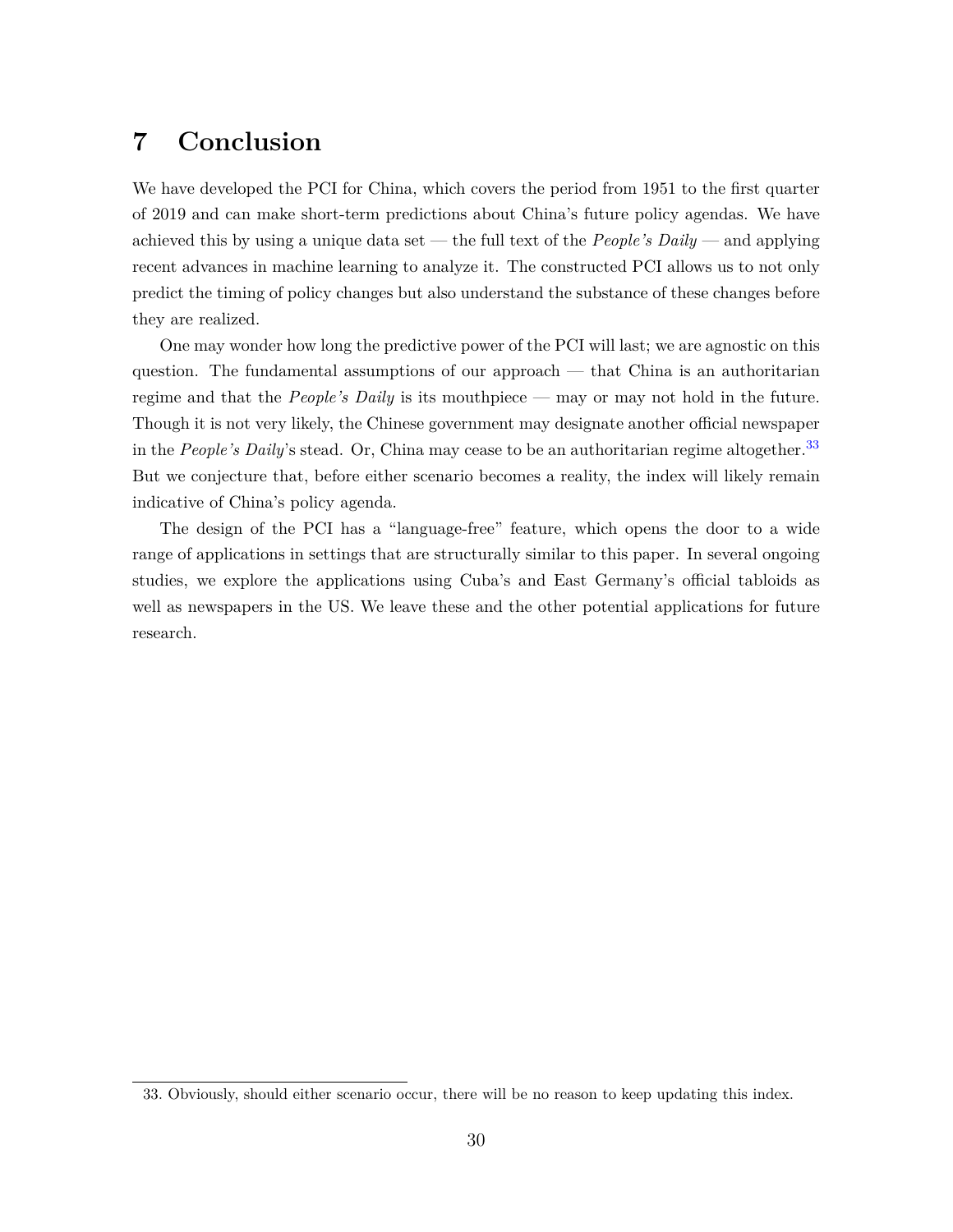# **References**

- <span id="page-30-2"></span>Adena, Maja, Ruben Enikolopov, Maria Petrova, Veronica Santarosa, and Ekaterina Zhuravskaya. 2015. "Radio and the Rise of the Nazis in Prewar Germany." *The Quarterly Journal of Economics* 130 (4): 1885–1939.
- <span id="page-30-5"></span>Agrawal, Sharan, Elliott Ash, Daniel Chen, Simranjyot S. Gill, Amanpreet Singh, and Karthik Venkatesan. 2017. *Affirm or Reverse? Using Machine Learning to Help Judges Write Opinions.* Working Paper.
- <span id="page-30-6"></span>Aletras, Nikolaos, Dimitrios Tsarapatsanis, Daniel Preoţiuc-Pietro, and Vasileios Lampos. 2016. "Predicting Judicial Decisions of the European Court of Human Rights: A Natural Language Processing Perspective." *PeerJ Computer Science* 2:e93.
- <span id="page-30-4"></span>Athey, Susan. 2017. "Beyond Prediction: Using Big Data for Policy Problems." *Science* 355 (6324): 483–485.
- <span id="page-30-1"></span>Baker, Scott R., Nicholas Bloom, and Steven J. Davis. 2016. "Measuring Economic Policy Uncertainty." *The Quarterly Journal of Economics* 131 (4): 1593–1636.
- <span id="page-30-10"></span>Blei, David M., Andrew Y. Ng, and Michael I. Jordan. 2003. "Latent Dirichlet Allocation." *Journal of Machine Learning Research* 3:993–1022.
- <span id="page-30-7"></span>Blumenstock, Joshua, Gabriel Cadamuro, and Robert On. 2015. "Predicting Poverty and Wealth from Mobile Phone Metadata." *Science* 350 (6264): 1073–1076.
- <span id="page-30-8"></span>Brady, Anne-Marie. 2008. *Marketing Dictatorship: Propaganda and Thought Work in Contemporary China.* Lanham, MD: Rowman & Littlefield.
- <span id="page-30-0"></span>Brandt, Loren, Debin Ma, and Thomas G. Rawski. 2014. "From Divergence to Convergence: Reevaluating the History behind China's Economic Boom." *Journal of Economic Literature* 52 (1): 45–123.
- <span id="page-30-12"></span>Chan, Julian TszKin, and Weifeng Zhong. 2019. "Will China Fold on Structural Issues? An Algorithm Says Not Any Time Soon." *China Business Review* (March).
- <span id="page-30-9"></span>Cho, Kyunghyun, Bart van Merriënboer, Çağlar Gülçehre, Dzmitry Bahdanau, Fethi Bougares, Holger Schwenk, and Yoshua Bengio. 2014. "Learning Phrase Representations using RNN Encoder–Decoder for Statistical Machine Translation." In *Proceedings of the 2014 Conference on Empirical Methods in Natural Language Processing.*
- <span id="page-30-11"></span>Coase, Ronald, and Ning Wang. 2012. *How China Became Capitalist.* New York, NY: Palgrave Macmillan.
- <span id="page-30-3"></span>Crabtree, Charles, David Darmofal, and Holger L. Kern. 2015. "A Spatial Analysis of the Impact of West German Television on Protest Mobilization during the East German Revolution." *Journal of Peace Research* 52 (3): 269–284.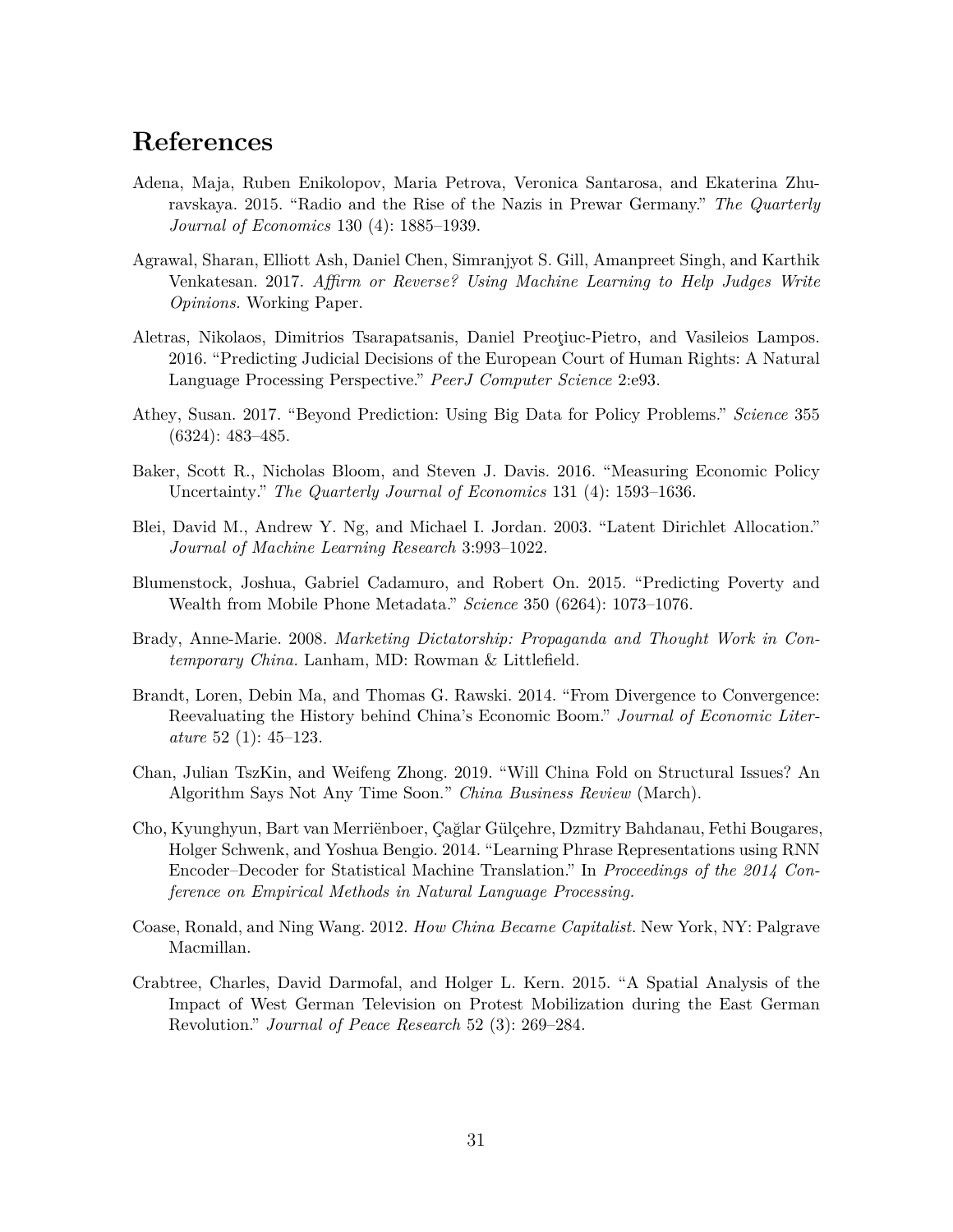- <span id="page-31-9"></span>DellaVigna, Stefano, Ruben Enikolopov, Vera Mironova, Maria Petrova, and Ekaterina Zhuravskaya. 2014. "Cross-Border Media and Nationalism: Evidence from Serbian Radio in Croatia." *American Economic Journal: Applied Economics* 6 (3): 103–132.
- <span id="page-31-10"></span>Engstrom, Ryan, Jonathan Hersh, and David Newhouse. 2016. *Poverty in HD: What Does High Resolution Satellite Imagery Reveal about Economic Welfare?* Working Paper.
- <span id="page-31-3"></span>Enikolopov, Ruben, Maria Petrova, and Ekaterina Zhuravskaya. 2011. "Media and Political Persuasion: Evidence from Russia." *American Economic Review* 101 (7): 3253–3285.
- <span id="page-31-11"></span>Esarey, Ashley. 2006. *Caught between State and Society: The Commercial News Media in China.* New York, NY: Columbia University Press.
- <span id="page-31-5"></span>Geddes, Barbara, and John Zaller. 1989. "Sources of Popular Support for Authoritarian Regimes." *American Journal of Political Science* 33 (2): 319–347.
- <span id="page-31-4"></span>Gentzkow, Matthew A., and Jesse M. Shapiro. 2004. "Media, Education and Anti-Americanism in the Muslim World." *Journal of Economic Perspectives* 18 (3): 117–133.
- <span id="page-31-8"></span>Gerrish, Sean, and David M. Blei. 2011. "Predicting Legislative Roll Calls from Text." In *Proceedings of the 28th International Conference on Machine Learning,* 489–496.
- <span id="page-31-12"></span>Griffiths, Thomas L., and Mark Steyvers. 2002. "A Probabilistic Approach to Semantic Representation." In *Proceedings of the Twenty-Fourth Annual Conference of the Cognitive Science Society,* 381–386.
- <span id="page-31-6"></span>Guo, Fangjian, Charles Blundell, Hanna Wallach, and Katherine Heller. 2015. "The Bayesian Echo Chamber: Modeling Social Influence via Linguistic Accommodation." In *Proceedings of the Eighteenth International Conference on Artificial Intelligence and Statistics,* edited by Guy Lebanon and S. V. N. Vishwanathan, 315–323.
- <span id="page-31-2"></span>Hallin, Daniel C., and Paolo Mancini. 2004. *Comparing Media Systems: Three Models of Media and Politics.* New York, NY: Cambridge University Press.
- <span id="page-31-7"></span>Hansen, Stephen, Michael McMahon, and Andrea Prat. 2018. "Transparency and Deliberation within the FOMC: A Computational Linguistics Approach." *The Quarterly Journal of Economics* 133 (2): 801–870.
- <span id="page-31-13"></span>Hofmann, Thomas. 1999. "Probabilistic Latent Semantic Analysis." In *Proceedings of the Fifteenth Conference on Uncertainty in Artificial Intelligence,* 289–296.
- <span id="page-31-14"></span>Howe, Christopher, Y. Y. Kueh, and Robert Ash. 2002. *China's Economic Reform: A Study with Documents.* London, UK: RoutledgeCurzon.
- <span id="page-31-0"></span>Huang, Yun, and Paul Luk. 2018. *Measuring Economic Policy Uncertainty in China.* Working Paper.
- <span id="page-31-1"></span>Inkeles, Alex. 1950. *Public Opinion in Soviet Russia: A Study in Mass Persuasion.* Cambridge, MA: Harvard University Press.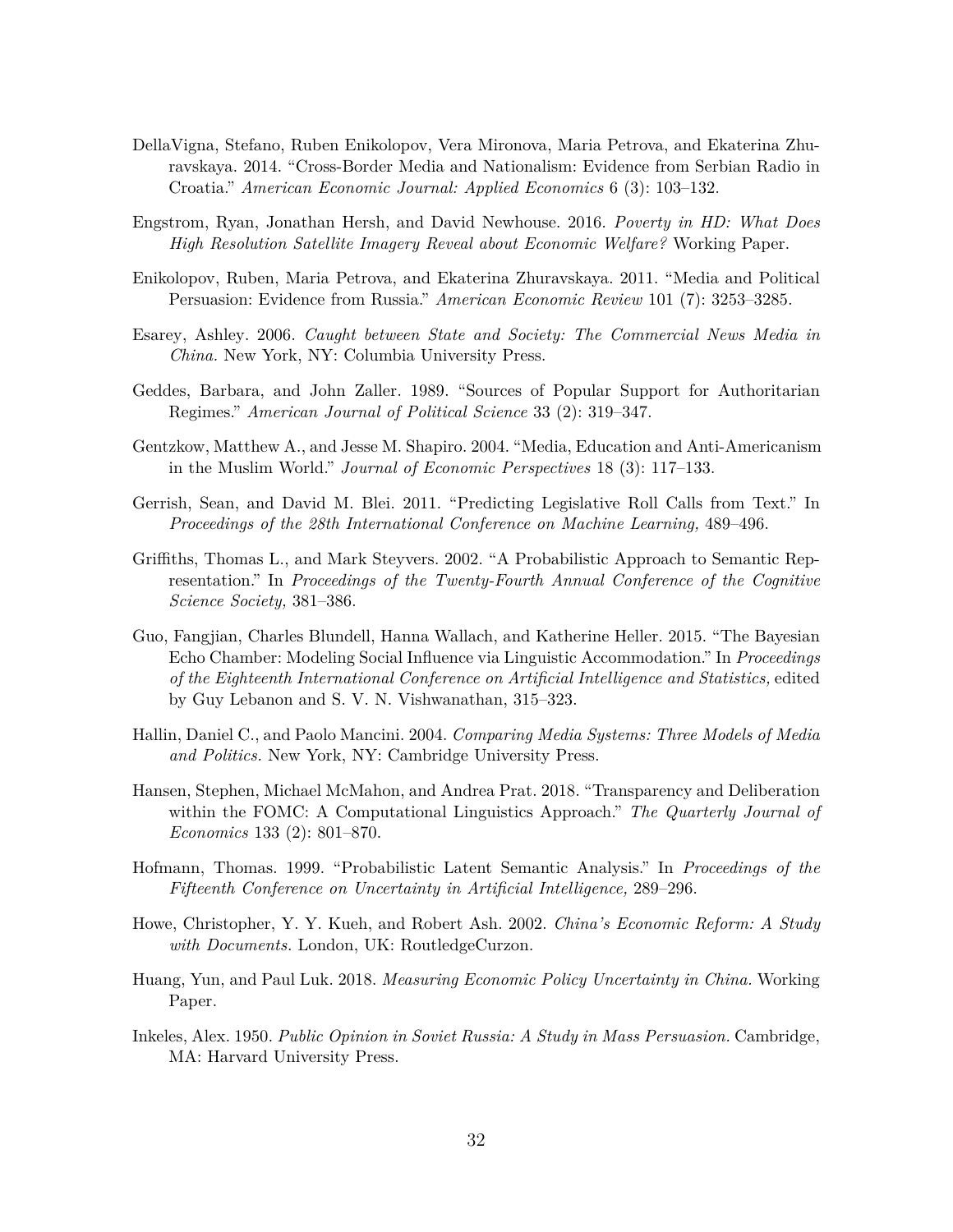- <span id="page-32-8"></span>Katz, Daniel M., Michael J. Bommarito II, and Josh Blackman. 2017. "A General Approach for Predicting the Behavior of the Supreme Court of the United States." *PLOS ONE* 12  $(4): 1-18.$
- <span id="page-32-0"></span>Kenez, Peter. 1985. *The Birth of the Propaganda State: Soviet Methods of Mass Mobilization, 1917-1929.* New York, NY: Cambridge University Press.
- <span id="page-32-5"></span>Kennedy, John James. 2009. "Maintaining Popular Support for the Chinese Communist Party: The Influence of Education and the State-Controlled Media." *Political Studies* 57 (3): 517–536.
- <span id="page-32-7"></span>Kern, Holger Lutz, and Jens Hainmueller. 2009. "Opium for the Masses: How Foreign Media Can Stabilize Authoritarian Regimes." *Political Analysis* 17 (4): 377–399.
- <span id="page-32-10"></span>Kirkpatrick, S., C. D. Gelatt, and M. P. Vecchi. 1983. "Optimization by Simulated Annealing." *Science* 220 (4598): 671–680.
- <span id="page-32-6"></span>Kraft, Peter, Hirsh Jain, and Alexander M. Rush. 2016. "An Embedding Model for Predicting Roll-Call Votes." In *Proceedings of the 2016 Conference on Empirical Methods in Natural Language Processing,* 2066–2070.
- <span id="page-32-13"></span>Lardy, Nicholas R. 2014. *Markets Over Mao: The Rise of Private Business in China.* Washington, DC: Peterson Institute for International Economics.
- <span id="page-32-2"></span>Lasswell, Harold D. 1927. *Propaganda Technique in the World War.* Oxford, England: Knopf.
- <span id="page-32-14"></span>Lau, Lawrence J., Yingyi Qian, and Gerard Roland. 2000. "Reform without Losers: An Interpretation of China's Dual-Track Approach to Transition." *Journal of Political Economy* 108 (1): 120–143.
- <span id="page-32-4"></span>Lawson, Chappell, and James A. McCann. 2005. "Television News, Mexico's 2000 Elections and Media Effects in Emerging Democracies." *British Journal of Political Science* 35 (1): 1–30.
- <span id="page-32-11"></span>Li, Shen, Zhe Zhao, Renfen Hu, Wensi Li, Tao Liu, and Xiaoyong Du. 2018. "Analogical Reasoning on Chinese Morphological and Semantic Relations." In *Proceedings of the 56th Annual Meeting of the Association for Computational Linguistics,* 138–143.
- <span id="page-32-3"></span>Lippmann, Walter. 1922. *Public Opinion.* New York, NY: MacMillan Co.
- <span id="page-32-1"></span>Liu, Alan P. L. 1971. *Communications and National Integration in Communist China.* Berkeley, CA: University of California Press.
- <span id="page-32-9"></span>Lynch, Daniel C. 1999. *After the Propaganda State: Media, Politics, and "Thought Work" in Reformed China.* Stanford, CA: Stanford University Press.
- <span id="page-32-12"></span>MacFarquhar, Roderick, and Michael Schoenhals. 2006. *Mao's Last Revolution.* Cambridge, MA: Harvard University Press.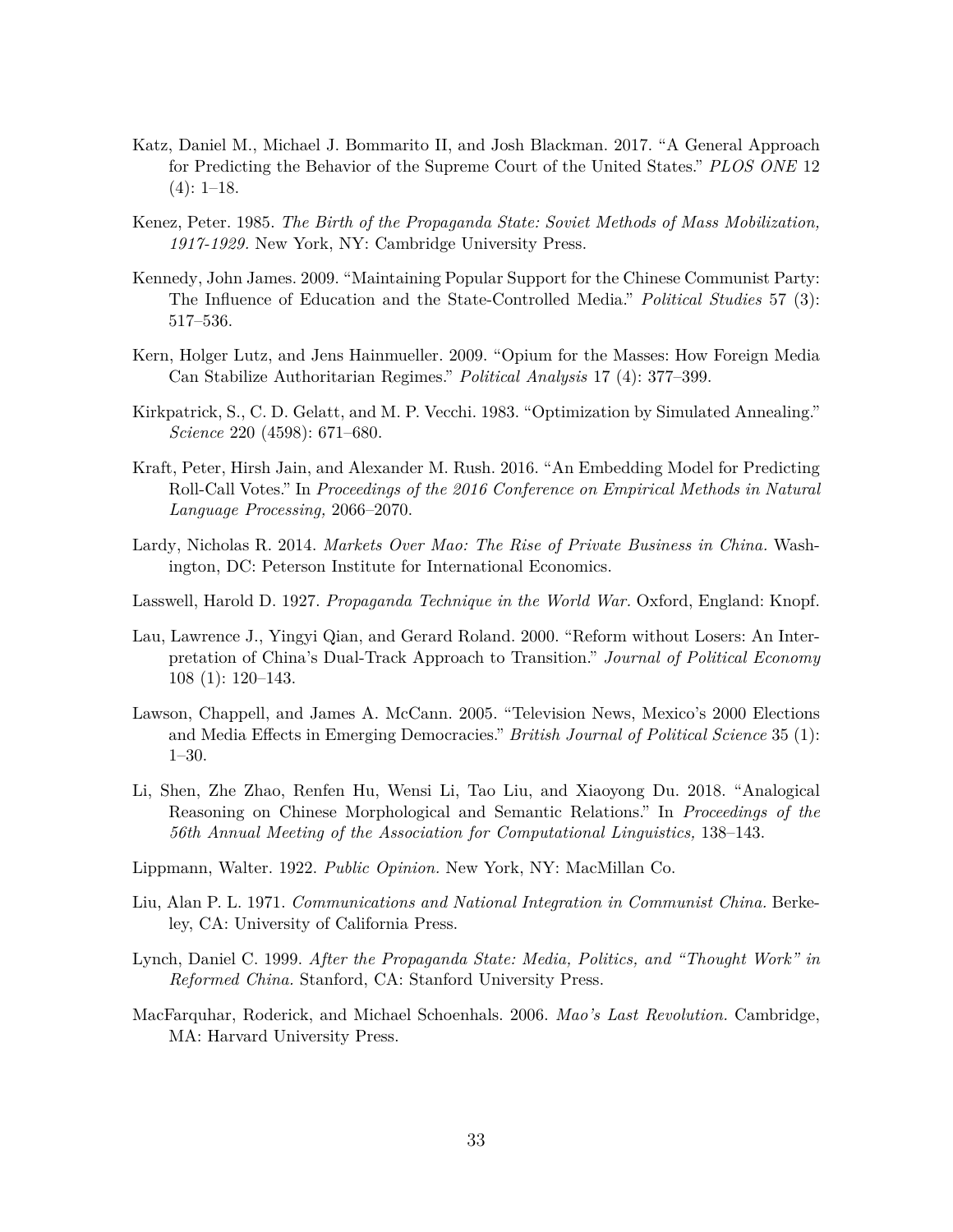- <span id="page-33-1"></span>McGuire, William J. 1968. "Personality and Susceptibility to Social Influence." In *Handbook of Personality: Theory and Research,* edited by Edgar F. Borgatta and William Wilson Lambert, 1130–1187. Chicago, IL: Rand McNally.
- <span id="page-33-7"></span>Mikolov, Tomas, Kai Chen, Greg Corrado, and Jeffrey Dean. 2013. "Efficient Estimation of Word Representations in Vector Space." In *Proceedings of the International Conference on Learning Representations.*
- <span id="page-33-5"></span>Mullainathan, Sendhil, and Jann Spiess. 2017. "Machine Learning: An Applied Econometric Approach." *Journal of Economic Perspectives* 31 (2): 87–106.
- <span id="page-33-6"></span>Naik, Nikhil, Ramesh Raskar, and César A. Hidalgo. 2016. "Cities Are Physical Too: Using Computer Vision to Measure the Quality and Impact of Urban Appearance." *American Economic Review* 106 (5): 128–32.
- <span id="page-33-14"></span>Naughton, Barry J. 1995. *Growing Out of the Plan: Chinese Economic Reform, 1978–1993.* Cambridge University Press.
- <span id="page-33-11"></span>. 2014. "After the Third Plenum: Economic Reform Revival Moves toward Implementation." *China Leadership Monitor* 43.
- <span id="page-33-12"></span>. 2018. *The Chinese Economy: Adaptation and Growth.* 2nd ed. Cambridge, MA: MIT Press.
- <span id="page-33-3"></span>Nay, John J. 2017. "Predicting and Understanding Law-Making with Machine Learning." *PLOS ONE* 12 (5): 1–14.
- <span id="page-33-9"></span>Oliver, Avital, Augustus Odena, Colin Raffel, Ekin D. Cubuk, and Ian J. Goodfellow. 2018. "Realistic Evaluation of Deep Semi-Supervised Learning Algorithms." *arXiv preprint arXiv:1804.09170.*
- <span id="page-33-4"></span>Peisakhin, Leonid, and Arturas Rozenas. 2017. "Electoral Effects of Biased Media: Russian Television in Ukraine." *American Journal of Political Science* 62 (3): 535–550.
- <span id="page-33-10"></span>Roberts, Margaret E., Brandon M. Stewart, Dustin Tingley, and Edoardo M. Airold. 2013. "The Structural Topic Model and Applied Social Science." In *Advances in Neural Information Processing Systems Workshop on Topic Models: Computation, Application, and Evaluation.*
- <span id="page-33-13"></span>Saich, Tony. 2015. *Governance and Politics of China.* 4th ed. Houndmills, UK: Palgrave Macmillan.
- <span id="page-33-8"></span>Salehinejad, Hojjat, Sharan Sankar, Joseph Barfett, Errol Colak, and Shahrokh Valaee. 2017. "Recent Advances in Recurrent Neural Networks." *arXiv preprint arXiv:1801.01078.*
- <span id="page-33-2"></span>Schonhardt-Bailey, Cheryl. 2013. *Deliberating American Monetary Policy: A Textual Analysis.* Cambridge, MA: MIT Press.
- <span id="page-33-0"></span>Schurmann, Franz. 1966. *Ideology and Organization in Communist China.* Berkeley, CA: University of California Press.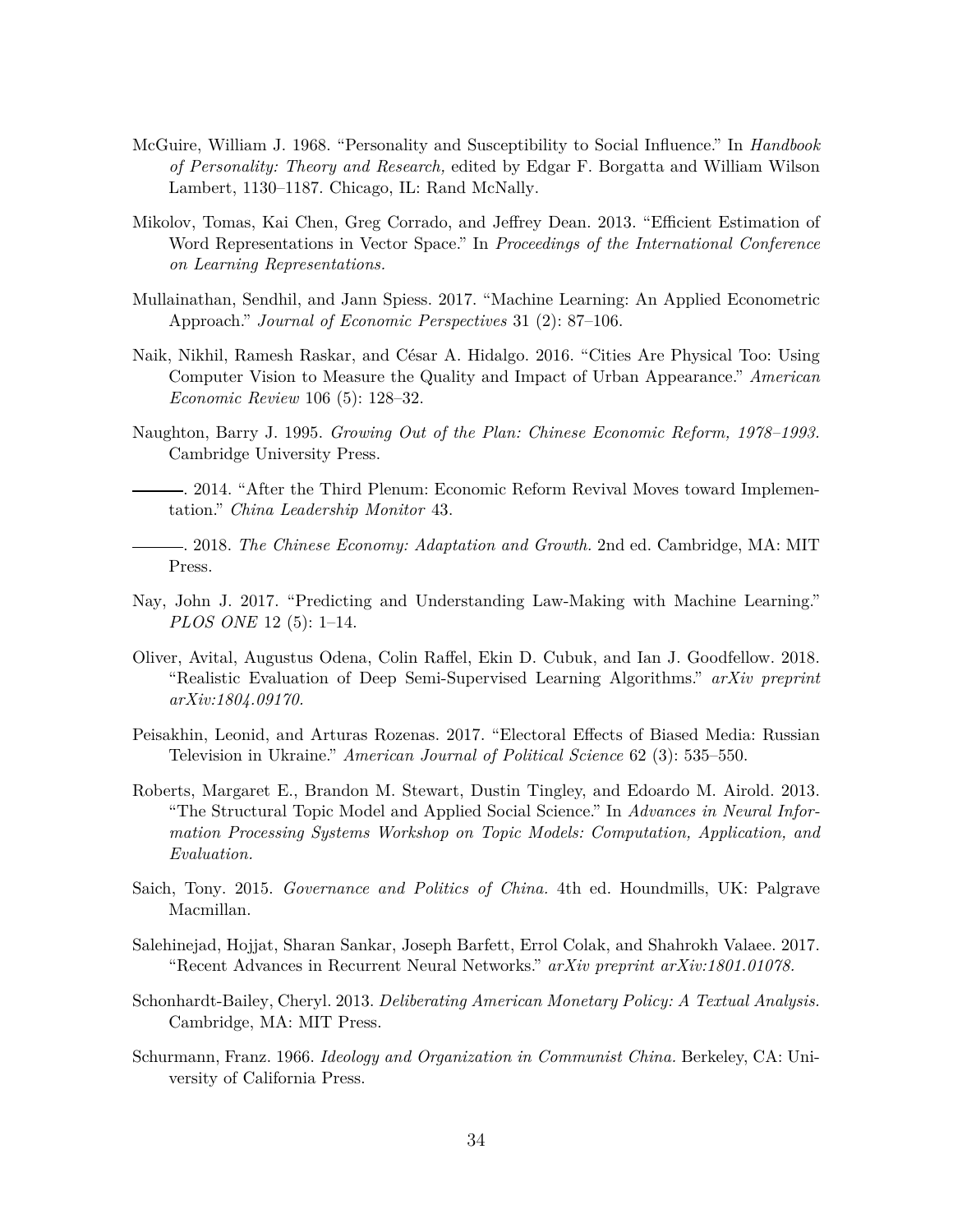- <span id="page-34-0"></span>Siebert, Fred S., Theodore Peterson, and Wilbur Schramm. 1956. *Four Theories of the Press: The Authoritarian, Libertarian, Social Responsibility, and Soviet Communist Concepts of What the Press Should Be and Do.* Urbana, IL: University of Illinois Press.
- <span id="page-34-4"></span>Sim, Yanchuan, Bryan Routledge, and Noah A. Smith. 2016. "Friends with Motives: Using Text to Infer Influence on SCOTUS." In *Proceedings of the 2016 Conference on Empirical Methods in Natural Language Processing,* 1724–1733.
- <span id="page-34-8"></span>Stockmann, Daniela. 2013. *Media Commercialization and Authoritarian Rule in China.* New York, NY: Cambridge University Press.
- <span id="page-34-10"></span>Tan, Frank. 1990. "The People's Daily: Politics and Popular Will — Journalistic Defiance in China During the Spring of 1989." *Pacific Affairs* 63 (2): 151–169.
- <span id="page-34-3"></span>Varian, Hal R. 2014. "Big Data: New Tricks for Econometrics." *Journal of Economic Perspectives* 28 (2): 3–28.
- <span id="page-34-5"></span>Waltl, Bernhard, Georg Bonczek, Elena Scepankova, Jörg Landthaler, and Florian Matthes. 2017. "Predicting the Outcome of Appeal Decisions in Germany's Tax Law." In *Electronic Participation,* edited by Peter Parycek, Yannis Charalabidis, Andrei V. Chugunov, Panos Panagiotopoulos, Theresa A. Pardo, Øystein Sæbø, and Efthimios Tambouris, 89–99.
- <span id="page-34-9"></span>Wang, Binbin. 2008. "Deng Tuo yu diyi bu Mao Ze Dong xuanji de chuban [Deng Tuo and the publication of the first *Selected Works of Mao Zedong*]." *Nanfang zhoumo [Southern Weekly]* (April 16).
- <span id="page-34-7"></span><span id="page-34-6"></span>Wu, Guoguang. 1994. "Command Communication: The Politics of Editorial Formulation in the People's Daily." *The China Quarterly* 137:194–211.
	- . 2000. "One Head, Many Mouths: Diversifying Press Structures in Reform China." Chap. 2 in *Power, Money, and Media: Communication Patterns and Bureaucratic Control in Cultural China,* edited by Chin-Chuan Lee, 45–67. Evanston, IL: Northwestern University Press.
- <span id="page-34-12"></span>Wu, Jinglian. 2005. *Understanding and Interpreting Chinese Economic Reform.* 1st ed. Cincinnati, OH: Thomson/South-Western.
- <span id="page-34-11"></span>. 2014. *Understanding and Interpreting Chinese Economic Reform.* 2nd ed. Singapore: Gala Asia.
- <span id="page-34-1"></span>Yanagizawa-Drott, David. 2014. "Propaganda and Conflict: Evidence from the Rwandan Genocide." *The Quarterly Journal of Economics* 129 (4): 1947–1994.
- <span id="page-34-2"></span>Yang, Zhijin. 2015. "Xuexi dangbu yusuan: wu bumen gonggong yusuan zhichu 37.68 yi [Learn about the budgets for Party departments: total budget for five departments reaches 3.768 billion yuan]." *21 shiji jingji baodao [21st Century Business Herald]* (March 18).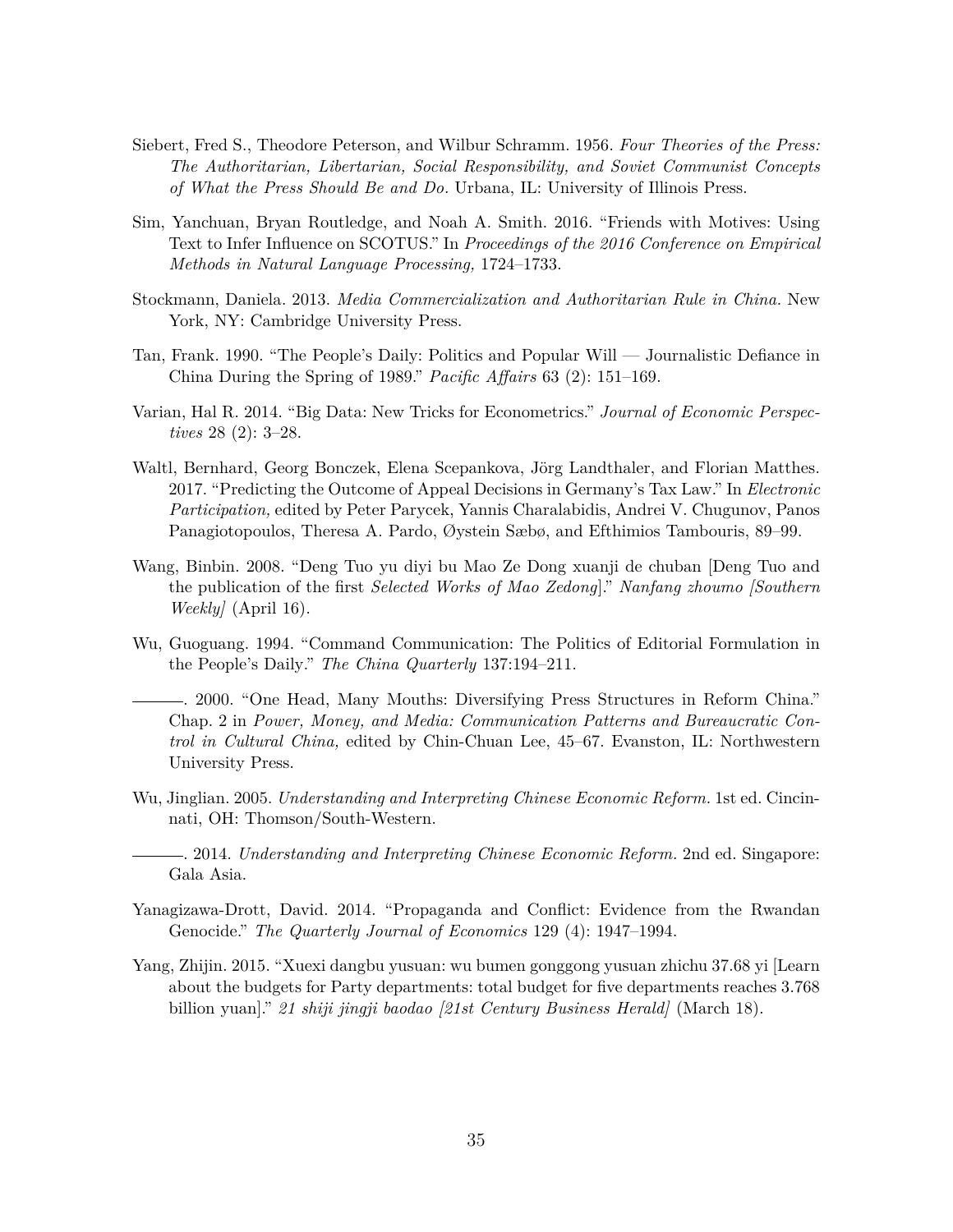- <span id="page-35-1"></span>Yano, Tae, Noah A. Smith, and John D. Wilkerson. 2012. "Textual Predictors of Bill Survival in Congressional Committees." In *Proceedings of the 2012 Conference of the North American Chapter of the Association for Computational Linguistics: Human Language Technologies,* 793–802.
- <span id="page-35-3"></span>Zhao, Suisheng. 2016. "Xi Jinping's Maoist Revival." *Journal of Democracy* 27 (3): 83–97.
- <span id="page-35-2"></span>Zhao, Yuezhi. 1998. *Media, Market, and Democracy in China: Between the Party Line and the Bottom Line.* Urbana, IL: University of Illinois Press.
- <span id="page-35-0"></span>Zirn, Cäcilia, Robert Meusel, and Heiner Stuckenschmidt. 2015. "Lost in Discussion? — Tracking Opinion Groups in Complex Political Discussions by the Example of the FOMC Meeting Transcriptions." In *Proceedings of Recent Advances in Natural Language Processing,* edited by Galia Angelova, Kalina Bontcheva, and Ruslan Mitkov, 747–753.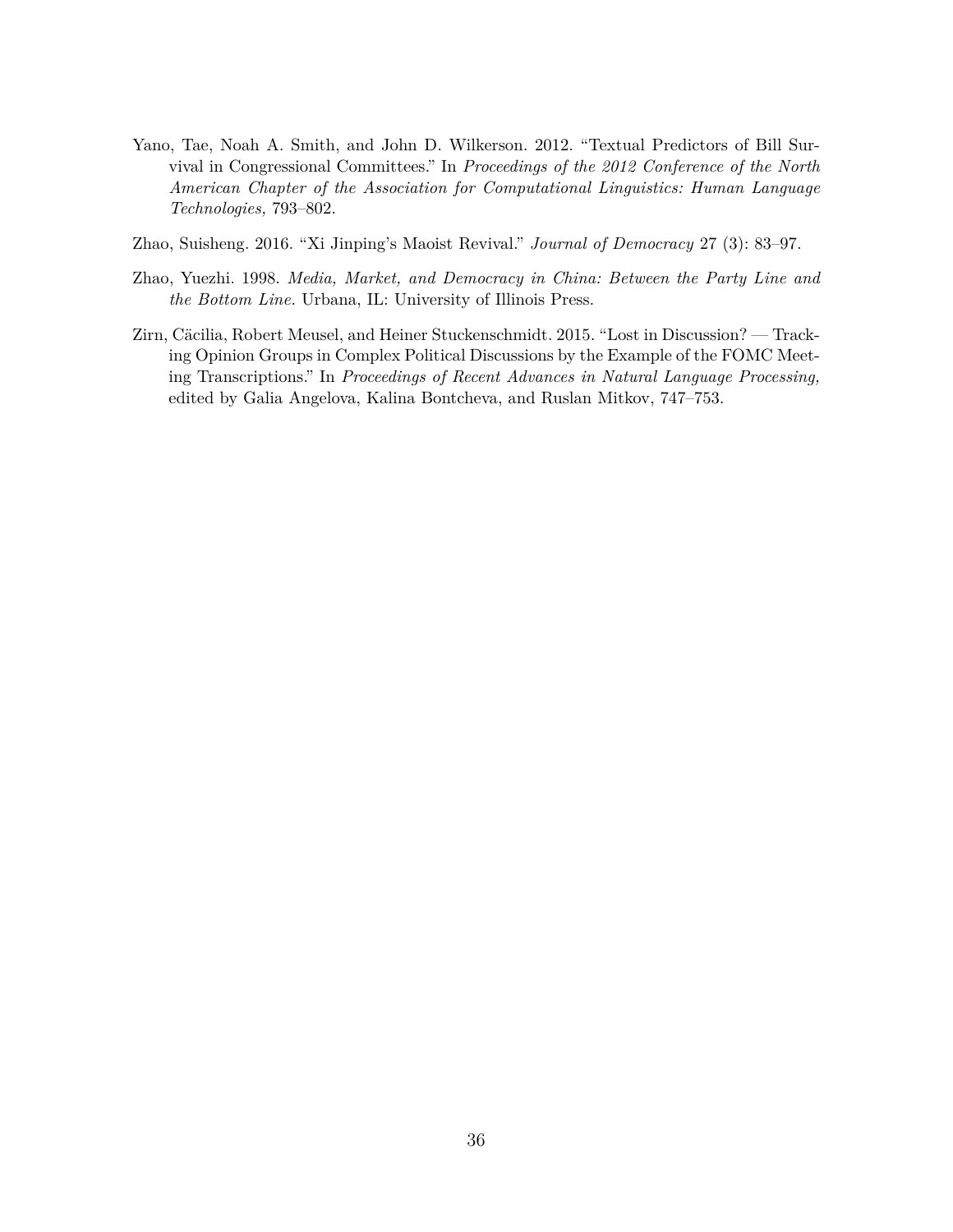# **A Appendix**

### <span id="page-36-1"></span>**A.1 Chronology of Major Events in China**

In this appendix, we compile a chronology of major events in China from 1949 (when the regime was established) to 2018. The chronology, Table [A.1,](#page-37-0) is based on our survey of studies on the Chinese economy and reforms that are widely cited in the literature: Coase and Wang [\(2012\)](#page-30-11), Howe, Kueh, and Ash [\(2002\)](#page-31-14), Lardy [\(2014\)](#page-32-13), Naughton [\(2014,](#page-33-11) [2018\)](#page-33-12), Saich [\(2015\)](#page-33-13), J. Wu [\(2014\)](#page-34-11), and S. Zhao [\(2016\)](#page-35-3). The chronology serves as the ground truth against which the PCI's predictive power is validated in Section [5.](#page-19-0)

### <span id="page-36-0"></span>**A.2 Robustness Checks**

We have used a five-year rolling window as the baseline to train the algorithm. In this appendix, as robustness checks, we explore the alternatives of using a ten-year and a two-year rolling windows.

As discussed in the main text, having a longer training window is not necessarily better. However, since the mechanism of predicting policy change remains the same regardless of the length of the training window, we expect that the resulting PCIs with a ten-year and a two-year windows will be similar to our main finding.

Figures [A.1](#page-41-0) and [A.2](#page-42-0) confirm our conjecture. The classification performance in testing for all three cases are plotted in Figures [A.1,](#page-41-0) in which the solid orange curve is the same as that in Figure [6.](#page-21-0) The dashed black curve (i.e., the ten-year window) has a similar pattern, but, due to the fact that it covers data farther in the past then the five-year window, lags behind the solid orange curve by several years. Similarly, the dot-dashed blue curve (i.e., the two-year window) leads the solid orange curve by several years.

Despite the differences in classification performance, the resulting PCIs — the index of ultimate interest — are fairly similar. Figure  $A.2$  shows the PCIs for all three cases, where the five-year baseline is the same as in Figure [1.](#page-3-0) While differences exist, the pattern of spikes near important policy changes is largely the same in all three cases.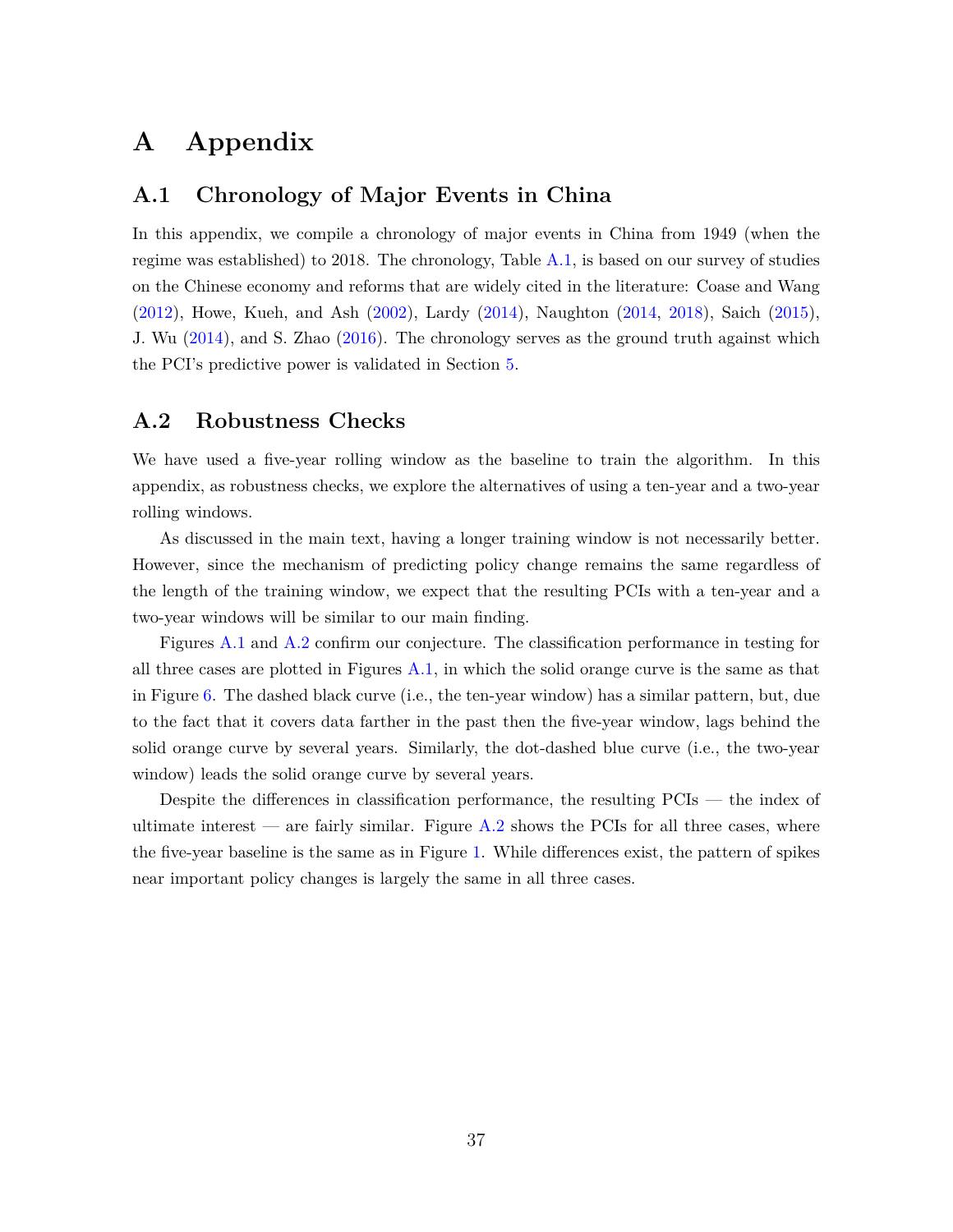<span id="page-37-0"></span>

| Date    | Event                              | <b>Note</b>                                                                                                                                                                                                                                |
|---------|------------------------------------|--------------------------------------------------------------------------------------------------------------------------------------------------------------------------------------------------------------------------------------------|
| 10/1/49 | Regime established.                | Economic recovery starts.                                                                                                                                                                                                                  |
| 1/1/53  | First Five-Year Plan<br>announced. | • Soviet-style institution put in place;<br>investment surges (esp. in heavy and<br>defense-oriented industries.<br>$\bullet$ "High Tide of Socialism" in 1955-56, an<br>abrupt transformation to public ownership.                        |
| 5/16/58 | Great Leap Forward<br>starts.      | Massive transformation of resources from<br>agriculture to industry, with a rapid<br>expansion of steal production.<br>"People's Communes" in rural areas to<br>mobilize labor for construction projects.                                  |
| 5/16/66 | Cultural Revolution<br>starts.     | • Originated as a political campaign to<br>overthrow Mao's opponents.<br>• Investment and industrial construction<br>surge; consumption restrained.<br>• Brief retrenchment in 1972, after Lin Biao's<br>death and Nixon's visit to China. |
| 9/9/76  | Hua Guofeng takes<br>over.         | • Mao's death, followed by the purge of the<br>Gang of Four and the resumption of massive<br>investment push under Hua.                                                                                                                    |
|         |                                    | Continued on next page                                                                                                                                                                                                                     |

## Table A.1: Chronology of major events in China, 1949-2018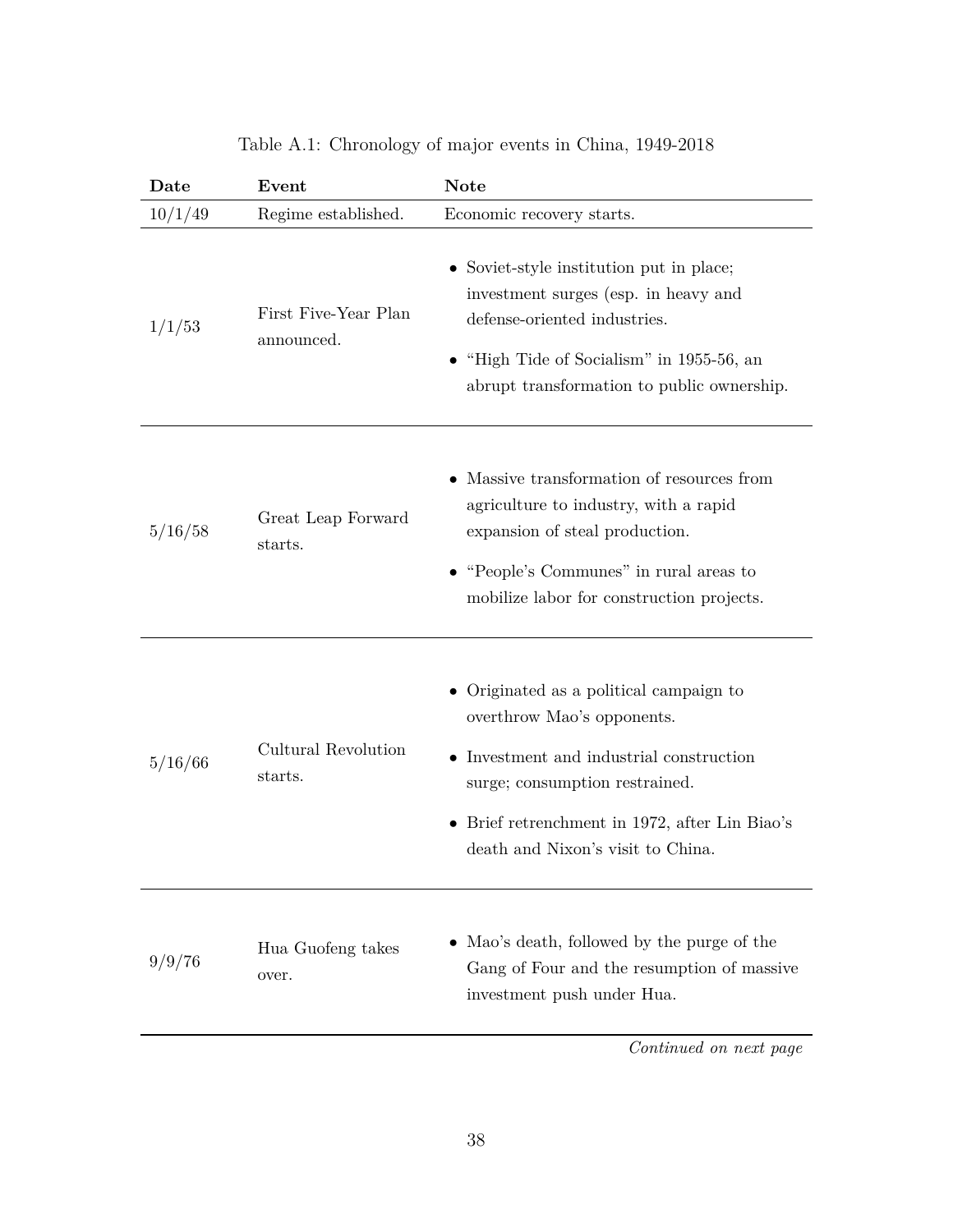| Date     | Event                                                     | <b>Note</b>                                                                                                                                                                                                                                                                                                                                                                                                                                                                                                                             |
|----------|-----------------------------------------------------------|-----------------------------------------------------------------------------------------------------------------------------------------------------------------------------------------------------------------------------------------------------------------------------------------------------------------------------------------------------------------------------------------------------------------------------------------------------------------------------------------------------------------------------------------|
| 12/18/78 | Economic reform<br>program starts under<br>Deng Xiaoping. | • Wide-ranging reassessment of the command<br>economy; rural reforms, to reduce the burden<br>on farmers; decentralization of powers in<br>industry; markets allowed; trade surges.<br>• Reforms continues to intensify after the<br>roll-out of "Socialist Planned Commodity<br>Economy" in October 1984.                                                                                                                                                                                                                              |
| 6/4/89   | Tiananmen Square<br>protests                              | • Protests followed by a conservative<br>ascendancy and campaigns against<br>market-oriented reform.                                                                                                                                                                                                                                                                                                                                                                                                                                    |
| 11/11/93 | Reform speed-up<br>under Jiang Zemin                      | • Prelude: Deng Xiaoping's southern tour in<br>early 1992; the Party's endorsement of the<br>"Socialist Market Economy" slogan in<br>October 1992.<br>• Broad reform program kicks off; restrictive<br>macroeconomic policy; price stabilization;<br>fiscal reform; market unification; further<br>economic openness; SOE restructuring.<br>• Another round of reform deepening in<br>September 1997: overhaul of banking<br>system, housing reform, health care reform,<br>restructuring government bureaucracy, SOE<br>privatization. |

### Table A.1 – *Continued from previous page*

*Continued on next page*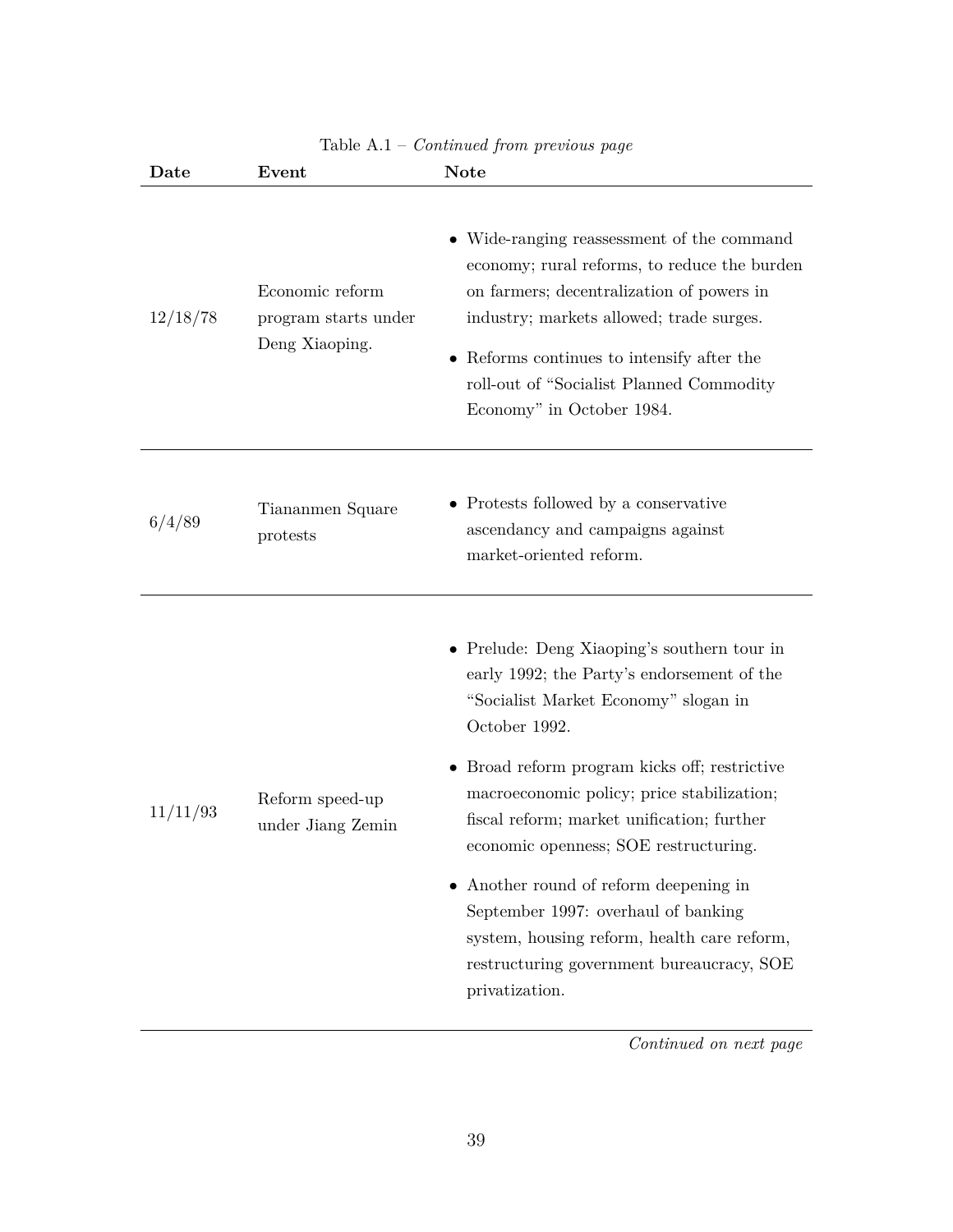| $\mathbf{Date}$ | Event                                   | <b>Note</b>                                                                                                                                                                                                                                                                                                                                                                                                    |
|-----------------|-----------------------------------------|----------------------------------------------------------------------------------------------------------------------------------------------------------------------------------------------------------------------------------------------------------------------------------------------------------------------------------------------------------------------------------------------------------------|
| 10/8/05         | Reform slow-down<br>under Hu Jintao     | • Prelude: Hu raised the slogan of "Socialist"<br>Harmonious Society" for the first time in<br>September 2004.<br>• Enterprise reforms slow down; support for<br>large SOEs emphasized again.<br>• Cushions the impact of reforms on the<br>"losers" — reducing income inequality,<br>improving access to health care and<br>education, extending social security,<br>moderating environment impact of growth. |
| 11/5/08         | Stimulus package                        | • Four trillion yuan economic stimulus package<br>as a policy response to the global financial<br>crisis.                                                                                                                                                                                                                                                                                                      |
| 4/22/13         | Initiative to revive<br>Maoism under Xi | • Orders officials to fight the spread of<br>subversive currents, such as Western<br>constitutional democracy, universal values of<br>human rights, Western-inspired notions of<br>media and civil society independence,<br>ardently market-friendly neo-liberalism, and<br>"nihilistic" critiques of the Party's traumatic<br>past.                                                                           |

### Table A.1 – *Continued from previous page*

*Continued on next page*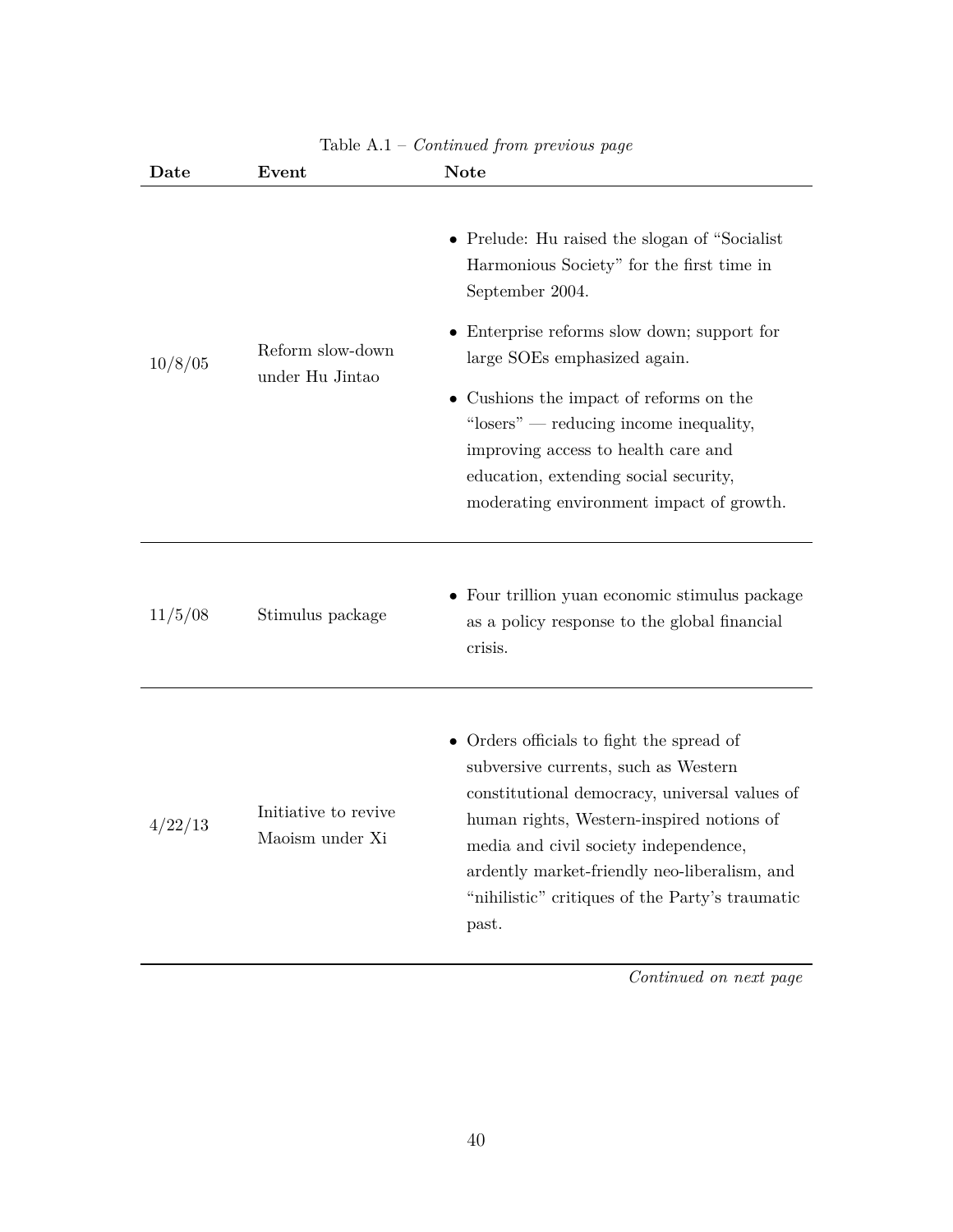| Date     | Event                                           | <b>Note</b>                                                                                                                                                                                             |
|----------|-------------------------------------------------|---------------------------------------------------------------------------------------------------------------------------------------------------------------------------------------------------------|
| 11/9/13  | Initiative to renew<br>reform under Xi          | • Calls for re-commitment to market reforms<br>while retaining emphasis on support for the<br>state sector; Belt and Road Initiative.<br>• Many of the initiatives stall out in less than<br>two years. |
| 11/10/15 | "Supply-side"<br>structural reform"<br>under Xi | • Calls for reducing excess industrial capacity,<br>esp. steel and coal.<br>• Relies on direct government action, not a<br>market-oriented reform.                                                      |

#### Table A.1 – *Continued from previous page*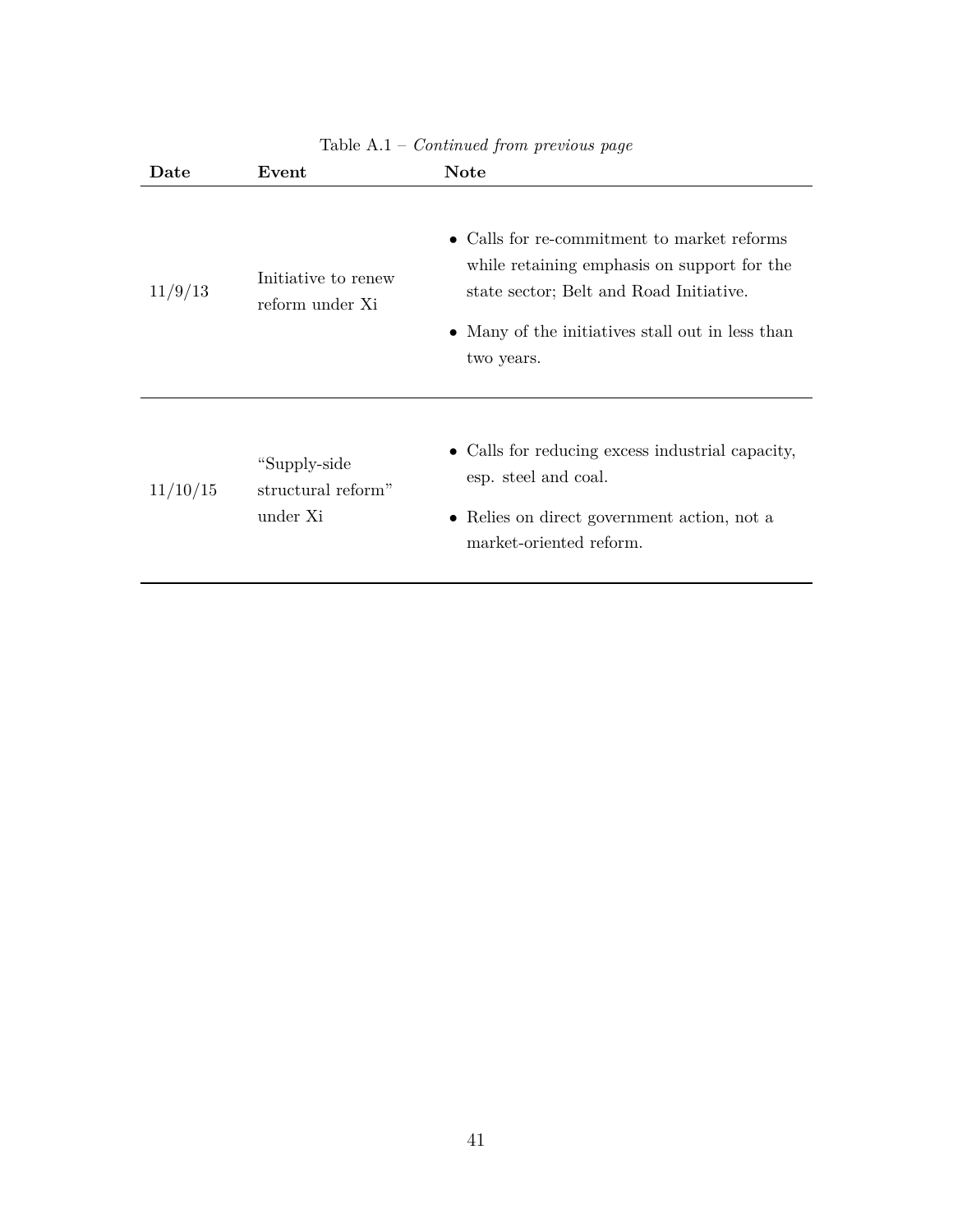

Figure A.1: Classification performance in testing: five-, ten-, and two-year windows

<span id="page-41-0"></span> $42\,$